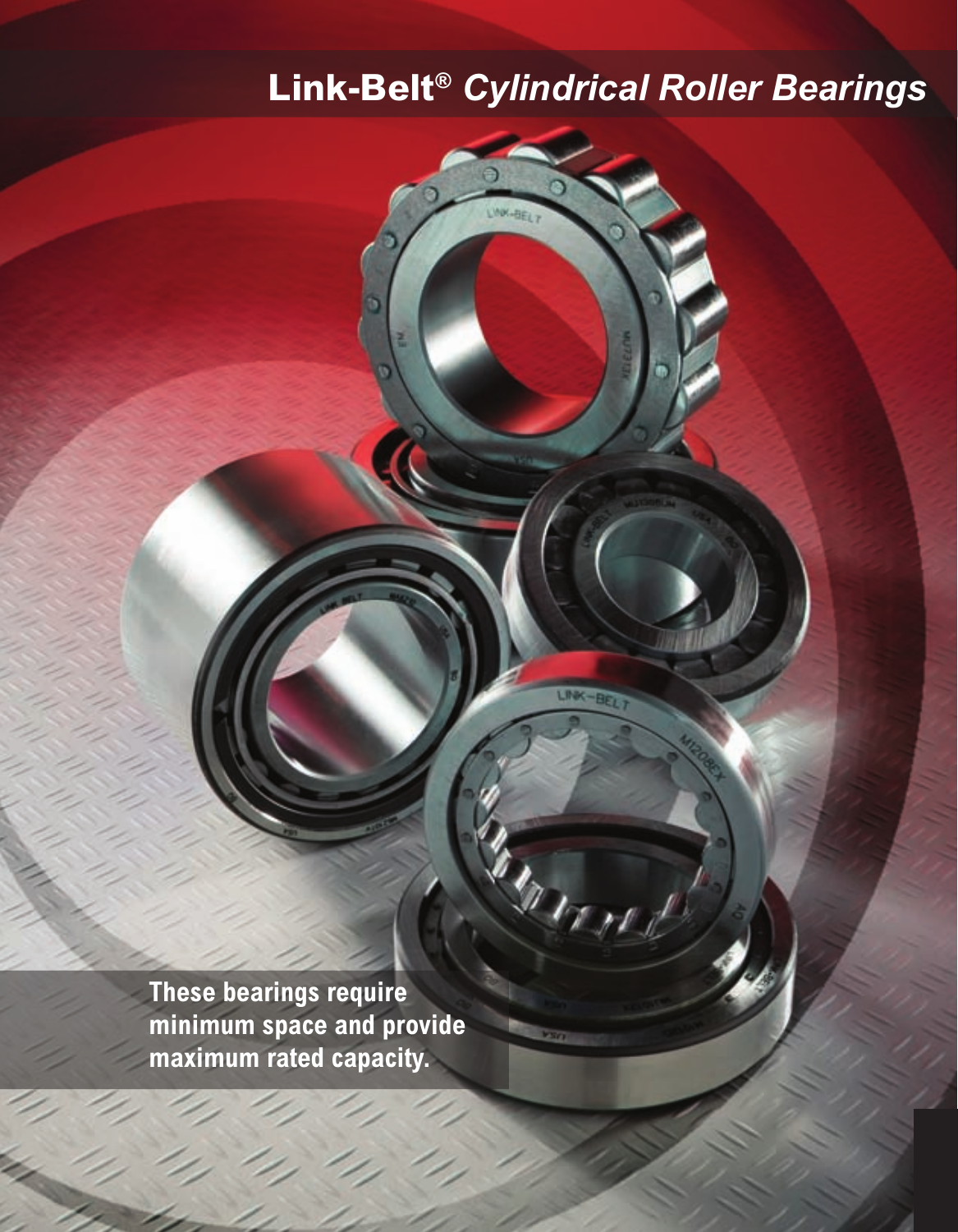# **Series M1000, 1200, 1300, 1900, 5200, 5300, 7300 Cylindrical Roller Bearings**

Metric series cylindrical roller bearings are manufactured to ABMA boundary dimensions. These bearings require minimum space and provide maximum rated capacity. Various configurations including separable inner or outer ring combinations offer ample application flexibility.



- 1. Rings of high quality bearing steel for strength, toughness and durability.
- 2. Microfinished raceways assure smooth operations.
- 3. Exclusive honed crown on roller profile for optimized raceway contact area and high capacity.
- 4. Structural design segmented retainer provides high strength, positive roller spacing and guidance.
- 5. One-piece formed steel retainer provides positive roller spacing and controlled roller guidance.
- 6. Polymeric retainer of glass fiber reinforced nylon 6/6 provides full roller guidance, superior lubrication and reduced noise.

# **Segmented Retainers**

Rigid structural design segmented steel retainer provides high strength, positive roller spacing and guidance.

All contact surfaces are contoured to minimize the wiping action between retainer segments and rollers, assuring full roller lubrication. Precision spacer segments contact the rollers above and below pitch diameter resulting in low friction loss and positive roller control.



Series M cylindrical roller bearings are available in seven series with segmented retainers, five series with formed steel retainers, several series with polymeric retainers, and five series of the full roller complement type. Various configurations, including separable inner or outer ring combinations are offered.

# **Polymeric Retainers**

Made of glass fiber reinforced nylon 6/6, molded polymeric retainers provide close control of roller "drop," low noise, full roller guidance and superior lubrication, at a competitive price.

Extensive testing has established compatibility with a broad range of standard lubricants and satisfactory operation at sustained temperatures to 275°F.



**Optional Series and Configurations**

# **Formed Steel Retainers**

One-piece deep coined formed steel retainer combines strength with positive roller spacing and roller guidance.

The retainer guides the rollers below the pitch line and provides control of roller drop. Line contact of rollers on guidance surfaces minimizes wiping action and promotes hydrodynamic lubrication.



# **Rollers Rings**

Exclusively crowned honed rollers provide optimized contact at the raceway. This assures efficient bearing performance under load, provides controlled stress distribution under all loads



within the design capacity and compensates for shaft deflection.

Rings are manufactured from high quality bearing steel to enhance fatigue resistance, strength, toughness and hardenability. Bearings and ring and roller assemblies for omitted-ring applications are ABMA standard boundary plan for bore, outside

diameter, and width… standard tolerances are RBEC-1. Precision tolerances to RBEC-5 are available.

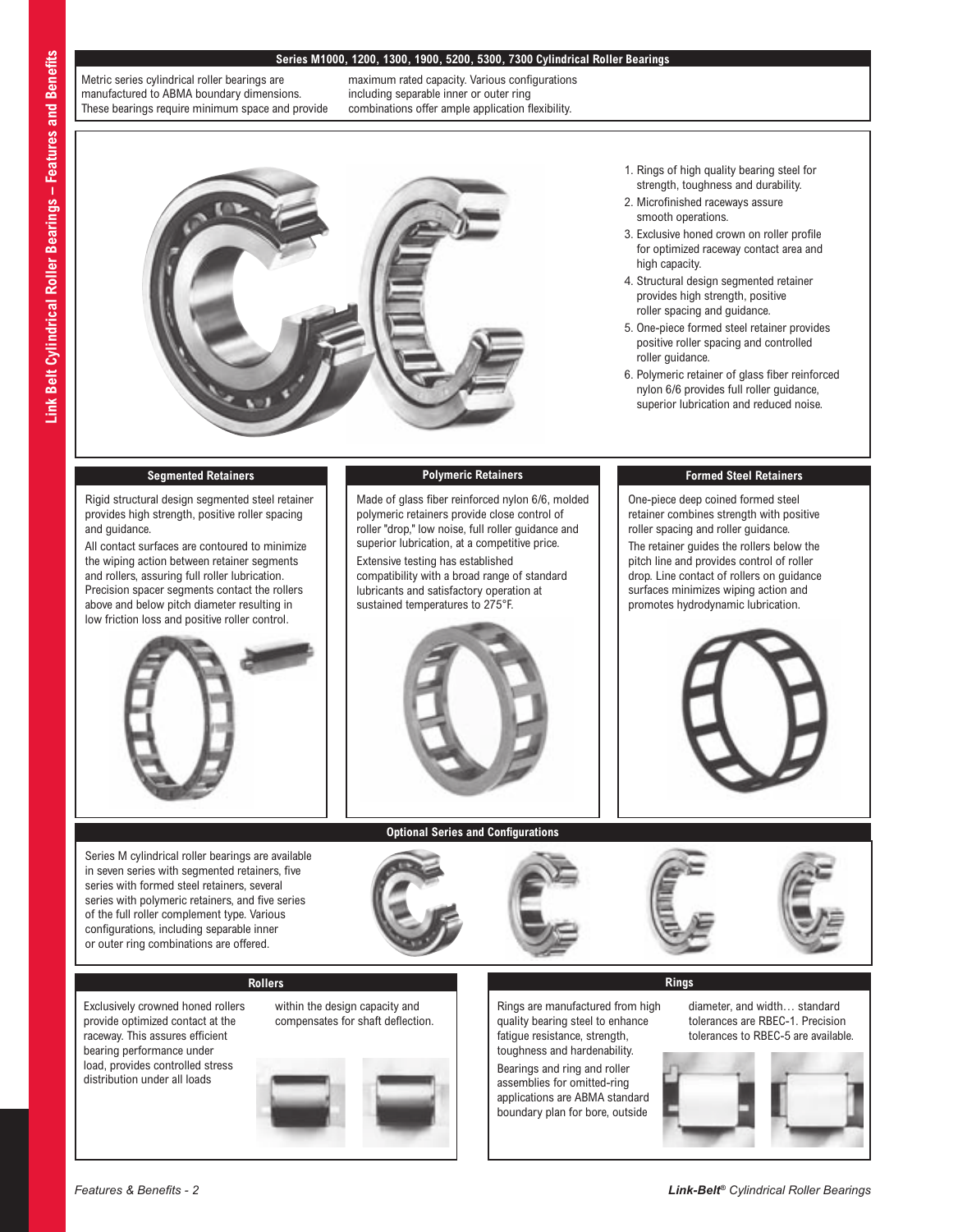# **Symbol Description** M Metric series designation A Plain cylindrical inner ring R Single rib inner ring SN Short, single rib w/inner ring side plate U Double rib inner ring S Metric bore size of next smaller bearing None Standard capacity 6 High capacity series 1 **Narrow width** 5 Wide width 7 Intermediate width 0 Extra light series 2 Light series 3 Medium series 9 Extra extra light series 05 One-fifth of bore diameter (mm) -G Snap ring groove in outer ring O.D. GG Two snap ring grooves in outer ring O.D. R Snap ring groove in outer ring O.D. snap ring included RR Two snap ring grooves in outer ring O.D.; snap rings included C Plain cylindrical outer ring D Single rib outer ring E Double rib outer ring SN Short single rib w/outer ring side plate T Outer ring w/two retaining rings in I.D. U Single rib outer ring, one retaining ring in I.D. A Oversize O.D. outer ring H Blind dowel hole in outer ring O.D. X Segmented retainer M Full complement (no retainer) V Formed steel retainer B Polymeric retainer Wxxx This suffix specifies special bearing features None Standard commercial clearance C2 Less than basic clearance C0 Basic clearance C3 Greater than basic clearance C4 Greater than C3 clearance C5 Greater than standard clearance (STANDARD FOR ASSEMBLY WITH "A" OUTER RING AND OMITTED IN MODEL NUMBER) Cxxx Special specific clearance or range-i.e./C002 or/C35-49 or C3549 Omitted if outer ring not furnished Omitted if inner ring not furnished **Nomenclature M A 1 2 05 GEA X C0**

Link Belt Cylindrical Roller Bearings - Nomenclature **Link Belt Cylindrical Roller Bearings – Nomenclature**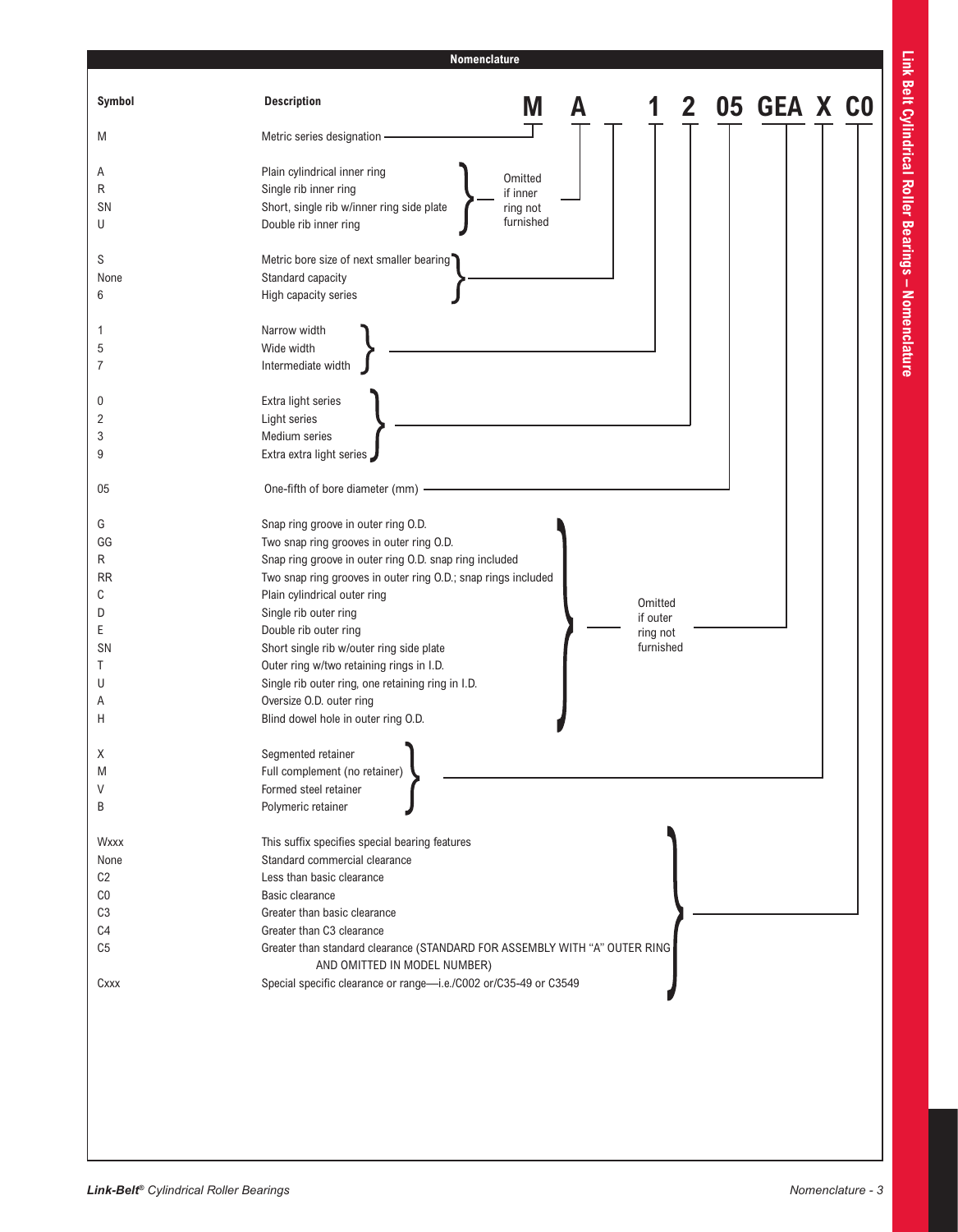# **Cylindrical Roller Bearings**

To select a bearing, determine the applied radial load, any applied thrust load, the desired Rating Life, and applicable operating conditions. The procedure shown here will aid in selecting a bearing to meet an L10 design life. The formulas for calculating life expectancy should be used to determine the Rating Life L10 for the bearing selected. Cylindrical roller bearings are available in various series with cylindrical bores for direct shaft mounting. Bearings in several series may fulfill the L10 life requirements. Speed limits, minimum shaft diameters, arrangement requirements and space

limitations may be determining factors in final bearing selection. The selection procedures and rating formulas shown here are in agreement with The American Bearing Manufacturers Association Standards and ANSI/ABMA STD 11. Ratings are based on fatigue life. The Rating Life L10 or fatigue life at 90% reliability is the usual basis for bearing selection. Cylindrical roller bearings are essentially radial bearings. Nevertheless those styles where integral ribs are in the proper location on inner and outer rings will also support thrust loading. In fact, most such styles do support incidental,

axial locating loads. Whenever applied thrust loading is known to exist, the guidelines given for Thrust Loads on the next page must be carefully followed. Selection and life expectancy formulas shown here are also valid for inner ring and roller assemblies and for outer ring and roller assemblies provided they are run directly on bearing quality steel shafts or housings properly hardened and

ground. To assure a satisfactory bearing application, fitting practice, mounting, lubrication, sealing, static rating, housing strength, operating conditions and maintenance must be considered.

**Step 1** 

Determine an appropriate L10 design life.

|                             | Operating         | Design  | L <sub>10</sub> |
|-----------------------------|-------------------|---------|-----------------|
|                             | time,             | life,   | design life,    |
| Type of service             | hours per<br>year | years   | hours           |
| Light seasonal usage        | 500 to 750        | $3-5$   | 3,000           |
| Heavy seasonal usage        | 1,400 to 1,600    | $4 - 6$ | 8,000           |
| Industrial-8 hour shift     | 2,000             | 10      | 20,000          |
| Industrial-16 hour shift    | 4,000             | 10      | 40.000          |
| Industrial-continuous       | 8,700             | 10      | 80,000 to       |
|                             |                   |         | 100,000         |
| Continuous-high reliability |                   |         | 120,000 to      |
|                             |                   |         | 300.000         |

# **Step 2**

**Determine a required**  $\left(\frac{C}{P}\right)$  from Table 1.

#### **Step 3**

Calculate the required C and select a cylindrical roller bearing.

P = Fr  
required C = 
$$
\left(\frac{C}{P}\right)P
$$
 using  $\left(\frac{C}{P}\right)$  from Step 2.

Select a cylindrical roller bearing of the desired type having a basic load rating C equal to or greater than the required C from the appropriate series. The life expectancy of other sizes and series of cylindrical roller bearings can be calculated. When thrust load is present, check the individual bearing thrust capacity and follow the requirements for lubrication under thrust conditions.

**Selection Step 4**

> Determine the permissible speed limit of the bearing through the following procedure:

Permissible speed limits are of practical value only when considered with other factors of bearing operation. Not every application functions satisfactorily at the listed speeds. Load, lubrication, and temperature factors influence the performance. Bearing operation at the listed speed limit demands excellent lubrication, moderate load, and reasonable temperature environment. Permissible speed can be approximated from the limiting DN value, which is the product of the bearing bore in millimeters and the speed in RPM. The DN values shown below are nominal. For higher permissible speeds, consult Rexnord Bearing Division.

DN value = Bearing bore (mm) x speed (RPM)

| Bearing series                                         | Limit of DN Value* |
|--------------------------------------------------------|--------------------|
| Series 1900, 1000, 1200, 1300 & 7300                   |                    |
| with segmented or polymeric retainer                   | 450,000            |
| with formed steel retainer                             | 250,000            |
| Series 5200, 6200, and 5300                            |                    |
| with segmented or polymeric retainer (5200, 5300 only) | 330,000            |
| with formed steel retainer                             | 180,000            |
| Full complement                                        | 150.000            |
| *These values assume oil lubrication                   |                    |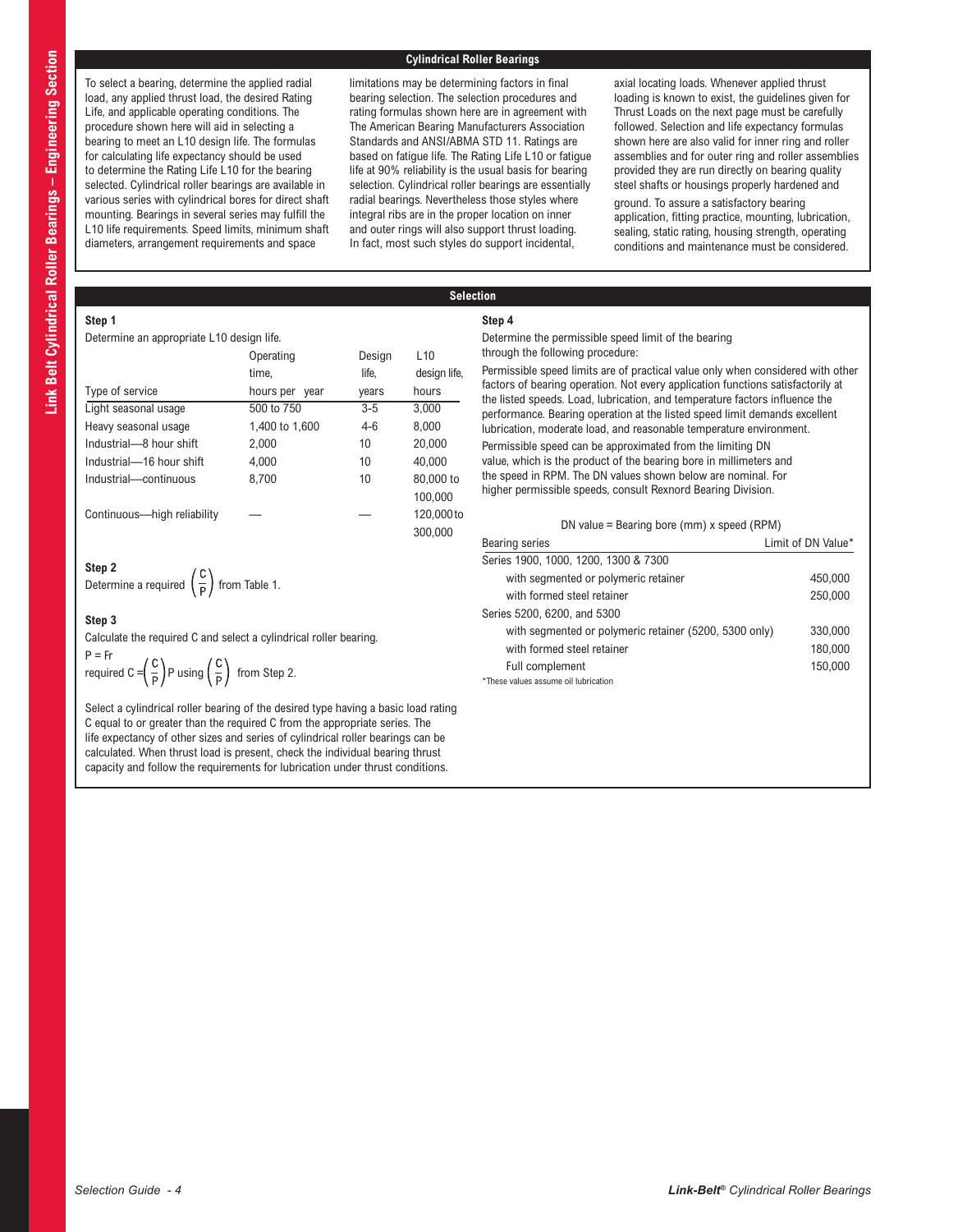# **Selection**

# **Symbols for formulas:**

C = basic load rating, pounds (or newtons) Co = static load rating, pounds (or newtons) Fr = radial load, pounds (or newtons)  $L10$  = rating life, hours n = speed, revolutions per minute P = equivalent radial load, pounds (or newtons)

| $\binom{C}{P}$<br>Ratio<br><b>Bearing</b><br>life<br>Speed, n<br>hours<br>$L_{10}$<br>100<br>400<br>500<br>600<br>50<br>200<br>300<br>700<br>800<br>2.38<br>1.93<br>2.93<br>3.31<br>3.61<br>3.86<br>4.27<br>4.44<br>4.07<br>3000<br>3.61<br>3.93<br>4.84<br>4000<br>2.11<br>2.59<br>3.19<br>4.20<br>4.44<br>4.65<br>5000<br>2.25<br>2.77<br>3.42<br>3.86<br>4.20<br>4.50<br>4.75<br>4.97<br>5.18<br>4.44<br>6000<br>2.38<br>2.93<br>3.61<br>4.07<br>4.75<br>5.02<br>5.25<br>5.47<br>4.84<br>8000<br>2.59<br>3.19<br>3.93<br>4.44<br>5.18<br>5.47<br>5.73<br>5.96<br>10000<br>2.77<br>3.42<br>4.20<br>4.75<br>5.18<br>5.54<br>5.85<br>6.12<br>6.37<br>2.93<br>12000<br>3.61<br>4.44<br>5.02<br>5.47<br>5.85<br>6.18<br>6.47<br>6.73<br>5.25<br>7.05<br>14000<br>3.07<br>3.78<br>4.65<br>5.73<br>6.12<br>6.47<br>6.77<br>7.34<br>16000<br>3.19<br>3.93<br>4.84<br>5.47<br>5.96<br>6.37<br>6.73<br>7.05<br>18000<br>3.31<br>4.07<br>5.02<br>5.66<br>6.18<br>6.60<br>6.97<br>7.30<br>7.60<br>20000<br>3.42<br>4.20<br>5.18<br>5.85<br>6.37<br>6.81<br>7.20<br>7.54<br>7.85<br>25000<br>3.65<br>4.50<br>5.54<br>6.25<br>6.81<br>7.29<br>7.70<br>8.06<br>8.39<br>7.20<br>30000<br>3.86<br>4.75<br>5.85<br>6.60<br>7.70<br>8.13<br>8.51<br>8.86<br>4.04<br>7.54<br>35000<br>4.97<br>6.12<br>6.92<br>8.06<br>8.51<br>8.92<br>9.28<br>7.20<br>40000<br>4.20<br>5.18<br>6.37<br>7.85<br>8.39<br>8.86<br>9.28<br>9.66<br>45000<br>4.36<br>5.36<br>6.60<br>7.46<br>8.13<br>8.69<br>9.18<br>9.61<br>10.00<br>50000<br>4.50<br>5.54<br>6.81<br>7.70<br>8.39<br>8.97<br>9.48<br>9.92<br>10.30<br>60000<br>4.75<br>5.85<br>7.20<br>8.13<br>8.86<br>9.48<br>10.00<br>10.5<br>10.90<br>9.92<br>70000<br>4.97<br>6.12<br>7.54<br>8.51<br>9.28<br>10.50<br>11.00<br>11.40<br>9.66<br>80000<br>5.18<br>6.37<br>7.85<br>8.86<br>10.30<br>10.90<br>11.40<br>11.90<br>90000<br>5.36<br>6.60<br>8.13<br>9.18<br>10.00<br>10.70<br>11.30<br>11.80<br>12.30<br>5.54<br>6.81<br>8.39<br>9.48<br>10.30<br>11.00<br>11.70<br>12.20<br>12.70<br>100000<br>150000<br>6.25<br>7.70<br>9.48<br>10.70<br>11.70<br>12.50<br>13.20<br>13.80<br>14.40<br>6.81<br>8.39<br>10.30<br>11.70<br>12.70<br>13.60<br>14.40<br>15.00<br>200000<br>15.70<br>Speed, n<br>1200<br>1500<br>2400<br>900<br>1000<br>1800<br>3000<br>3600<br>6000<br>3000<br>6.18<br>4.60<br>5.02<br>5.36<br>5.66<br>6.60<br>8.13<br>4.75<br>6.97<br>4000<br>5.02<br>5.18<br>5.47<br>5.85<br>6.18<br>6.73<br>7.20<br>7.60<br>8.86<br>7.70<br>5000<br>5.36<br>5.54<br>5.85<br>6.25<br>6.60<br>7.20<br>8.13<br>9.48<br>6000<br>5.66<br>5.85<br>6.18<br>6.60<br>6.97<br>7.60<br>8.13<br>8.59<br>10.00<br>7.20<br>8000<br>6.18<br>6.37<br>6.73<br>7.60<br>8.29<br>8.86<br>9.36<br>10.90<br>6.60<br>7.20<br>7.70<br>8.13<br>10000<br>6.81<br>8.86<br>9.48<br>10.00<br>11.70<br>12000<br>6.97<br>7.20<br>7.60<br>8.13<br>8.59<br>9.36<br>10.00<br>10.60<br>12.30<br>14000<br>7.30<br>7.54<br>7.96<br>8.51<br>8.99<br>9.80<br>10.50<br>11.10<br>12.90<br>7.60<br>16000<br>7.85<br>8.29<br>8.86<br>9.36<br>10.20<br>10.90<br>11.50<br>13.40<br>18000<br>7.88<br>8.13<br>8.59<br>9.18<br>9.70<br>10.60<br>11.30<br>11.90<br>13.90<br>8.13<br>8.86<br>20000<br>8.39<br>9.48<br>10.00<br>10.90<br>11.70<br>12.30<br>14.40<br>25000<br>8.69<br>9.48<br>10.10<br>10.70<br>11.70<br>12.50<br>13.20<br>15.40<br>8.97<br>9.18<br>10.70<br>30000<br>9.48<br>10.00<br>11.30<br>12.30<br>13.20<br>13.90<br>16.20<br>35000<br>9.61<br>9.92<br>10.50<br>11.20<br>11.80<br>12.90<br>13.80<br>14.60<br>17.00<br>11.70<br>13.40<br>40000<br>10.00<br>10.30<br>10.90<br>12.30<br>14.40<br>15.20<br>17.70<br>45000<br>10.40<br>10.70<br>11.30<br>12.10<br>12.80<br>13.90<br>14.90<br>15.70<br>18.30<br>50000<br>10.70<br>11.00<br>11.70<br>12.50<br>13.20<br>14.40<br>15.40<br>16.20<br>18.90<br>60000<br>11.30<br>11.70<br>12.30<br>13.20<br>13.90<br>15.20<br>16.20<br>17.10<br>20.00<br>70000<br>11.80<br>12.20<br>12.90<br>13.80<br>14.60<br>15.90<br>17.00<br>17.90<br>20.90<br>12.30<br>80000<br>12.70<br>13.40<br>14.40<br>15.20<br>16.50<br>17.70<br>18.70<br>21.80<br>12.80<br>90000<br>13.20<br>13.90<br>14.90<br>15.70<br>17.10<br>18.30<br>19.40<br>22.60<br>13.20<br>100000<br>13.60<br>14.40<br>15.40<br>16.20<br>17.70<br>18.90<br>20.00<br>23.30<br>150000<br>14.90<br>15.40<br>16.20<br>17.30<br>18.30<br>20.00<br>21.40<br>22.60<br>26.30<br>200000<br>16.20<br>17.70<br>18.90<br>20.00<br>21.80<br>23.30<br>24.60<br>28.70<br>16.70 |  |  | Table 1 . Relation of L10 life and speed to |  |  |
|--------------------------------------------------------------------------------------------------------------------------------------------------------------------------------------------------------------------------------------------------------------------------------------------------------------------------------------------------------------------------------------------------------------------------------------------------------------------------------------------------------------------------------------------------------------------------------------------------------------------------------------------------------------------------------------------------------------------------------------------------------------------------------------------------------------------------------------------------------------------------------------------------------------------------------------------------------------------------------------------------------------------------------------------------------------------------------------------------------------------------------------------------------------------------------------------------------------------------------------------------------------------------------------------------------------------------------------------------------------------------------------------------------------------------------------------------------------------------------------------------------------------------------------------------------------------------------------------------------------------------------------------------------------------------------------------------------------------------------------------------------------------------------------------------------------------------------------------------------------------------------------------------------------------------------------------------------------------------------------------------------------------------------------------------------------------------------------------------------------------------------------------------------------------------------------------------------------------------------------------------------------------------------------------------------------------------------------------------------------------------------------------------------------------------------------------------------------------------------------------------------------------------------------------------------------------------------------------------------------------------------------------------------------------------------------------------------------------------------------------------------------------------------------------------------------------------------------------------------------------------------------------------------------------------------------------------------------------------------------------------------------------------------------------------------------------------------------------------------------------------------------------------------------------------------------------------------------------------------------------------------------------------------------------------------------------------------------------------------------------------------------------------------------------------------------------------------------------------------------------------------------------------------------------------------------------------------------------------------------------------------------------------------------------------------------------------------------------------------------------------------------------------------------------------------------------------------------------------------------------------------------------------------------------------------------------------------------------------------------------------------------------------------------------------------------------------------------------------------------------------------------------------------------------------------------------------------------------------------------------------------------------------------------------------------------------------------------------------------------------------------------------------------------------------------------------------------|--|--|---------------------------------------------|--|--|
|                                                                                                                                                                                                                                                                                                                                                                                                                                                                                                                                                                                                                                                                                                                                                                                                                                                                                                                                                                                                                                                                                                                                                                                                                                                                                                                                                                                                                                                                                                                                                                                                                                                                                                                                                                                                                                                                                                                                                                                                                                                                                                                                                                                                                                                                                                                                                                                                                                                                                                                                                                                                                                                                                                                                                                                                                                                                                                                                                                                                                                                                                                                                                                                                                                                                                                                                                                                                                                                                                                                                                                                                                                                                                                                                                                                                                                                                                                                                                                                                                                                                                                                                                                                                                                                                                                                                                                                                                                                        |  |  |                                             |  |  |
|                                                                                                                                                                                                                                                                                                                                                                                                                                                                                                                                                                                                                                                                                                                                                                                                                                                                                                                                                                                                                                                                                                                                                                                                                                                                                                                                                                                                                                                                                                                                                                                                                                                                                                                                                                                                                                                                                                                                                                                                                                                                                                                                                                                                                                                                                                                                                                                                                                                                                                                                                                                                                                                                                                                                                                                                                                                                                                                                                                                                                                                                                                                                                                                                                                                                                                                                                                                                                                                                                                                                                                                                                                                                                                                                                                                                                                                                                                                                                                                                                                                                                                                                                                                                                                                                                                                                                                                                                                                        |  |  |                                             |  |  |
|                                                                                                                                                                                                                                                                                                                                                                                                                                                                                                                                                                                                                                                                                                                                                                                                                                                                                                                                                                                                                                                                                                                                                                                                                                                                                                                                                                                                                                                                                                                                                                                                                                                                                                                                                                                                                                                                                                                                                                                                                                                                                                                                                                                                                                                                                                                                                                                                                                                                                                                                                                                                                                                                                                                                                                                                                                                                                                                                                                                                                                                                                                                                                                                                                                                                                                                                                                                                                                                                                                                                                                                                                                                                                                                                                                                                                                                                                                                                                                                                                                                                                                                                                                                                                                                                                                                                                                                                                                                        |  |  |                                             |  |  |
|                                                                                                                                                                                                                                                                                                                                                                                                                                                                                                                                                                                                                                                                                                                                                                                                                                                                                                                                                                                                                                                                                                                                                                                                                                                                                                                                                                                                                                                                                                                                                                                                                                                                                                                                                                                                                                                                                                                                                                                                                                                                                                                                                                                                                                                                                                                                                                                                                                                                                                                                                                                                                                                                                                                                                                                                                                                                                                                                                                                                                                                                                                                                                                                                                                                                                                                                                                                                                                                                                                                                                                                                                                                                                                                                                                                                                                                                                                                                                                                                                                                                                                                                                                                                                                                                                                                                                                                                                                                        |  |  |                                             |  |  |
|                                                                                                                                                                                                                                                                                                                                                                                                                                                                                                                                                                                                                                                                                                                                                                                                                                                                                                                                                                                                                                                                                                                                                                                                                                                                                                                                                                                                                                                                                                                                                                                                                                                                                                                                                                                                                                                                                                                                                                                                                                                                                                                                                                                                                                                                                                                                                                                                                                                                                                                                                                                                                                                                                                                                                                                                                                                                                                                                                                                                                                                                                                                                                                                                                                                                                                                                                                                                                                                                                                                                                                                                                                                                                                                                                                                                                                                                                                                                                                                                                                                                                                                                                                                                                                                                                                                                                                                                                                                        |  |  |                                             |  |  |
|                                                                                                                                                                                                                                                                                                                                                                                                                                                                                                                                                                                                                                                                                                                                                                                                                                                                                                                                                                                                                                                                                                                                                                                                                                                                                                                                                                                                                                                                                                                                                                                                                                                                                                                                                                                                                                                                                                                                                                                                                                                                                                                                                                                                                                                                                                                                                                                                                                                                                                                                                                                                                                                                                                                                                                                                                                                                                                                                                                                                                                                                                                                                                                                                                                                                                                                                                                                                                                                                                                                                                                                                                                                                                                                                                                                                                                                                                                                                                                                                                                                                                                                                                                                                                                                                                                                                                                                                                                                        |  |  |                                             |  |  |
|                                                                                                                                                                                                                                                                                                                                                                                                                                                                                                                                                                                                                                                                                                                                                                                                                                                                                                                                                                                                                                                                                                                                                                                                                                                                                                                                                                                                                                                                                                                                                                                                                                                                                                                                                                                                                                                                                                                                                                                                                                                                                                                                                                                                                                                                                                                                                                                                                                                                                                                                                                                                                                                                                                                                                                                                                                                                                                                                                                                                                                                                                                                                                                                                                                                                                                                                                                                                                                                                                                                                                                                                                                                                                                                                                                                                                                                                                                                                                                                                                                                                                                                                                                                                                                                                                                                                                                                                                                                        |  |  |                                             |  |  |
|                                                                                                                                                                                                                                                                                                                                                                                                                                                                                                                                                                                                                                                                                                                                                                                                                                                                                                                                                                                                                                                                                                                                                                                                                                                                                                                                                                                                                                                                                                                                                                                                                                                                                                                                                                                                                                                                                                                                                                                                                                                                                                                                                                                                                                                                                                                                                                                                                                                                                                                                                                                                                                                                                                                                                                                                                                                                                                                                                                                                                                                                                                                                                                                                                                                                                                                                                                                                                                                                                                                                                                                                                                                                                                                                                                                                                                                                                                                                                                                                                                                                                                                                                                                                                                                                                                                                                                                                                                                        |  |  |                                             |  |  |
|                                                                                                                                                                                                                                                                                                                                                                                                                                                                                                                                                                                                                                                                                                                                                                                                                                                                                                                                                                                                                                                                                                                                                                                                                                                                                                                                                                                                                                                                                                                                                                                                                                                                                                                                                                                                                                                                                                                                                                                                                                                                                                                                                                                                                                                                                                                                                                                                                                                                                                                                                                                                                                                                                                                                                                                                                                                                                                                                                                                                                                                                                                                                                                                                                                                                                                                                                                                                                                                                                                                                                                                                                                                                                                                                                                                                                                                                                                                                                                                                                                                                                                                                                                                                                                                                                                                                                                                                                                                        |  |  |                                             |  |  |
|                                                                                                                                                                                                                                                                                                                                                                                                                                                                                                                                                                                                                                                                                                                                                                                                                                                                                                                                                                                                                                                                                                                                                                                                                                                                                                                                                                                                                                                                                                                                                                                                                                                                                                                                                                                                                                                                                                                                                                                                                                                                                                                                                                                                                                                                                                                                                                                                                                                                                                                                                                                                                                                                                                                                                                                                                                                                                                                                                                                                                                                                                                                                                                                                                                                                                                                                                                                                                                                                                                                                                                                                                                                                                                                                                                                                                                                                                                                                                                                                                                                                                                                                                                                                                                                                                                                                                                                                                                                        |  |  |                                             |  |  |
|                                                                                                                                                                                                                                                                                                                                                                                                                                                                                                                                                                                                                                                                                                                                                                                                                                                                                                                                                                                                                                                                                                                                                                                                                                                                                                                                                                                                                                                                                                                                                                                                                                                                                                                                                                                                                                                                                                                                                                                                                                                                                                                                                                                                                                                                                                                                                                                                                                                                                                                                                                                                                                                                                                                                                                                                                                                                                                                                                                                                                                                                                                                                                                                                                                                                                                                                                                                                                                                                                                                                                                                                                                                                                                                                                                                                                                                                                                                                                                                                                                                                                                                                                                                                                                                                                                                                                                                                                                                        |  |  |                                             |  |  |
|                                                                                                                                                                                                                                                                                                                                                                                                                                                                                                                                                                                                                                                                                                                                                                                                                                                                                                                                                                                                                                                                                                                                                                                                                                                                                                                                                                                                                                                                                                                                                                                                                                                                                                                                                                                                                                                                                                                                                                                                                                                                                                                                                                                                                                                                                                                                                                                                                                                                                                                                                                                                                                                                                                                                                                                                                                                                                                                                                                                                                                                                                                                                                                                                                                                                                                                                                                                                                                                                                                                                                                                                                                                                                                                                                                                                                                                                                                                                                                                                                                                                                                                                                                                                                                                                                                                                                                                                                                                        |  |  |                                             |  |  |
|                                                                                                                                                                                                                                                                                                                                                                                                                                                                                                                                                                                                                                                                                                                                                                                                                                                                                                                                                                                                                                                                                                                                                                                                                                                                                                                                                                                                                                                                                                                                                                                                                                                                                                                                                                                                                                                                                                                                                                                                                                                                                                                                                                                                                                                                                                                                                                                                                                                                                                                                                                                                                                                                                                                                                                                                                                                                                                                                                                                                                                                                                                                                                                                                                                                                                                                                                                                                                                                                                                                                                                                                                                                                                                                                                                                                                                                                                                                                                                                                                                                                                                                                                                                                                                                                                                                                                                                                                                                        |  |  |                                             |  |  |
|                                                                                                                                                                                                                                                                                                                                                                                                                                                                                                                                                                                                                                                                                                                                                                                                                                                                                                                                                                                                                                                                                                                                                                                                                                                                                                                                                                                                                                                                                                                                                                                                                                                                                                                                                                                                                                                                                                                                                                                                                                                                                                                                                                                                                                                                                                                                                                                                                                                                                                                                                                                                                                                                                                                                                                                                                                                                                                                                                                                                                                                                                                                                                                                                                                                                                                                                                                                                                                                                                                                                                                                                                                                                                                                                                                                                                                                                                                                                                                                                                                                                                                                                                                                                                                                                                                                                                                                                                                                        |  |  |                                             |  |  |
|                                                                                                                                                                                                                                                                                                                                                                                                                                                                                                                                                                                                                                                                                                                                                                                                                                                                                                                                                                                                                                                                                                                                                                                                                                                                                                                                                                                                                                                                                                                                                                                                                                                                                                                                                                                                                                                                                                                                                                                                                                                                                                                                                                                                                                                                                                                                                                                                                                                                                                                                                                                                                                                                                                                                                                                                                                                                                                                                                                                                                                                                                                                                                                                                                                                                                                                                                                                                                                                                                                                                                                                                                                                                                                                                                                                                                                                                                                                                                                                                                                                                                                                                                                                                                                                                                                                                                                                                                                                        |  |  |                                             |  |  |
|                                                                                                                                                                                                                                                                                                                                                                                                                                                                                                                                                                                                                                                                                                                                                                                                                                                                                                                                                                                                                                                                                                                                                                                                                                                                                                                                                                                                                                                                                                                                                                                                                                                                                                                                                                                                                                                                                                                                                                                                                                                                                                                                                                                                                                                                                                                                                                                                                                                                                                                                                                                                                                                                                                                                                                                                                                                                                                                                                                                                                                                                                                                                                                                                                                                                                                                                                                                                                                                                                                                                                                                                                                                                                                                                                                                                                                                                                                                                                                                                                                                                                                                                                                                                                                                                                                                                                                                                                                                        |  |  |                                             |  |  |
|                                                                                                                                                                                                                                                                                                                                                                                                                                                                                                                                                                                                                                                                                                                                                                                                                                                                                                                                                                                                                                                                                                                                                                                                                                                                                                                                                                                                                                                                                                                                                                                                                                                                                                                                                                                                                                                                                                                                                                                                                                                                                                                                                                                                                                                                                                                                                                                                                                                                                                                                                                                                                                                                                                                                                                                                                                                                                                                                                                                                                                                                                                                                                                                                                                                                                                                                                                                                                                                                                                                                                                                                                                                                                                                                                                                                                                                                                                                                                                                                                                                                                                                                                                                                                                                                                                                                                                                                                                                        |  |  |                                             |  |  |
|                                                                                                                                                                                                                                                                                                                                                                                                                                                                                                                                                                                                                                                                                                                                                                                                                                                                                                                                                                                                                                                                                                                                                                                                                                                                                                                                                                                                                                                                                                                                                                                                                                                                                                                                                                                                                                                                                                                                                                                                                                                                                                                                                                                                                                                                                                                                                                                                                                                                                                                                                                                                                                                                                                                                                                                                                                                                                                                                                                                                                                                                                                                                                                                                                                                                                                                                                                                                                                                                                                                                                                                                                                                                                                                                                                                                                                                                                                                                                                                                                                                                                                                                                                                                                                                                                                                                                                                                                                                        |  |  |                                             |  |  |
|                                                                                                                                                                                                                                                                                                                                                                                                                                                                                                                                                                                                                                                                                                                                                                                                                                                                                                                                                                                                                                                                                                                                                                                                                                                                                                                                                                                                                                                                                                                                                                                                                                                                                                                                                                                                                                                                                                                                                                                                                                                                                                                                                                                                                                                                                                                                                                                                                                                                                                                                                                                                                                                                                                                                                                                                                                                                                                                                                                                                                                                                                                                                                                                                                                                                                                                                                                                                                                                                                                                                                                                                                                                                                                                                                                                                                                                                                                                                                                                                                                                                                                                                                                                                                                                                                                                                                                                                                                                        |  |  |                                             |  |  |
|                                                                                                                                                                                                                                                                                                                                                                                                                                                                                                                                                                                                                                                                                                                                                                                                                                                                                                                                                                                                                                                                                                                                                                                                                                                                                                                                                                                                                                                                                                                                                                                                                                                                                                                                                                                                                                                                                                                                                                                                                                                                                                                                                                                                                                                                                                                                                                                                                                                                                                                                                                                                                                                                                                                                                                                                                                                                                                                                                                                                                                                                                                                                                                                                                                                                                                                                                                                                                                                                                                                                                                                                                                                                                                                                                                                                                                                                                                                                                                                                                                                                                                                                                                                                                                                                                                                                                                                                                                                        |  |  |                                             |  |  |
|                                                                                                                                                                                                                                                                                                                                                                                                                                                                                                                                                                                                                                                                                                                                                                                                                                                                                                                                                                                                                                                                                                                                                                                                                                                                                                                                                                                                                                                                                                                                                                                                                                                                                                                                                                                                                                                                                                                                                                                                                                                                                                                                                                                                                                                                                                                                                                                                                                                                                                                                                                                                                                                                                                                                                                                                                                                                                                                                                                                                                                                                                                                                                                                                                                                                                                                                                                                                                                                                                                                                                                                                                                                                                                                                                                                                                                                                                                                                                                                                                                                                                                                                                                                                                                                                                                                                                                                                                                                        |  |  |                                             |  |  |
|                                                                                                                                                                                                                                                                                                                                                                                                                                                                                                                                                                                                                                                                                                                                                                                                                                                                                                                                                                                                                                                                                                                                                                                                                                                                                                                                                                                                                                                                                                                                                                                                                                                                                                                                                                                                                                                                                                                                                                                                                                                                                                                                                                                                                                                                                                                                                                                                                                                                                                                                                                                                                                                                                                                                                                                                                                                                                                                                                                                                                                                                                                                                                                                                                                                                                                                                                                                                                                                                                                                                                                                                                                                                                                                                                                                                                                                                                                                                                                                                                                                                                                                                                                                                                                                                                                                                                                                                                                                        |  |  |                                             |  |  |
|                                                                                                                                                                                                                                                                                                                                                                                                                                                                                                                                                                                                                                                                                                                                                                                                                                                                                                                                                                                                                                                                                                                                                                                                                                                                                                                                                                                                                                                                                                                                                                                                                                                                                                                                                                                                                                                                                                                                                                                                                                                                                                                                                                                                                                                                                                                                                                                                                                                                                                                                                                                                                                                                                                                                                                                                                                                                                                                                                                                                                                                                                                                                                                                                                                                                                                                                                                                                                                                                                                                                                                                                                                                                                                                                                                                                                                                                                                                                                                                                                                                                                                                                                                                                                                                                                                                                                                                                                                                        |  |  |                                             |  |  |
|                                                                                                                                                                                                                                                                                                                                                                                                                                                                                                                                                                                                                                                                                                                                                                                                                                                                                                                                                                                                                                                                                                                                                                                                                                                                                                                                                                                                                                                                                                                                                                                                                                                                                                                                                                                                                                                                                                                                                                                                                                                                                                                                                                                                                                                                                                                                                                                                                                                                                                                                                                                                                                                                                                                                                                                                                                                                                                                                                                                                                                                                                                                                                                                                                                                                                                                                                                                                                                                                                                                                                                                                                                                                                                                                                                                                                                                                                                                                                                                                                                                                                                                                                                                                                                                                                                                                                                                                                                                        |  |  |                                             |  |  |
|                                                                                                                                                                                                                                                                                                                                                                                                                                                                                                                                                                                                                                                                                                                                                                                                                                                                                                                                                                                                                                                                                                                                                                                                                                                                                                                                                                                                                                                                                                                                                                                                                                                                                                                                                                                                                                                                                                                                                                                                                                                                                                                                                                                                                                                                                                                                                                                                                                                                                                                                                                                                                                                                                                                                                                                                                                                                                                                                                                                                                                                                                                                                                                                                                                                                                                                                                                                                                                                                                                                                                                                                                                                                                                                                                                                                                                                                                                                                                                                                                                                                                                                                                                                                                                                                                                                                                                                                                                                        |  |  |                                             |  |  |
|                                                                                                                                                                                                                                                                                                                                                                                                                                                                                                                                                                                                                                                                                                                                                                                                                                                                                                                                                                                                                                                                                                                                                                                                                                                                                                                                                                                                                                                                                                                                                                                                                                                                                                                                                                                                                                                                                                                                                                                                                                                                                                                                                                                                                                                                                                                                                                                                                                                                                                                                                                                                                                                                                                                                                                                                                                                                                                                                                                                                                                                                                                                                                                                                                                                                                                                                                                                                                                                                                                                                                                                                                                                                                                                                                                                                                                                                                                                                                                                                                                                                                                                                                                                                                                                                                                                                                                                                                                                        |  |  |                                             |  |  |
|                                                                                                                                                                                                                                                                                                                                                                                                                                                                                                                                                                                                                                                                                                                                                                                                                                                                                                                                                                                                                                                                                                                                                                                                                                                                                                                                                                                                                                                                                                                                                                                                                                                                                                                                                                                                                                                                                                                                                                                                                                                                                                                                                                                                                                                                                                                                                                                                                                                                                                                                                                                                                                                                                                                                                                                                                                                                                                                                                                                                                                                                                                                                                                                                                                                                                                                                                                                                                                                                                                                                                                                                                                                                                                                                                                                                                                                                                                                                                                                                                                                                                                                                                                                                                                                                                                                                                                                                                                                        |  |  |                                             |  |  |
|                                                                                                                                                                                                                                                                                                                                                                                                                                                                                                                                                                                                                                                                                                                                                                                                                                                                                                                                                                                                                                                                                                                                                                                                                                                                                                                                                                                                                                                                                                                                                                                                                                                                                                                                                                                                                                                                                                                                                                                                                                                                                                                                                                                                                                                                                                                                                                                                                                                                                                                                                                                                                                                                                                                                                                                                                                                                                                                                                                                                                                                                                                                                                                                                                                                                                                                                                                                                                                                                                                                                                                                                                                                                                                                                                                                                                                                                                                                                                                                                                                                                                                                                                                                                                                                                                                                                                                                                                                                        |  |  |                                             |  |  |
|                                                                                                                                                                                                                                                                                                                                                                                                                                                                                                                                                                                                                                                                                                                                                                                                                                                                                                                                                                                                                                                                                                                                                                                                                                                                                                                                                                                                                                                                                                                                                                                                                                                                                                                                                                                                                                                                                                                                                                                                                                                                                                                                                                                                                                                                                                                                                                                                                                                                                                                                                                                                                                                                                                                                                                                                                                                                                                                                                                                                                                                                                                                                                                                                                                                                                                                                                                                                                                                                                                                                                                                                                                                                                                                                                                                                                                                                                                                                                                                                                                                                                                                                                                                                                                                                                                                                                                                                                                                        |  |  |                                             |  |  |
|                                                                                                                                                                                                                                                                                                                                                                                                                                                                                                                                                                                                                                                                                                                                                                                                                                                                                                                                                                                                                                                                                                                                                                                                                                                                                                                                                                                                                                                                                                                                                                                                                                                                                                                                                                                                                                                                                                                                                                                                                                                                                                                                                                                                                                                                                                                                                                                                                                                                                                                                                                                                                                                                                                                                                                                                                                                                                                                                                                                                                                                                                                                                                                                                                                                                                                                                                                                                                                                                                                                                                                                                                                                                                                                                                                                                                                                                                                                                                                                                                                                                                                                                                                                                                                                                                                                                                                                                                                                        |  |  |                                             |  |  |
|                                                                                                                                                                                                                                                                                                                                                                                                                                                                                                                                                                                                                                                                                                                                                                                                                                                                                                                                                                                                                                                                                                                                                                                                                                                                                                                                                                                                                                                                                                                                                                                                                                                                                                                                                                                                                                                                                                                                                                                                                                                                                                                                                                                                                                                                                                                                                                                                                                                                                                                                                                                                                                                                                                                                                                                                                                                                                                                                                                                                                                                                                                                                                                                                                                                                                                                                                                                                                                                                                                                                                                                                                                                                                                                                                                                                                                                                                                                                                                                                                                                                                                                                                                                                                                                                                                                                                                                                                                                        |  |  |                                             |  |  |
|                                                                                                                                                                                                                                                                                                                                                                                                                                                                                                                                                                                                                                                                                                                                                                                                                                                                                                                                                                                                                                                                                                                                                                                                                                                                                                                                                                                                                                                                                                                                                                                                                                                                                                                                                                                                                                                                                                                                                                                                                                                                                                                                                                                                                                                                                                                                                                                                                                                                                                                                                                                                                                                                                                                                                                                                                                                                                                                                                                                                                                                                                                                                                                                                                                                                                                                                                                                                                                                                                                                                                                                                                                                                                                                                                                                                                                                                                                                                                                                                                                                                                                                                                                                                                                                                                                                                                                                                                                                        |  |  |                                             |  |  |
|                                                                                                                                                                                                                                                                                                                                                                                                                                                                                                                                                                                                                                                                                                                                                                                                                                                                                                                                                                                                                                                                                                                                                                                                                                                                                                                                                                                                                                                                                                                                                                                                                                                                                                                                                                                                                                                                                                                                                                                                                                                                                                                                                                                                                                                                                                                                                                                                                                                                                                                                                                                                                                                                                                                                                                                                                                                                                                                                                                                                                                                                                                                                                                                                                                                                                                                                                                                                                                                                                                                                                                                                                                                                                                                                                                                                                                                                                                                                                                                                                                                                                                                                                                                                                                                                                                                                                                                                                                                        |  |  |                                             |  |  |
|                                                                                                                                                                                                                                                                                                                                                                                                                                                                                                                                                                                                                                                                                                                                                                                                                                                                                                                                                                                                                                                                                                                                                                                                                                                                                                                                                                                                                                                                                                                                                                                                                                                                                                                                                                                                                                                                                                                                                                                                                                                                                                                                                                                                                                                                                                                                                                                                                                                                                                                                                                                                                                                                                                                                                                                                                                                                                                                                                                                                                                                                                                                                                                                                                                                                                                                                                                                                                                                                                                                                                                                                                                                                                                                                                                                                                                                                                                                                                                                                                                                                                                                                                                                                                                                                                                                                                                                                                                                        |  |  |                                             |  |  |
|                                                                                                                                                                                                                                                                                                                                                                                                                                                                                                                                                                                                                                                                                                                                                                                                                                                                                                                                                                                                                                                                                                                                                                                                                                                                                                                                                                                                                                                                                                                                                                                                                                                                                                                                                                                                                                                                                                                                                                                                                                                                                                                                                                                                                                                                                                                                                                                                                                                                                                                                                                                                                                                                                                                                                                                                                                                                                                                                                                                                                                                                                                                                                                                                                                                                                                                                                                                                                                                                                                                                                                                                                                                                                                                                                                                                                                                                                                                                                                                                                                                                                                                                                                                                                                                                                                                                                                                                                                                        |  |  |                                             |  |  |
|                                                                                                                                                                                                                                                                                                                                                                                                                                                                                                                                                                                                                                                                                                                                                                                                                                                                                                                                                                                                                                                                                                                                                                                                                                                                                                                                                                                                                                                                                                                                                                                                                                                                                                                                                                                                                                                                                                                                                                                                                                                                                                                                                                                                                                                                                                                                                                                                                                                                                                                                                                                                                                                                                                                                                                                                                                                                                                                                                                                                                                                                                                                                                                                                                                                                                                                                                                                                                                                                                                                                                                                                                                                                                                                                                                                                                                                                                                                                                                                                                                                                                                                                                                                                                                                                                                                                                                                                                                                        |  |  |                                             |  |  |
|                                                                                                                                                                                                                                                                                                                                                                                                                                                                                                                                                                                                                                                                                                                                                                                                                                                                                                                                                                                                                                                                                                                                                                                                                                                                                                                                                                                                                                                                                                                                                                                                                                                                                                                                                                                                                                                                                                                                                                                                                                                                                                                                                                                                                                                                                                                                                                                                                                                                                                                                                                                                                                                                                                                                                                                                                                                                                                                                                                                                                                                                                                                                                                                                                                                                                                                                                                                                                                                                                                                                                                                                                                                                                                                                                                                                                                                                                                                                                                                                                                                                                                                                                                                                                                                                                                                                                                                                                                                        |  |  |                                             |  |  |
|                                                                                                                                                                                                                                                                                                                                                                                                                                                                                                                                                                                                                                                                                                                                                                                                                                                                                                                                                                                                                                                                                                                                                                                                                                                                                                                                                                                                                                                                                                                                                                                                                                                                                                                                                                                                                                                                                                                                                                                                                                                                                                                                                                                                                                                                                                                                                                                                                                                                                                                                                                                                                                                                                                                                                                                                                                                                                                                                                                                                                                                                                                                                                                                                                                                                                                                                                                                                                                                                                                                                                                                                                                                                                                                                                                                                                                                                                                                                                                                                                                                                                                                                                                                                                                                                                                                                                                                                                                                        |  |  |                                             |  |  |
|                                                                                                                                                                                                                                                                                                                                                                                                                                                                                                                                                                                                                                                                                                                                                                                                                                                                                                                                                                                                                                                                                                                                                                                                                                                                                                                                                                                                                                                                                                                                                                                                                                                                                                                                                                                                                                                                                                                                                                                                                                                                                                                                                                                                                                                                                                                                                                                                                                                                                                                                                                                                                                                                                                                                                                                                                                                                                                                                                                                                                                                                                                                                                                                                                                                                                                                                                                                                                                                                                                                                                                                                                                                                                                                                                                                                                                                                                                                                                                                                                                                                                                                                                                                                                                                                                                                                                                                                                                                        |  |  |                                             |  |  |
|                                                                                                                                                                                                                                                                                                                                                                                                                                                                                                                                                                                                                                                                                                                                                                                                                                                                                                                                                                                                                                                                                                                                                                                                                                                                                                                                                                                                                                                                                                                                                                                                                                                                                                                                                                                                                                                                                                                                                                                                                                                                                                                                                                                                                                                                                                                                                                                                                                                                                                                                                                                                                                                                                                                                                                                                                                                                                                                                                                                                                                                                                                                                                                                                                                                                                                                                                                                                                                                                                                                                                                                                                                                                                                                                                                                                                                                                                                                                                                                                                                                                                                                                                                                                                                                                                                                                                                                                                                                        |  |  |                                             |  |  |
|                                                                                                                                                                                                                                                                                                                                                                                                                                                                                                                                                                                                                                                                                                                                                                                                                                                                                                                                                                                                                                                                                                                                                                                                                                                                                                                                                                                                                                                                                                                                                                                                                                                                                                                                                                                                                                                                                                                                                                                                                                                                                                                                                                                                                                                                                                                                                                                                                                                                                                                                                                                                                                                                                                                                                                                                                                                                                                                                                                                                                                                                                                                                                                                                                                                                                                                                                                                                                                                                                                                                                                                                                                                                                                                                                                                                                                                                                                                                                                                                                                                                                                                                                                                                                                                                                                                                                                                                                                                        |  |  |                                             |  |  |
|                                                                                                                                                                                                                                                                                                                                                                                                                                                                                                                                                                                                                                                                                                                                                                                                                                                                                                                                                                                                                                                                                                                                                                                                                                                                                                                                                                                                                                                                                                                                                                                                                                                                                                                                                                                                                                                                                                                                                                                                                                                                                                                                                                                                                                                                                                                                                                                                                                                                                                                                                                                                                                                                                                                                                                                                                                                                                                                                                                                                                                                                                                                                                                                                                                                                                                                                                                                                                                                                                                                                                                                                                                                                                                                                                                                                                                                                                                                                                                                                                                                                                                                                                                                                                                                                                                                                                                                                                                                        |  |  |                                             |  |  |
|                                                                                                                                                                                                                                                                                                                                                                                                                                                                                                                                                                                                                                                                                                                                                                                                                                                                                                                                                                                                                                                                                                                                                                                                                                                                                                                                                                                                                                                                                                                                                                                                                                                                                                                                                                                                                                                                                                                                                                                                                                                                                                                                                                                                                                                                                                                                                                                                                                                                                                                                                                                                                                                                                                                                                                                                                                                                                                                                                                                                                                                                                                                                                                                                                                                                                                                                                                                                                                                                                                                                                                                                                                                                                                                                                                                                                                                                                                                                                                                                                                                                                                                                                                                                                                                                                                                                                                                                                                                        |  |  |                                             |  |  |
|                                                                                                                                                                                                                                                                                                                                                                                                                                                                                                                                                                                                                                                                                                                                                                                                                                                                                                                                                                                                                                                                                                                                                                                                                                                                                                                                                                                                                                                                                                                                                                                                                                                                                                                                                                                                                                                                                                                                                                                                                                                                                                                                                                                                                                                                                                                                                                                                                                                                                                                                                                                                                                                                                                                                                                                                                                                                                                                                                                                                                                                                                                                                                                                                                                                                                                                                                                                                                                                                                                                                                                                                                                                                                                                                                                                                                                                                                                                                                                                                                                                                                                                                                                                                                                                                                                                                                                                                                                                        |  |  |                                             |  |  |
|                                                                                                                                                                                                                                                                                                                                                                                                                                                                                                                                                                                                                                                                                                                                                                                                                                                                                                                                                                                                                                                                                                                                                                                                                                                                                                                                                                                                                                                                                                                                                                                                                                                                                                                                                                                                                                                                                                                                                                                                                                                                                                                                                                                                                                                                                                                                                                                                                                                                                                                                                                                                                                                                                                                                                                                                                                                                                                                                                                                                                                                                                                                                                                                                                                                                                                                                                                                                                                                                                                                                                                                                                                                                                                                                                                                                                                                                                                                                                                                                                                                                                                                                                                                                                                                                                                                                                                                                                                                        |  |  |                                             |  |  |
|                                                                                                                                                                                                                                                                                                                                                                                                                                                                                                                                                                                                                                                                                                                                                                                                                                                                                                                                                                                                                                                                                                                                                                                                                                                                                                                                                                                                                                                                                                                                                                                                                                                                                                                                                                                                                                                                                                                                                                                                                                                                                                                                                                                                                                                                                                                                                                                                                                                                                                                                                                                                                                                                                                                                                                                                                                                                                                                                                                                                                                                                                                                                                                                                                                                                                                                                                                                                                                                                                                                                                                                                                                                                                                                                                                                                                                                                                                                                                                                                                                                                                                                                                                                                                                                                                                                                                                                                                                                        |  |  |                                             |  |  |
|                                                                                                                                                                                                                                                                                                                                                                                                                                                                                                                                                                                                                                                                                                                                                                                                                                                                                                                                                                                                                                                                                                                                                                                                                                                                                                                                                                                                                                                                                                                                                                                                                                                                                                                                                                                                                                                                                                                                                                                                                                                                                                                                                                                                                                                                                                                                                                                                                                                                                                                                                                                                                                                                                                                                                                                                                                                                                                                                                                                                                                                                                                                                                                                                                                                                                                                                                                                                                                                                                                                                                                                                                                                                                                                                                                                                                                                                                                                                                                                                                                                                                                                                                                                                                                                                                                                                                                                                                                                        |  |  |                                             |  |  |
|                                                                                                                                                                                                                                                                                                                                                                                                                                                                                                                                                                                                                                                                                                                                                                                                                                                                                                                                                                                                                                                                                                                                                                                                                                                                                                                                                                                                                                                                                                                                                                                                                                                                                                                                                                                                                                                                                                                                                                                                                                                                                                                                                                                                                                                                                                                                                                                                                                                                                                                                                                                                                                                                                                                                                                                                                                                                                                                                                                                                                                                                                                                                                                                                                                                                                                                                                                                                                                                                                                                                                                                                                                                                                                                                                                                                                                                                                                                                                                                                                                                                                                                                                                                                                                                                                                                                                                                                                                                        |  |  |                                             |  |  |
|                                                                                                                                                                                                                                                                                                                                                                                                                                                                                                                                                                                                                                                                                                                                                                                                                                                                                                                                                                                                                                                                                                                                                                                                                                                                                                                                                                                                                                                                                                                                                                                                                                                                                                                                                                                                                                                                                                                                                                                                                                                                                                                                                                                                                                                                                                                                                                                                                                                                                                                                                                                                                                                                                                                                                                                                                                                                                                                                                                                                                                                                                                                                                                                                                                                                                                                                                                                                                                                                                                                                                                                                                                                                                                                                                                                                                                                                                                                                                                                                                                                                                                                                                                                                                                                                                                                                                                                                                                                        |  |  |                                             |  |  |
|                                                                                                                                                                                                                                                                                                                                                                                                                                                                                                                                                                                                                                                                                                                                                                                                                                                                                                                                                                                                                                                                                                                                                                                                                                                                                                                                                                                                                                                                                                                                                                                                                                                                                                                                                                                                                                                                                                                                                                                                                                                                                                                                                                                                                                                                                                                                                                                                                                                                                                                                                                                                                                                                                                                                                                                                                                                                                                                                                                                                                                                                                                                                                                                                                                                                                                                                                                                                                                                                                                                                                                                                                                                                                                                                                                                                                                                                                                                                                                                                                                                                                                                                                                                                                                                                                                                                                                                                                                                        |  |  |                                             |  |  |
|                                                                                                                                                                                                                                                                                                                                                                                                                                                                                                                                                                                                                                                                                                                                                                                                                                                                                                                                                                                                                                                                                                                                                                                                                                                                                                                                                                                                                                                                                                                                                                                                                                                                                                                                                                                                                                                                                                                                                                                                                                                                                                                                                                                                                                                                                                                                                                                                                                                                                                                                                                                                                                                                                                                                                                                                                                                                                                                                                                                                                                                                                                                                                                                                                                                                                                                                                                                                                                                                                                                                                                                                                                                                                                                                                                                                                                                                                                                                                                                                                                                                                                                                                                                                                                                                                                                                                                                                                                                        |  |  |                                             |  |  |

#### **Basic Formulas**

$$
\left(\frac{C}{P}\right) = \left(\frac{L_{10} \times n \times 60}{1,000,000}\right)^{3/10}
$$

$$
L_{10} = \frac{\left(\frac{C}{P}\right)^{10/3}}{n \times 60}
$$

# **Life Expectancy**

To calculate the Rating Life L10 of any pair of selected or trial bearings:

# **Step 1**

Determine the equivalent radial load P.  $P = Fr$ 

**Step 2** Calculate the ratio of the bearing basic load rating C to the equivalent radial load.

> C  $\overline{P}$

# **Step 3**

Approximate the bearing life from Table 1.

#### **Thrust Loads**

The integral guiding ribs on standard cylindrical roller bearing inner and outer rings will support limited thrust loads. In addition, special tolerances and processing can be used to substantially increase axial load capacity. In either case, excellent lubrication (preferably with an EP lubricant) and a stabilizing radial load are required. For standard bearings, the allowable thrust load is estimated as

$$
TM = \frac{C_A}{3n^{0.3}}
$$

| where | ТM                             | Maximum allowable thrust load,<br>pounds (or newtons) |
|-------|--------------------------------|-------------------------------------------------------|
|       | $C_{\scriptscriptstyle\wedge}$ | Load rating C (pounds or newtons)                     |
|       |                                | of the narrowest series for the given                 |
|       |                                | annulus (O.D. and bore)                               |
|       |                                | at 33 1/3 RPM and 500L10 hours.                       |
|       | n                              | Operating speed, RPM                                  |
|       |                                |                                                       |

In addition, the thrust load should be no greater than 25% of the radial load. Where application conditions exceed either of these limits, Rexnord Bearing Division should be consulted.

#### **Life Adjustment**

The Rating Life, L10, may be modified for some applications in accordance with the formula

 $Ln = a1a2a3L10$ where Ln = Adjusted life for (100-n) % reliablility, a1 = Life adjustment factor for reliability a2 = Life adjustment factor for material and processing

a3 = Life adjustment factor for operating conditions.

For most normal applications, all factors will be taken as 1, and the Rating Life used as the selection basis or life estimate. In addition, as long as standard catalog bearings are used, a2 will be normally set equal to one. The factor a3 covers such things as lubrication, misalignment, and temperature. Some conditions that could yield a3 significantly different than unity include speeds less than 20000 DN or greater than 200000 DN, temperatures below –40°F (–40°C) or above 275°F (135°C), or misalignment greater than 0.0005 radians.. For other possible conditions, as well as additional information on life adjustment actors, consult Rexnord Bearing Division.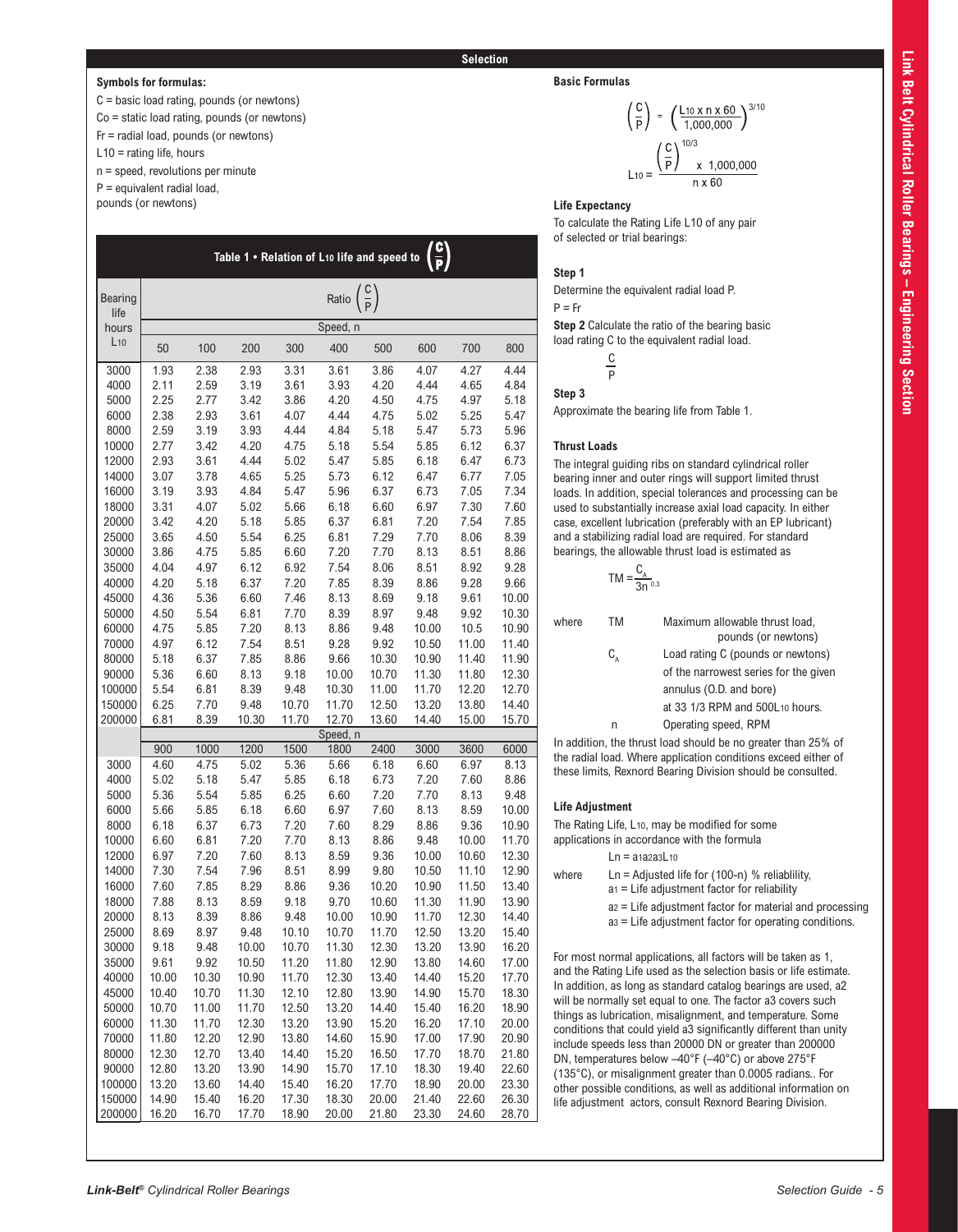

|                                   | pounds/newtons         |                                                         |                                   |                        |                                                         |                                   |                        |                                                                |                                   |                        |                                                                |                                   |  |  |
|-----------------------------------|------------------------|---------------------------------------------------------|-----------------------------------|------------------------|---------------------------------------------------------|-----------------------------------|------------------------|----------------------------------------------------------------|-----------------------------------|------------------------|----------------------------------------------------------------|-----------------------------------|--|--|
|                                   |                        |                                                         | Formed steel retainer             |                        |                                                         |                                   |                        | Segmented steel retainer                                       |                                   | Full roller complement |                                                                |                                   |  |  |
|                                   |                        | Separable                                               |                                   |                        | Non-separable                                           |                                   |                        |                                                                |                                   |                        |                                                                |                                   |  |  |
| <b>Basic</b><br>bearing<br>number | C basic<br>load rating | Bearing<br>Capacity 500<br>RPM, 3000<br><b>Hrs. L10</b> | Co Basic<br>Static load<br>rating | C Basic<br>load rating | Bearing<br>Capacity 500<br>RPM, 3000<br><b>Hrs. L10</b> | Co Basic<br>static load<br>rating | C Basic<br>load rating | <b>Bearing</b><br>Capacity 500<br>RPM, 3000<br><b>Hrs. L10</b> | Co Basic<br>static load<br>rating | C Basic<br>load rating | <b>Bearing</b><br>Capacity 500<br>RPM, 3000<br><b>Hrs. L10</b> | Co Basic<br>static load<br>rating |  |  |
| 1205                              | 4330                   | 1120                                                    | 5220                              | 5280                   | 1370                                                    | 5220                              | 6170                   | 1600                                                           | 6430                              | 7020                   | 1820                                                           | 7630                              |  |  |
|                                   | 19200                  | 4980                                                    | 23200                             | 23500                  | 6080                                                    | 23200                             | 27500                  | 7110                                                           | 28600                             | 31200                  | 8090                                                           | 33900                             |  |  |
| 5205                              | 5930                   | 1540                                                    | 7830                              | 7240                   | 1880                                                    | 7830                              | 8460                   | 2190                                                           | 9640                              | 9620                   | 2490                                                           | 11400                             |  |  |
|                                   | 26400                  | 6830                                                    | 34800                             | 32200                  | 8340                                                    | 34800                             | 37600                  | 9750                                                           | 42900                             | 42800                  | 11100                                                          | 50900                             |  |  |
| 1305                              | 6310                   | 1630                                                    | 6690                              | 7710                   | 2000                                                    | 6690                              | 8840                   | 2290                                                           | 8030                              | 9920                   | 2570                                                           | 9370                              |  |  |
|                                   | 28100                  | 7270                                                    | 29800                             | 34300                  | 8880                                                    | 29800                             | 39300                  | 10200                                                          | 35700                             | 44100                  | 11400                                                          | 41700                             |  |  |
| 7305                              | 8070                   | 2090                                                    | 9180                              | 9850                   | 2550                                                    | 9180                              | 11300                  | 2930                                                           | 11000                             | 12700                  | 3280                                                           | 12800                             |  |  |
|                                   | 35900                  | 9300                                                    | 40800                             | 43800                  | 11400                                                   | 40800                             | 50200                  | 13000                                                          | 49000                             | 56400                  | 14600                                                          | 57100                             |  |  |
| 5305                              | 9720                   | 2520                                                    | 11700                             | 11900                  | 3070                                                    | 11700                             | 13600                  | 3530                                                           | 14000                             | 15300                  | 3960                                                           | 16300                             |  |  |
|                                   | 43200                  | 11200                                                   | 51900                             | 52800                  | 13700                                                   | 51900                             | 60500                  | 15700                                                          | 62300                             | 68100                  | 17600                                                          | 72500                             |  |  |
| 1206                              | 5990                   | 1550                                                    | 7170                              | 7320                   | 1900                                                    | 7170                              | 8150                   | 2110                                                           | 8270                              | 9340                   | 2420                                                           | 9930                              |  |  |
|                                   | 26700                  | 6910                                                    | 31900                             | 32600                  | 8430                                                    | 31900                             | 36200                  | 9390                                                           | 36800                             | 41600                  | 10800                                                          | 44200                             |  |  |
| 5206                              | 9040                   | 2340                                                    | 12200                             | 11000                  | 2860                                                    | 12200                             | 12300                  | 3180                                                           | 14000                             | 14100                  | 3650                                                           | 16800                             |  |  |
|                                   | 40200                  | 10400                                                   | 54100                             | 49100                  | 12700                                                   | 54100                             | 54700                  | 14200                                                          | 62500                             | 62700                  | 16200                                                          | 74900                             |  |  |
| 1306                              | 7970                   | 2060                                                    | 9270                              | 9730                   | 2520                                                    | 9270                              | 10300                  | 2680                                                           | 10000                             | 12100                  | 3130                                                           | 12400                             |  |  |
|                                   | 35400                  | 9180                                                    | 41200                             | 43300                  | 11200                                                   | 41200                             | 45900                  | 11900                                                          | 44700                             | 53700                  | 13900                                                          | 55000                             |  |  |
| 7306                              | 10500                  | 2720                                                    | 13200                             | 12800                  | 3320                                                    | 13200                             | 13600                  | 3530                                                           | 14400                             | 15900                  | 4130                                                           | 17700                             |  |  |
|                                   | 46800                  | 12100                                                   | 58900                             | 57100                  | 14800                                                   | 58900                             | 60600                  | 15700                                                          | 63800                             | 70700                  | 18400                                                          | 78700                             |  |  |
| 5306                              | 12800                  | 3320                                                    | 17100                             | 15700                  | 4060                                                    | 17100                             | 16600                  | 4310                                                           | 18500                             | 19400                  | 5030                                                           | 22800                             |  |  |
|                                   | 57000                  | 14800                                                   | 76100                             | 69600                  | 18000                                                   | 76100                             | 74000                  | 19200                                                          | 82400                             | 86400                  | 22400                                                          | 101000                            |  |  |
| 1207                              | 6840                   | 1770                                                    | 8030                              | 8350                   | 2160                                                    | 8030                              | 9290                   | 2410                                                           | 9270                              | 10700                  | 2760                                                           | 11100                             |  |  |
|                                   | 30400                  | 7870                                                    | 35700                             | 37100                  | 9610                                                    | 35700                             | 41300                  | 10700                                                          | 41200                             | 47400                  | 12300                                                          | 49500                             |  |  |
| 5207                              | 11300                  | 2920                                                    | 15300                             | 13800                  | 3570                                                    | 15300                             | 15300                  | 3970                                                           | 17700                             | 17600                  | 4560                                                           | 21200                             |  |  |
|                                   | 50200                  | 13000                                                   | 68100                             | 61300                  | 15900                                                   | 68100                             | 68300                  | 17700                                                          | 78600                             | 78300                  | 20300                                                          | 94300                             |  |  |
| 1307                              | 9840                   | 2550                                                    | 12000                             | 12000                  | 3110                                                    | 12000                             | 13500                  | 3490                                                           | 14000                             | 15600                  | 4040                                                           | 17000                             |  |  |
|                                   | 43800                  | 11300                                                   | 53400                             | 53400                  | 13800                                                   | 53400                             | 60000                  | 15500                                                          | 62400                             | 69400                  | 18000                                                          | 75700                             |  |  |
| 7307                              | 13800                  | 3580                                                    | 18700                             | 16900                  | 4380                                                    | 18700                             | 17900                  | 4630                                                           | 20100                             | 20700                  | 5350                                                           | 24400                             |  |  |
|                                   | 61500                  | 15900                                                   | 83100                             | 75100                  | 19500                                                   | 83100                             | 79400                  | 20600                                                          | 89500                             | 91900                  | 23800                                                          | 109000                            |  |  |
| 5307                              | 15900                  | 4120                                                    | 22400                             | 19400                  | 5030                                                    | 22400                             | 20500                  | 5320                                                           | 24100                             | 23800                  | 6150                                                           | 29200                             |  |  |
|                                   | 70800                  | 18300                                                   | 99400                             | 86400                  | 22400                                                   | 99400                             | 91400                  | 23700                                                          | 107000                            | 106000                 | 27400                                                          | 130000                            |  |  |
| 1208                              | 8270                   | 2140                                                    | 10200                             | 10100                  | 2620                                                    | 10200                             | 11200                  | 2890                                                           | 11600                             | 12700                  | 3290                                                           | 13800                             |  |  |
|                                   | 36800                  | 9530                                                    | 45300                             | 44900                  | 11600                                                   | 45300                             | 49700                  | 12900                                                          | 51800                             | 56500                  | 14600                                                          | 61500                             |  |  |
| 5208                              | 14300                  | 3710                                                    | 20700                             | 17500                  | 4530                                                    | 20700                             | 19400                  | 5010                                                           | 23600                             | 22000                  | 5700                                                           | 28000                             |  |  |
|                                   | 63800                  | 16500                                                   | 91900                             | 77900                  | 20200                                                   | 91900                             | 86100                  | 22300                                                          | 105000                            | 97900                  | 25400                                                          | 125000                            |  |  |
| 1308                              | 12600                  | 3260                                                    | 15200                             | 15400                  | 3980                                                    | 15200                             | 16300                  | 4230                                                           | 16400                             | 19100                  | 4940                                                           | 20200                             |  |  |
|                                   | 56000                  | 14500                                                   | 67500                             | 68400                  | 17700                                                   | 67500                             | 72600                  | 18800                                                          | 73100                             | 84800                  | 22000                                                          | 90000                             |  |  |
| 7308                              | 17900                  | 4630                                                    | 23800                             | 21800                  | 5660                                                    | 23800                             | 23200                  | 6010                                                           | 25800                             | 27100                  | 7020                                                           | 31800                             |  |  |
|                                   | 79600                  | 20600                                                   | 106000                            | 97200                  | 25200                                                   | 106000                            | 103000                 | 26700                                                          | 115000                            | 121000                 | 31200                                                          | 141000                            |  |  |
| 5308                              | 20000                  | 5190                                                    | 27600                             | 24500                  | 6330                                                    | 27600                             | 26000                  | 6720                                                           | 29900                             | 30300                  | 7860                                                           | 36800                             |  |  |
|                                   | 89100                  | 23100                                                   | 123000                            | 109000                 | 28200                                                   | 123000                            | 115000                 | 29900                                                          | 133000                            | 135000                 | 35000                                                          | 163000                            |  |  |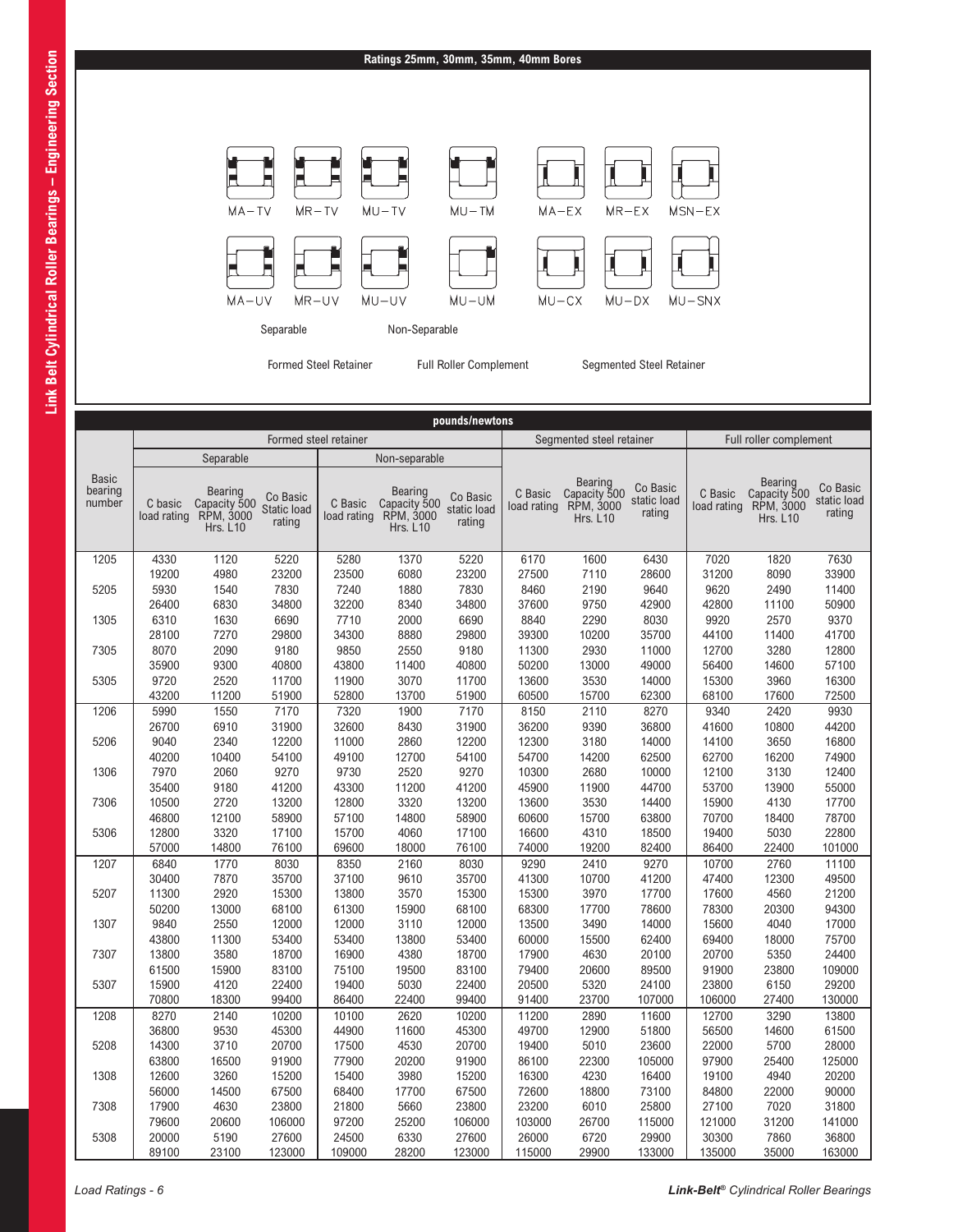# **Ratings 45mm, 50mm, 55mm Bores**



| pounds/newtons                    |                        |                                                         |                                   |                        |                                                         |                                   |                        |                                                         |                                   |                        |                                                         |                                   |
|-----------------------------------|------------------------|---------------------------------------------------------|-----------------------------------|------------------------|---------------------------------------------------------|-----------------------------------|------------------------|---------------------------------------------------------|-----------------------------------|------------------------|---------------------------------------------------------|-----------------------------------|
|                                   |                        |                                                         |                                   | Formed steel retainer  |                                                         |                                   |                        | Segmented steel retainer                                |                                   |                        | Full roller complement                                  |                                   |
|                                   |                        | Separable                                               |                                   |                        | Non-separable                                           |                                   |                        |                                                         |                                   |                        |                                                         |                                   |
| <b>Basic</b><br>bearing<br>number | C basic<br>load rating | Bearing<br>Capacity 500<br>RPM, 3000<br><b>Hrs. L10</b> | Co Basic<br>Static load<br>rating | C Basic<br>load rating | Bearing<br>Capacity 500<br>RPM, 3000<br><b>Hrs. L10</b> | Co Basic<br>static load<br>rating | C Basic<br>load rating | Bearing<br>Capacity 500<br>RPM, 3000<br><b>Hrs. L10</b> | Co Basic<br>static load<br>rating | C Basic<br>load rating | Bearing<br>Capacity 500<br>RPM, 3000<br><b>Hrs. L10</b> | Co Basic<br>static load<br>rating |
| 1209                              | 9670                   | 2500                                                    | 12900                             | 11800                  | 3060                                                    | 12900                             | 12900                  | 3340                                                    | 14500                             | 14500                  | 3750                                                    | 16900                             |
|                                   | 43000                  | 11100                                                   | 57300                             | 52500                  | 13600                                                   | 57300                             | 57400                  | 14900                                                   | 64500                             | 64400                  | 16700                                                   | 75200                             |
| 5209                              | 15600                  | 4030                                                    | 23800                             | 19000                  | 4920                                                    | 23800                             | 20800                  | 5380                                                    | 26700                             | 23300                  | 6040                                                    | 31200                             |
|                                   | 69200                  | 17900                                                   | 106000                            | 84500                  | 21900                                                   | 106000                            | 92300                  | 23900                                                   | 119000                            | 104000                 | 26800                                                   | 139000                            |
| 1309                              | 15900                  | 4120                                                    | 20400                             | 19400                  | 5040                                                    | 20400                             | 20600                  | 5320                                                    | 22000                             | 23800                  | 6160                                                    | 26700                             |
|                                   | 70800                  | 18300                                                   | 90900                             | 86500                  | 22400                                                   | 90900                             | 91400                  | 23700                                                   | 97900                             | 106000                 | 27400                                                   | 119000                            |
| 7309                              | 20300                  | 5260                                                    | 28000                             | 24800                  | 6430                                                    | 28000                             | 26200                  | 6790                                                    | 30100                             | 30300                  | 7860                                                    | 36600                             |
|                                   | 90400                  | 23400                                                   | 124000                            | 110000                 | 28600                                                   | 124000                            | 117000                 | 30200                                                   | 134000                            | 135000                 | 35000                                                   | 163000                            |
| 5309                              | 24800                  | 6440                                                    | 36200                             | 30300                  | 7860                                                    | 36200                             | 32100                  | 8310                                                    | 39000                             | 37100                  | 9610                                                    | 47400                             |
|                                   | 111000                 | 28600                                                   | 161000                            | 135000                 | 35000                                                   | 161000                            | 143000                 | 37000                                                   | 174000                            | 165000                 | 42700                                                   | 211000                            |
| 1010                              | .                      | $\ldots$                                                | .                                 | .                      | .                                                       | .                                 | 8840                   | 2290                                                    | 11100                             | $\ldots$               | .                                                       | .                                 |
|                                   | .                      | .                                                       | $\ldots$                          | .                      | .                                                       | .                                 | 39300                  | 10200                                                   | 49400                             | $\ldots$               | .                                                       | .                                 |
| 1210                              | 9830                   | 2550                                                    | 13600                             | 12000                  | 3110                                                    | 13600                             | 13000                  | 3380                                                    | 15200                             | 15100                  | 3900                                                    | 18400                             |
|                                   | 43700                  | 11300                                                   | 60600                             | 53400                  | 13800                                                   | 60600                             | 58000                  | 15000                                                   | 67700                             | 67000                  | 17300                                                   | 82000                             |
| 5210                              | 15800                  | 4100                                                    | 25100                             | 19300                  | 5000                                                    | 25100                             | 21000                  | 5440                                                    | 28100                             | 24200                  | 6280                                                    | 34000                             |
|                                   | 70400                  | 18200                                                   | 112000                            | 85900                  | 22300                                                   | 112000                            | 93400                  | 24200                                                   | 125000                            | 108000                 | 27900                                                   | 151000                            |
| 1310                              | 18600                  | 4810                                                    | 24000                             | 22700                  | 5870                                                    | 24000                             | 23900                  | 6200                                                    | 25900                             | 27700                  | 7170                                                    | 31400                             |
|                                   | 82500                  | 21400                                                   | 107000                            | 101000                 | 26100                                                   | 107000                            | 107000                 | 27600                                                   | 115000                            | 123000                 | 31900                                                   | 140000                            |
| 7310                              | 24000                  | 6220                                                    | 33500                             | 29300                  | 7590                                                    | 33500                             | 31000                  | 8030                                                    | 36000                             | 35900                  | 9290                                                    | 4380                              |
|                                   | 107000                 | 27700                                                   | 149000                            | 130000                 | 33800                                                   | 149000                            | 138000                 | 35700                                                   | 160000                            | 159000                 | 41300                                                   | 195000                            |
| 5310                              | 29300                  | 7600                                                    | 43300                             | 35800                  | 9280                                                    | 43300                             | 37900                  | 9810                                                    | 46600                             | 43800                  | 11300                                                   | 56600                             |
|                                   | 131000                 | 33800                                                   | 193000                            | 159000                 | 41300                                                   | 193000                            | 169000                 | 43600                                                   | 207000                            | 195000                 | 50500                                                   | 252000                            |
| 1911                              | .                      | .                                                       | .                                 | .                      | .                                                       | .                                 | 6960                   | 1800                                                    | 9570                              | .                      | .                                                       | .                                 |
|                                   | .                      | .                                                       | .                                 | .                      | .                                                       | .                                 | 31000                  | 8020                                                    | 42600                             | .                      | .                                                       | .                                 |
| 1011                              | .                      | .                                                       | .                                 | .                      | .                                                       | .                                 | 11200                  | 2890                                                    | 14300                             | .                      | .                                                       | .                                 |
|                                   | .                      | .                                                       | .                                 | .                      | .                                                       | .                                 | 49800                  | 12900                                                   | 63400                             | .                      | .                                                       | .                                 |
| 1211                              | 11700                  | 3040                                                    | 16400                             | 1430                   | 3710                                                    | 16400                             | 15600                  | 4030                                                    | 18400                             | 18000                  | 4650                                                    | 22300                             |
|                                   | 52200                  | 13500                                                   | 73200                             | 63700                  | 16500                                                   | 73200                             | 69200                  | 17900                                                   | 81800                             | 79900                  | 20700                                                   | 99000                             |
| 5211                              | 19200                  | 4960                                                    | 30900                             | 23400                  | 6060                                                    | 30900                             | 25400                  | 6590                                                    | 34600                             | 29400                  | 7600                                                    | 41900                             |
|                                   | 85300                  | 22100                                                   | 138000                            | 104000                 | 27000                                                   | 138000                            | 113000                 | 29300                                                   | 154000                            | 131000                 | 33800                                                   | 186000                            |
| 1311                              | 21900                  | 5680                                                    | 28800                             | 26800                  | 6930                                                    | 28800                             | 26800                  | 6930                                                    | 28800                             | 31000                  | 8020                                                    | 35000                             |
|                                   | 97500                  | 25300                                                   | 128000                            | 119000                 | 30800                                                   | 128000                            | 119000                 | 30800                                                   | 128000                            | 138000                 | 35700                                                   | 156000                            |
| 7311                              | 29300                  | 7590                                                    | 41800                             | 35800                  | 9270                                                    | 41800                             | 35800                  | 9270                                                    | 41800                             | 41400                  | 10700                                                   | 50800                             |
|                                   | 130000                 | 33800                                                   | 186000                            | 159000                 | 41200                                                   | 186000                            | 159000                 | 41200                                                   | 186000                            | 184000                 | 47700                                                   | 226000                            |
| 5311                              | 38100                  | 9860                                                    | 58600                             | 46500                  | 12000                                                   | 58600                             | 46500                  | 12000                                                   | 58600                             | 53800                  | 13900                                                   | 71100                             |
|                                   | 169000                 | 43900                                                   | 260000                            | 207000                 | 53500                                                   | 260000                            | 207000                 | 53500                                                   | 260000                            | 239000                 | 61900                                                   | 316000                            |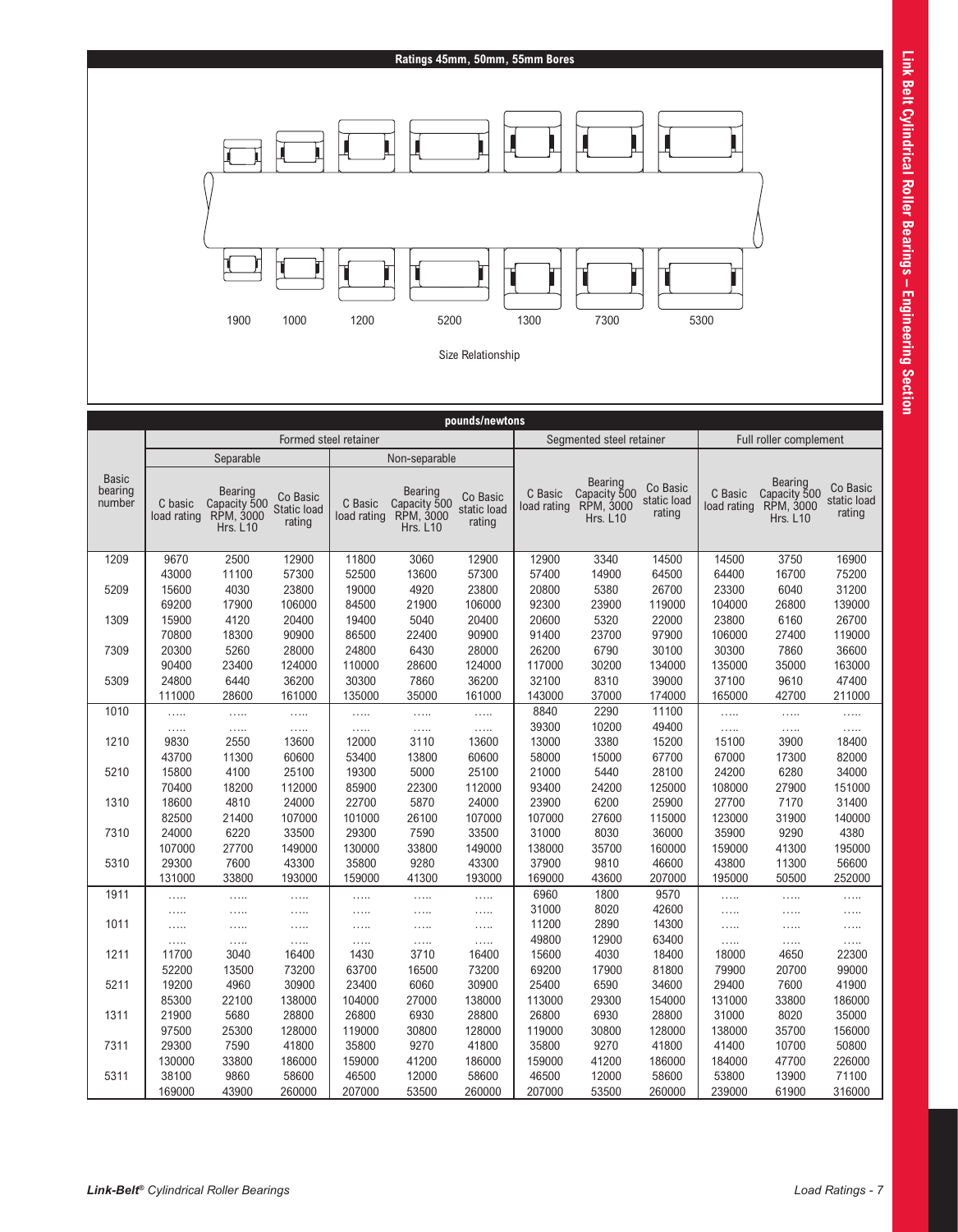# **Ratings 60mm, 65mm, 70mm Bores**



| pounds/newtons    |                        |                                                                |                                          |                        |                                                                |                                   |                        |                                              |                                   |                        |                                              |                                   |
|-------------------|------------------------|----------------------------------------------------------------|------------------------------------------|------------------------|----------------------------------------------------------------|-----------------------------------|------------------------|----------------------------------------------|-----------------------------------|------------------------|----------------------------------------------|-----------------------------------|
|                   |                        |                                                                | Formed steel retainer                    |                        |                                                                |                                   |                        | Segmented steel retainer                     |                                   |                        | Full roller complement                       |                                   |
| <b>Basic</b>      |                        | Separable                                                      |                                          |                        | Non-separable                                                  |                                   |                        | Bearing                                      |                                   |                        | <b>Bearing</b>                               |                                   |
| bearing<br>number | C basic<br>load rating | <b>Bearing</b><br>Capacity 500<br>RPM, 3000<br><b>Hrs. L10</b> | Co Basic<br><b>Static load</b><br>rating | C Basic<br>load rating | <b>Bearing</b><br>Capacity 500<br>RPM, 3000<br><b>Hrs. L10</b> | Co Basic<br>static load<br>rating | C Basic<br>load rating | Capacity 500<br>RPM, 3000<br><b>Hrs. L10</b> | Co Basic<br>static load<br>rating | C Basic<br>load rating | Capacity 500<br>RPM, 3000<br><b>Hrs. L10</b> | Co Basic<br>static load<br>rating |
| 1912              | .                      | .                                                              | .                                        | .                      | .                                                              | .                                 | 7200                   | 1870                                         | 10300                             | .                      | .                                            | .                                 |
|                   | .                      | .                                                              | .                                        | .                      | .                                                              | .                                 | 32000                  | 8300                                         | 45600                             | .                      | .                                            | .                                 |
| 1012              | .                      | .                                                              | .                                        | .                      | .                                                              | .                                 | 11700                  | 3040                                         | 15600                             | .                      | .                                            | .                                 |
|                   | .                      | .                                                              | .                                        | .                      | .                                                              | .                                 | 52200                  | 13500                                        | 69200                             | .                      | .                                            | .                                 |
| 1212              | 14500<br>64600         | 3760<br>16700                                                  | 19600<br>87400                           | 17700<br>78900         | 4590<br>20400                                                  | 19600<br>87400                    | 19400<br>86100         | 5020<br>22300                                | 22100<br>98300                    | 21700                  | 5630<br>25000                                | 25800<br>115000                   |
|                   |                        |                                                                |                                          |                        | 7800                                                           |                                   |                        | 8520                                         |                                   | 96700                  |                                              | 51000                             |
| 5212              | 24700<br>110000        | 6390<br>28400                                                  | 38900<br>173000                          | 30100<br>134000        | 34700                                                          | 38900<br>173000                   | 32900<br>146000        | 37900                                        | 43700<br>194000                   | 36900<br>164000        | 9570<br>42600                                | 227000                            |
| 1312              | 24900                  | 6450                                                           | 32800                                    | 30400                  | 7880                                                           | 32800                             | 32100                  | 8330                                         | 35300                             | 37200                  | 9630                                         | 42900                             |
|                   | 111000                 | 28700                                                          | 146000                                   | 135000                 | 35500                                                          | 146000                            | 143000                 | 37000                                        | 157000                            | 165000                 | 42800                                        | 191000                            |
| 7312              | 32600                  | 8450                                                           | 46400                                    | 39800                  | 10300                                                          | 46400                             | 42100                  | 10900                                        | 50000                             | 48700                  | 12600                                        | 60700                             |
|                   | 145000                 | 37600                                                          | 206000                                   | 177000                 | 45900                                                          | 206000                            | 187000                 | 48500                                        | 222000                            | 217000                 | 56100                                        | 270000                            |
| 5312              | 43900                  | 11400                                                          | 68000                                    | 53600                  | 13900                                                          | 68000                             | 56600                  | 14700                                        | 73200                             | 65500                  | 17000                                        | 88900                             |
|                   | 195000                 | 50500                                                          | 302000                                   | 238000                 | 61700                                                          | 302000                            | 252000                 | 65200                                        | 326000                            | 291000                 | 75500                                        | 395000                            |
| 1913              | .                      | .                                                              | .                                        | .                      | .                                                              | .                                 | 7600                   | 1970                                         | 11200                             | .                      | .                                            | .                                 |
|                   | .                      | .                                                              | .                                        | .                      | .                                                              | .                                 | 33800                  | 8750                                         | 50000                             | .                      | .                                            | .                                 |
| 1013              | .                      | .                                                              | .                                        | .                      | .                                                              | .                                 | 12000                  | 3100                                         | 16300                             | .                      | .                                            | .                                 |
|                   | .                      | .                                                              | .                                        | .                      | .                                                              | $\ldots$                          | 53200                  | 13800                                        | 72400                             | .                      | .                                            | .                                 |
| 1213              | 16800                  | 4360                                                           | 24400                                    | 20500                  | 5320                                                           | 24400                             | 21400                  | 5540                                         | 25800                             | 24700                  | 6390                                         | 31200                             |
|                   | 74800                  | 19400                                                          | 109000                                   | 91400                  | 23700                                                          | 109000                            | 95100                  | 24600                                        | 115000                            | 110000                 | 28400                                        | 139000                            |
| 5213              | 26800                  | 6930                                                           | 44400                                    | 32700                  | 8460                                                           | 44400                             | 34000                  | 8810                                         | 46800                             | 39300                  | 10200                                        | 56700                             |
|                   | 119000                 | 30800                                                          | 197000                                   | 145000                 | 37600                                                          | 197000                            | 151000                 | 39200                                        | 208000                            | 175000                 | 45200                                        | 252000                            |
| 1313              | 30800                  | 7970                                                           | 41900                                    | 37600                  | 9730                                                           | 41900                             | 37600                  | 9730                                         | 41900                             | 43400                  | 11300                                        | 50900                             |
|                   | 137000                 | 35400                                                          | 186000                                   | 167000                 | 43300                                                          | 186000                            | 167000                 | 43300                                        | 186000                            | 193000                 | 50100                                        | 226000                            |
| 7313              | 39200                  | 10100                                                          | 57200                                    | 47800                  | 12400                                                          | 57200                             | 47800                  | 12400                                        | 57200                             | 55300                  | 14300                                        | 69400                             |
|                   | 174000                 | 45100                                                          | 254000                                   | 213000                 | 55100                                                          | 254000                            | 213000                 | 55100                                        | 254000                            | 246000                 | 63700                                        | 309000                            |
| 5313              | 54900                  | 14200                                                          | 88200                                    | 67000                  | 17300                                                          | 88200                             | 67000                  | 17300                                        | 88200                             | 77500                  | 20100                                        | 107000                            |
|                   | 244000                 | 63200                                                          | 392000                                   | 298000                 | 77200                                                          | 392000                            | 298000                 | 77200                                        | 392000                            | 345000                 | 89300                                        | 476000                            |
| 1914              | .                      | .                                                              | .                                        | .                      | $\ldots$                                                       | $\ldots$                          | 10900                  | 2810                                         | 15800                             | .                      | $\ldots$                                     | .                                 |
|                   | .                      | .                                                              | .                                        | .                      | .                                                              | .                                 | 48300                  | 12500                                        | 70400                             | .                      | .                                            | .                                 |
| 1014              | .                      | .                                                              | .                                        | .                      | .                                                              | .                                 | 14600                  | 3770                                         | 18600                             | .                      | .                                            | .                                 |
|                   | .                      | .                                                              | .                                        | .                      | $\ldots$                                                       | $\ldots$                          | 64800                  | 16800                                        | 82800                             | .                      | $\ldots$                                     | $\ldots$                          |
| 1214              | 18100                  | 4700                                                           | 26300                                    | 22100                  | 5730                                                           | 26300                             | 24100                  | 6230                                         | 29400                             | 27900                  | 7190                                         | 35600                             |
|                   | 80600                  | 20900                                                          | 117000                                   | 98500                  | 25500                                                          | 117000                            | 107000                 | 27700                                        | 131000                            | 124000                 | 32000                                        | 158000                            |
| 5214              | 29900                  | 7750                                                           | 50100                                    | 36600                  | 9470                                                           | 50100                             | 39700                  | 10300                                        | 56000                             | 45900                  | 11900                                        | 67800                             |
|                   | 133000                 | 34500                                                          | 223000                                   | 163000                 | 42100                                                          | 223000                            | 177000                 | 45800                                        | 249000                            | 204000                 | 52800                                        | 302000                            |
| 1314              | 35300                  | 9130                                                           | 48800                                    | 43000                  | 11100                                                          | 48800                             | 43000                  | 11100                                        | 48800                             | 49800                  | 12900                                        | 59200                             |
|                   | 157000                 | 40600                                                          | 217000                                   | 191000                 | 49600                                                          | 217000                            | 191000                 | 49600                                        | 217000                            | 221000                 | 57400                                        | 263000                            |
| 7314              | 43800                  | 11300                                                          | 64400                                    | 53500                  | 13800                                                          | 64400                             | 53500                  | 13800                                        | 64400                             | 61800                  | 16000                                        | 78200                             |
|                   | 195000                 | 50400                                                          | 287000                                   | 238000                 | 61600                                                          | 287000                            | 238000                 | 61600                                        | 287000                            | 275000                 | 71300                                        | 348000                            |
| 5314              | 57600                  | 14900                                                          | 91700                                    | 70400                  | 18200                                                          | 91700                             | 70400                  | 18200                                        | 91700                             | 81400                  | 21100                                        | 111000                            |
|                   | 256000                 | 66400                                                          | 408000                                   | 313000                 | 81100                                                          | 408000                            | 313000                 | 81100                                        | 408000                            | 362000                 | 93800                                        | 495000                            |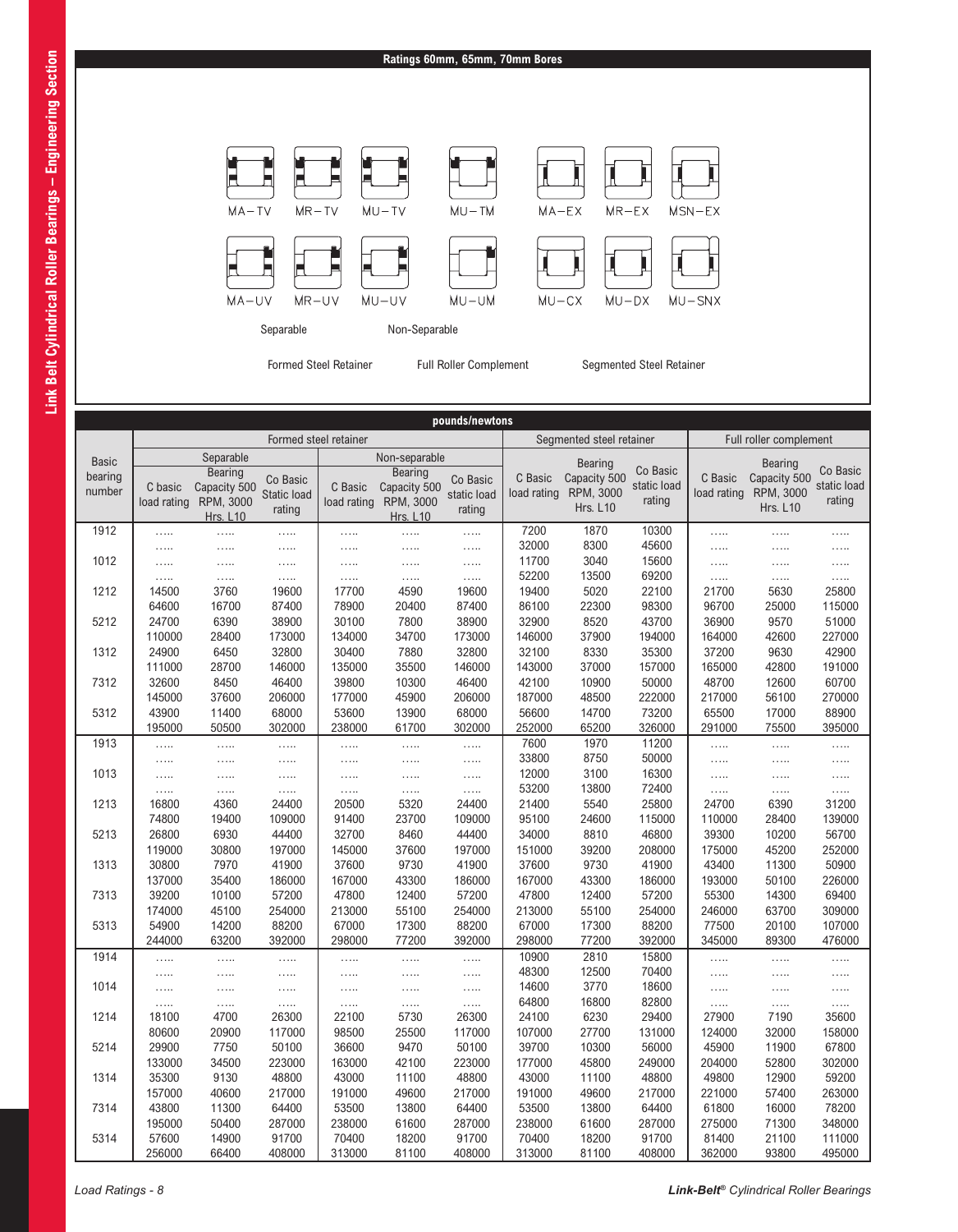# **Ratings 75mm, 80mm, 85mm Bores**



|                   |                        |                                                         |                                          |                        |                                                         | pounds/newtons                    |                        |                                                         |                                   |                        |                                                         |                                   |
|-------------------|------------------------|---------------------------------------------------------|------------------------------------------|------------------------|---------------------------------------------------------|-----------------------------------|------------------------|---------------------------------------------------------|-----------------------------------|------------------------|---------------------------------------------------------|-----------------------------------|
|                   |                        |                                                         | Formed steel retainer                    |                        |                                                         |                                   |                        | Segmented steel retainer                                |                                   | Full roller complement |                                                         |                                   |
| <b>Basic</b>      |                        | Separable                                               |                                          |                        | Non-separable                                           |                                   |                        |                                                         |                                   |                        |                                                         |                                   |
| bearing<br>number | C basic<br>load rating | Bearing<br>Capacity 500<br>RPM, 3000<br><b>Hrs. L10</b> | Co Basic<br><b>Static load</b><br>rating | C Basic<br>load rating | Bearing<br>Capacity 500<br>RPM, 3000<br><b>Hrs. L10</b> | Co Basic<br>static load<br>rating | C Basic<br>load rating | Bearing<br>Capacity 500<br>RPM, 3000<br><b>Hrs. L10</b> | Co Basic<br>static load<br>rating | C Basic<br>load rating | Bearing<br>Capacity 500<br>RPM, 3000<br><b>Hrs. L10</b> | Co Basic<br>static load<br>rating |
| 1915              | .                      | .                                                       | .                                        | .                      | .                                                       | .                                 | 11200                  | 2910                                                    | 16900                             | .                      | .                                                       | .                                 |
|                   | .                      | .                                                       | .                                        | .                      | .                                                       | .                                 | 50000                  | 13000                                                   | 75200                             | .                      | .                                                       | .                                 |
| 1015              | .                      | .                                                       | .                                        | .                      | .                                                       | .                                 | 15300                  | 3970                                                    | 20300                             | .                      | .                                                       | .                                 |
|                   | .                      | .                                                       | .                                        | $\cdots$               | .                                                       | .                                 | 68200                  | 17700                                                   | 90300                             | .                      | $\cdots$                                                | .                                 |
| 1215              | 18800                  | 4880                                                    | 28000                                    | 23000                  | 5960                                                    | 28000                             | 24900                  | 6450                                                    | 31100                             | 28600                  | 7390                                                    | 37400                             |
|                   | 83800                  | 21700                                                   | 125000                                   | 102000                 | 26500                                                   | 125000                            | 111000                 | 28700                                                   | 139000                            | 157000                 | 32900                                                   | 166000                            |
| 5215              | 32500<br>145000        | 8430<br>37500                                           | 56600                                    | 39700<br>177000        | 10300<br>45800                                          | 56600                             | 43000<br>191000        | 11100<br>49500                                          | 62900                             | 49300<br>219000        | 12800<br>56800                                          | 75500<br>336000                   |
| 1315              | 36600                  | 9470                                                    | 252000<br>49700                          | 44600                  | 11600                                                   | 252000<br>49700                   | 44600                  | 11600                                                   | 280000<br>49700                   | 51600                  | 13400                                                   | 60300                             |
|                   | 163000                 | 42100                                                   | 221000                                   | 199000                 | 51400                                                   | 221000                            | 199000                 | 51400                                                   | 221000                            | 230000                 | 59500                                                   | 268000                            |
| 7315              | 48500                  | 12600                                                   | 71500                                    | 59300                  | 15400                                                   | 71500                             | 59300                  | 15400                                                   | 71500                             | 68600                  | 17800                                                   | 86900                             |
|                   | 216000                 | 55900                                                   | 318000                                   | 264000                 | 68300                                                   | 318000                            | 264000                 | 68300                                                   | 318000                            | 305000                 | 79000                                                   | 386000                            |
| 5315              | 70900                  | 18400                                                   | 116000                                   | 86600                  | 22400                                                   | 116000                            | 86600                  | 22400                                                   | 116000                            | 100000                 | 25900                                                   | 141000                            |
|                   | 315000                 | 81700                                                   | 518000                                   | 385000                 | 99800                                                   | 518000                            | 385000                 | 99800                                                   | 518000                            | 446000                 | 115000                                                  | 629000                            |
| 1916              | .                      | $\ldots$                                                |                                          | .                      | .                                                       | .                                 | 11600                  | 3010                                                    | 18000                             | .                      | .                                                       | .                                 |
|                   | .                      | .                                                       | $\ldots$<br>.                            | .                      | .                                                       | .                                 | 51700                  | 13400                                                   | 80000                             | .                      | .                                                       | .                                 |
| 1016              | .                      |                                                         | .                                        | .                      | .                                                       | .                                 | 19200                  | 4970                                                    | 25800                             | .                      | .                                                       | .                                 |
|                   |                        | $\cdots$                                                |                                          |                        |                                                         | .                                 | 85300                  | 22100                                                   | 115000                            | .                      |                                                         | .                                 |
| 1216              | 20600                  | 5330                                                    | 30100                                    | 25100                  | 6500                                                    | 30100                             | 27200                  | 7040                                                    | 33400                             | 30200                  | 7820                                                    | 38400                             |
|                   | 91500                  | 23700                                                   | 134000                                   | 112000                 | 28900                                                   | 134000                            | 121000                 | 31300                                                   | 149000                            | 134000                 | 34800                                                   | 171000                            |
| 5216              | 36800                  | 9540                                                    | 63700                                    | 45000                  | 11600                                                   | 63700                             | 48700                  | 12600                                                   | 70700                             | 54000                  | 14000                                                   | 81300                             |
|                   | 164000                 | 42400                                                   | 283000                                   | 200000                 | 51800                                                   | 283000                            | 216000                 | 56100                                                   | 315000                            | 240000                 | 62300                                                   | 362000                            |
| 1316              | 41500                  | 10800                                                   | 57300                                    | 50700                  | 13100                                                   | 57300                             | 50700                  | 13100                                                   | 57300                             | 58700                  | 15200                                                   | 69600                             |
|                   | 185000                 | 47900                                                   | 255000                                   | 226000                 | 58400                                                   | 255000                            | 226000                 | 58400                                                   | 255000                            | 261000                 | 67600                                                   | 309000                            |
| 7316              | 55100                  | 14300                                                   | 82400                                    | 67300                  | 17400                                                   | 82400                             | 67300                  | 17400                                                   | 82400                             | 77900                  | 20200                                                   | 100000                            |
|                   | 245000                 | 63500                                                   | 367000                                   | 299000                 | 77500                                                   | 367000                            | 299000                 | 77500                                                   | 367000                            | 346000                 | 89700                                                   | 445000                            |
| 5316              | 73300                  | 19000                                                   | 119000                                   | 89400                  | 23200                                                   | 119000                            | 89400                  | 23200                                                   | 119000                            | 103000                 | 26800                                                   | 144000                            |
|                   | 326000                 | 84400                                                   | 528000                                   | 398000                 | 103000                                                  | 528000                            | 398000                 | 103000                                                  | 528000                            | 460000                 | 119000                                                  | 642000                            |
| 1917              | .                      | .                                                       | .                                        | .                      | .                                                       | .                                 | 13700                  | 3550                                                    | 20900                             | .                      | .                                                       | .                                 |
|                   | .                      | .                                                       | .                                        | .                      | .                                                       | .                                 | 60900                  | 15800                                                   | 93100                             | .                      | .                                                       | .                                 |
| 1017              | .                      | .                                                       | $\cdots$                                 | .                      | .                                                       | .                                 | 19700                  | 5100                                                    | 27000                             | .                      | .                                                       | .                                 |
|                   |                        | .                                                       | .                                        |                        | .                                                       | .                                 | 87500                  | 22700                                                   | 120000                            | $\ldots$               |                                                         | .                                 |
| 1217              | 24800                  | 6410                                                    | 36700                                    | 30200                  | 7830                                                    | 36700                             | 31500                  | 8160                                                    | 38700                             | 36300                  | 9410                                                    | 46900                             |
|                   | 110000                 | 28500                                                   | 163000                                   | 134000                 | 34800                                                   | 163000                            | 140000                 | 36300                                                   | 172000                            | 162000                 | 41900                                                   | 208000                            |
| 5217              | 45300                  | 11700                                                   | 79700                                    | 55300                  | 14300                                                   | 79700                             | 57600                  | 14900                                                   | 84100                             | 66400                  | 17200                                                   | 102000                            |
|                   | 201000                 | 52200                                                   | 354000                                   | 246000                 | 63700                                                   | 354000                            | 356000                 | 66300                                                   | 374000                            | 296000                 | 76500                                                   | 453000                            |
| 1317              | 44600                  | 11500                                                   | 61200                                    | 54400                  | 14100                                                   | 61200                             | 54400                  | 14100                                                   | 61200                             | 63000                  | 16300                                                   | 74300                             |
|                   | 198000                 | 51300                                                   | 272000                                   | 242000                 | 62700                                                   | 272000                            | 242000                 | 62700                                                   | 272000                            | 280000                 | 72500                                                   | 330000                            |
| 7317              | 61700                  | 16000                                                   | 92900                                    | 75400                  | 19500                                                   | 92900                             | 75400                  | 19500                                                   | 92900                             | 87200                  | 22600                                                   | 113000                            |
|                   | 275000                 | 71100                                                   | 413000                                   | 335000                 | 86800                                                   | 413000                            | 335000                 | 86900                                                   | 413000                            | 388000                 | 100000                                                  | 502000                            |
| 5317              | 86300                  | 22400                                                   | 143000                                   | 105000                 | 27300                                                   | 143000                            | 105000                 | 27300                                                   | 143000                            | 122000                 | 31600                                                   | 174000                            |
|                   | 384000                 | 99500                                                   | 636000                                   | 469000                 | 121000                                                  | 636000                            | 469000                 | 121000                                                  | 636000                            | 542000                 | 140000                                                  | 773000                            |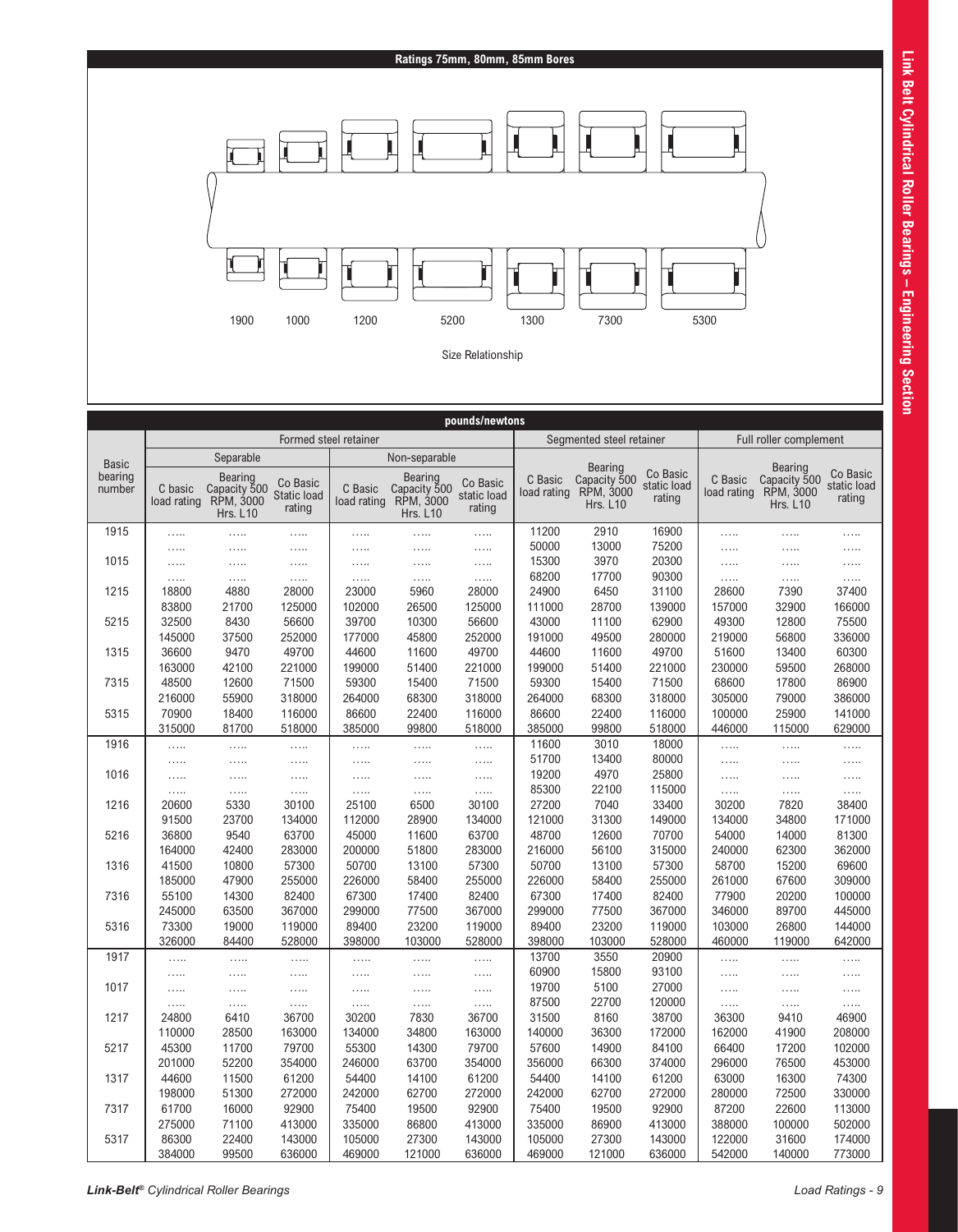# **Ratings 90mm, 95mm, 100mm Bores**



|                   | pounds/newtons         |                                                         |                                   |                        |                                                         |                                   |                        |                                                         |                                   |                        |                                                         |                                   |
|-------------------|------------------------|---------------------------------------------------------|-----------------------------------|------------------------|---------------------------------------------------------|-----------------------------------|------------------------|---------------------------------------------------------|-----------------------------------|------------------------|---------------------------------------------------------|-----------------------------------|
|                   |                        |                                                         | Formed steel retainer             |                        |                                                         |                                   |                        | Segmented steel retainer                                |                                   |                        | Full roller complement                                  |                                   |
| <b>Basic</b>      | Separable              |                                                         |                                   |                        | Non-separable                                           |                                   |                        |                                                         |                                   |                        |                                                         |                                   |
| bearing<br>number | C basic<br>load rating | Bearing<br>Capacity 500<br>RPM, 3000<br><b>Hrs. L10</b> | Co Basic<br>Static load<br>rating | C Basic<br>load rating | Bearing<br>Capacity 500<br>RPM, 3000<br><b>Hrs. L10</b> | Co Basic<br>static load<br>rating | C Basic<br>load rating | Bearing<br>Capacity 500<br>RPM, 3000<br><b>Hrs. L10</b> | Co Basic<br>static load<br>rating | C Basic<br>load rating | Bearing<br>Capacity 500<br>RPM, 3000<br><b>Hrs. L10</b> | Co Basic<br>static load<br>rating |
| 1918              | .                      | .                                                       | .                                 | .                      | .                                                       | .                                 | 14200<br>6300          | 3670<br>16300                                           | 22200<br>98900                    | .                      | .                                                       | .                                 |
| 1018              | .<br>.                 | .<br>.                                                  | .<br>.                            | .<br>.                 | .<br>.                                                  | .<br>.                            | 24900                  | 6440                                                    | 33500                             | .<br>.                 | .<br>.                                                  | .<br>.                            |
|                   | $\ldots$               | $\ldots$                                                | .                                 | $\ldots$               | $\ldots$                                                | .                                 | 111000                 | 28600                                                   | 149000                            | .                      | $\ldots$                                                | $\ldots$                          |
| 1218              | 28700                  | 7440                                                    | 42600                             | 35100                  | 9090                                                    | 42600                             | 38100                  | 9880                                                    | 47600                             | 42600                  | 11000                                                   | 55100                             |
|                   | 128000                 | 33100                                                   | 190000                            | 156000                 | 40400                                                   | 190000                            | 170000                 | 43900                                                   | 212000                            | 189000                 | 49000                                                   | 245000                            |
| 5218              | 51000                  | 13200                                                   | 89100                             | 62300                  | 16100                                                   | 89100                             | 67700                  | 17500                                                   | 99600                             | 75500                  | 19600                                                   | 115000                            |
|                   | 227000                 | 58700                                                   | 396000                            | 277000                 | 71700                                                   | 396000                            | 301000                 | 78000                                                   | 443000                            | 336000                 | 87000                                                   | 513000                            |
| 1318              | 52600                  | 13600                                                   | 74200                             | 64200                  | 16600                                                   | 74200                             | 64200                  | 16600                                                   | 74200                             | 74200                  | 19200                                                   | 90100                             |
|                   | 234000                 | 60600                                                   | 330000                            | 285000                 | 73900                                                   | 330000                            | 285000                 | 73900                                                   | 330000                            | 330000                 | 85500                                                   | 401000                            |
| 7318              | 69000                  | 17900                                                   | 105000                            | 84300                  | 21800                                                   | 105000                            | 84300                  | 21800                                                   | 105000                            | 97500                  | 25300                                                   | 128000                            |
|                   | 307000                 | 79500                                                   | 469000                            | 375000                 | 97100                                                   | 469000                            | 375000                 | 97100                                                   | 469000                            | 434000                 | 112000                                                  | 569000                            |
| 5318              | 88400                  | 22900                                                   | 145000                            | 108000                 | 27900                                                   | 145000                            | 108000                 | 27900                                                   | 145000                            | 125000                 | 32300                                                   | 176000                            |
|                   | 393000                 | 102000                                                  | 644000                            | 480000                 | 124000                                                  | 644000                            | 480000                 | 124000                                                  | 644000                            | 556000                 | 144000                                                  | 783000                            |
| 1919              | .                      | .                                                       | .                                 | .                      | .                                                       | .                                 | 14600                  | 3790                                                    | 23600                             | .                      | .                                                       | .                                 |
|                   | .                      | .                                                       | .                                 | .                      | .                                                       | .                                 | 65100                  | 16900                                                   | 105000                            | .                      | .                                                       | .                                 |
| 1019              | .                      | .                                                       | .                                 | .                      | .                                                       | .                                 | 25500                  | 6600                                                    | 35100                             | .                      | .                                                       | .                                 |
|                   | .                      | .                                                       | .                                 | .                      | .                                                       | .                                 | 113000                 | 29400                                                   | 156000                            | .                      | .                                                       | .                                 |
| 1219              | 33400                  | 8650                                                    | 50000                             | 40800                  | 10600                                                   | 50000                             | 42600                  | 11000                                                   | 53000                             | 49500                  | 12800                                                   | 64700                             |
|                   | 149000                 | 38500                                                   | 222000                            | 181000                 | 47000                                                   | 222000                            | 189000                 | 49000                                                   | 236000                            | 220000                 | 57000                                                   | 288000                            |
| 5219              | 58500                  | 15200                                                   | 103000                            | 71400                  | 18500                                                   | 103000                            | 74600                  | 19300                                                   | 109000                            | 86700                  | 22400                                                   | 133000                            |
|                   | 260000                 | 67400                                                   | 457000                            | 318000                 | 82300                                                   | 457000                            | 332000                 | 85900                                                   | 484000                            | 386000                 | 99800                                                   | 592000                            |
| 1319              | 55300                  | 14300                                                   | 80500                             | 67600                  | 17500                                                   | 80500                             | 67600                  | 17500                                                   | 80500                             | 77400                  | 20100                                                   | 96600                             |
|                   | 246000                 | 63700                                                   | 358000                            | 300000                 | 77800                                                   | 358000                            | 300000                 | 77800                                                   | 358000                            | 344000                 | 89200                                                   | 430000                            |
| 7319              | 75800                  | 19600                                                   | 121000                            | 92600                  | 24000                                                   | 121000                            | 92600                  | 24000                                                   | 121000                            | 106000                 | 27500                                                   | 145000                            |
|                   | 337000                 | 87400                                                   | 537000                            | 412000                 | 107000                                                  | 537000                            | 412000                 | 107000                                                  | 537000                            | 472000                 | 122000                                                  | 644000                            |
| 5319              | 93000                  | 24100                                                   | 157000                            | 114000                 | 29400                                                   | 157000                            | 114000                 | 29400                                                   | 157000                            | 130000                 | 33700                                                   | 188000                            |
|                   | 414000                 | 107000                                                  | 698000                            | 505000                 | 131000                                                  | 698000                            | 505000                 | 131000                                                  | 698000                            | 579000                 | 150000                                                  | 838000                            |
| 1920              | .                      | .                                                       | .                                 | .                      | .                                                       | .                                 | 17300                  | 4470                                                    | 25600                             | .                      | .                                                       | .                                 |
|                   | .                      | .                                                       | .                                 | .                      | .                                                       | .                                 | 76800                  | 19900                                                   | 114000                            | .                      | .                                                       | .                                 |
| 1020              | .                      | .                                                       | .                                 | .                      | .                                                       | .                                 | 26100                  | 6760                                                    | 36700                             | .                      | .                                                       | .                                 |
|                   | .                      | .                                                       | .                                 | $\ldots$               | $\ldots$                                                | .                                 | 116000                 | 30100                                                   | 163000                            | .                      | $\ldots$                                                | .                                 |
| 1220              | 36500                  | 9470                                                    | 54800                             | 44600                  | 11600                                                   | 54800                             | 46600                  | 12100                                                   | 58000                             | 54100                  | 14000                                                   | 70900                             |
|                   | 163000                 | 42100                                                   | 244000                            | 198000                 | 51400                                                   | 244000                            | 207000                 | 53700                                                   | 258000                            | 241000                 | 62400                                                   | 315000                            |
| 5220              | 65900                  | 17100                                                   | 117000                            | 80500                  | 20800                                                   | 117000                            | 84000                  | 21800                                                   | 124000                            | 97700                  | 25300                                                   | 151000                            |
|                   | 293000                 | 76000                                                   | 520000                            | 358000                 | 92700                                                   | 520000                            | 374000                 | 96800                                                   | 551000                            | 434000                 | 113000                                                  | 674000                            |
| 1320              | 60600                  | 15700                                                   | 88300                             | 74000                  | 19200                                                   | 88300                             | 74000                  | 19200                                                   | 88300                             | 84800                  | 22000                                                   | 106000                            |
|                   | 270000                 | 69800                                                   | 393000                            | 329000                 | 85300                                                   | 393000                            | 329000                 | 85300                                                   | 393000                            | 377000                 | 97700                                                   | 472000                            |
| 7320              | 82500                  | 21400                                                   | 131000                            | 101000                 | 26100                                                   | 131000                            | 101000                 | 26100                                                   | 131000                            | 115000                 | 29900                                                   | 157000                            |
|                   | 367000                 | 95000                                                   | 584000                            | 448000                 | 116000                                                  | 584000                            | 448000                 | 116000                                                  | 584000                            | 513000                 | 133000                                                  | 700000                            |
| 5320              | 111000                 | 28700                                                   | 192000                            | 135000                 | 35100                                                   | 192000                            | 135000                 | 35100                                                   | 192000                            | 155000                 | 40200                                                   | 231000                            |
|                   | 493000                 | 128000                                                  | 855000                            | 602000                 | 156000                                                  | 855000                            | 602000                 | 156000                                                  | 855000                            | 691000                 | 179000                                                  | 1030000                           |

ı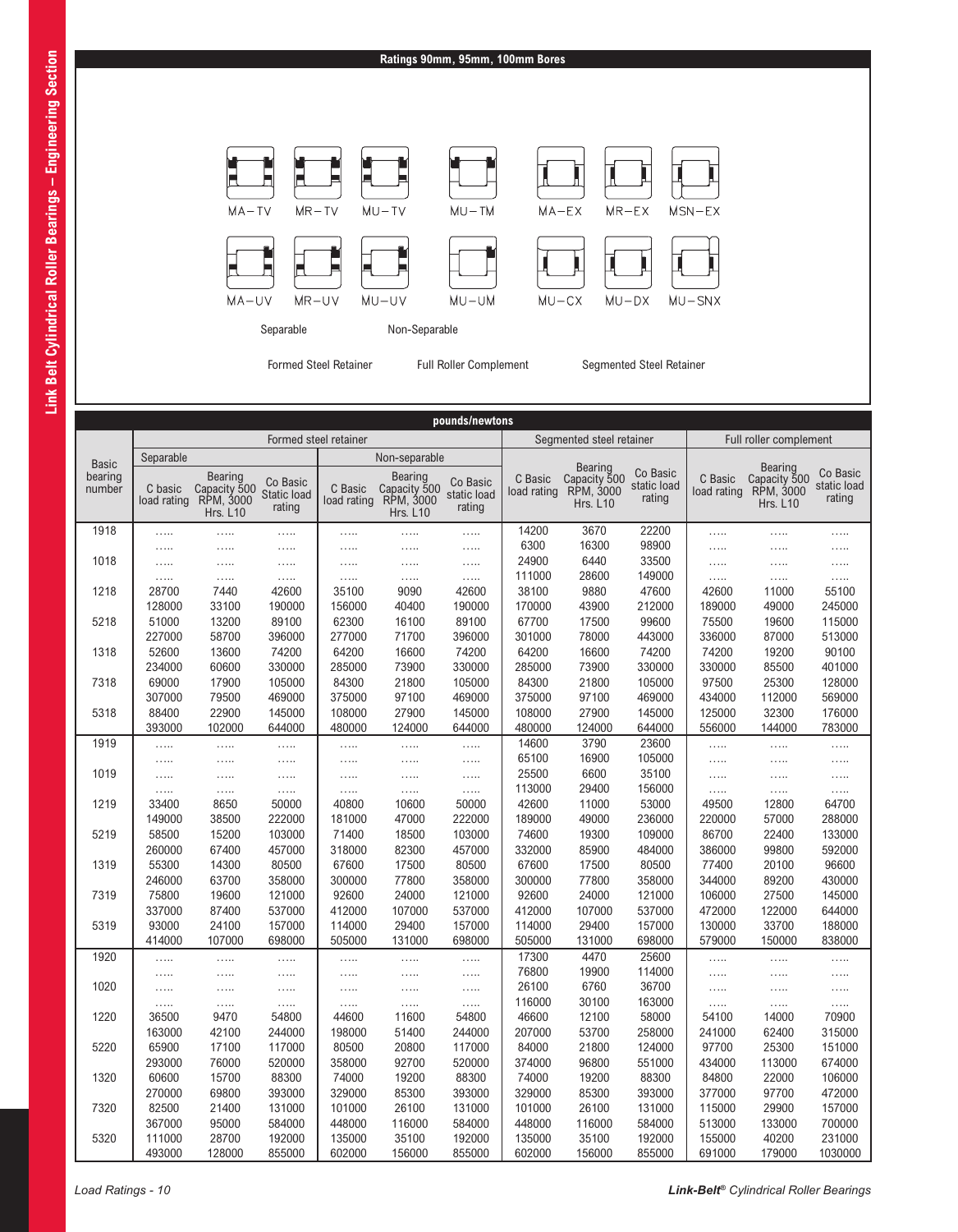# **Ratings 105mm,110mm, 120mm Bores**



|              |                 |                           |                    |                       |                           | pounds/newtons   |                 |                          |                       |                  |                        |                       |
|--------------|-----------------|---------------------------|--------------------|-----------------------|---------------------------|------------------|-----------------|--------------------------|-----------------------|------------------|------------------------|-----------------------|
|              |                 |                           |                    | Formed steel retainer |                           |                  |                 | Segmented steel retainer |                       |                  | Full roller complement |                       |
| <b>Basic</b> |                 | Separable                 |                    |                       | Non-separable             |                  |                 | <b>Bearing</b>           |                       |                  | <b>Bearing</b>         |                       |
| bearing      |                 | <b>Bearing</b>            | Co Basic           |                       | <b>Bearing</b>            | Co Basic         | C Basic         | Capacity 500             | Co Basic              | C Basic          | Capacity 500           | Co Basic              |
| number       | C basic         | Capacity 500<br>RPM, 3000 | <b>Static load</b> | C Basic               | Capacity 500<br>RPM, 3000 | static load      | load rating     | RPM, 3000                | static load<br>rating |                  | load rating RPM, 3000  | static load<br>rating |
|              | load rating     | <b>Hrs. L10</b>           | rating             | load rating           | <b>Hrs. L10</b>           | rating           |                 | <b>Hrs. L10</b>          |                       |                  | <b>Hrs. L10</b>        |                       |
| 1921         | .               | .                         | .                  | .                     | .                         | .                | 17900           | 4650                     | 27300                 | .                | .                      | .                     |
|              | .               | .                         | .                  | .                     | .                         | .                | 79800           | 20700                    | 121000                | .                | .                      | .                     |
| 1021         | .               |                           | .                  | .                     | .                         | .                | 31000           | 8040                     | 45000                 | .                | .                      | .                     |
|              | .               | .                         | .                  | .                     | .                         | .                | 138000          | 35800                    | 200000                | .                | .                      | .                     |
| 1221         | 38600           | 9990                      | 57800              | 47100                 | 12200                     | 57800            | 49200           | 12700                    | 61200                 | 57200            | 14800                  | 74800                 |
|              | 172000          | 44400                     | 257000             | 210000                | 54300                     | 257000           | 219000          | 56600                    | 272000                | 254000           | 65800                  | 333000                |
| 5221         | 73400           | 19000                     | 132000             | 89600                 | 23200                     | 132000           | 93600           | 24200                    | 140000                | 109000           | 28200                  | 171000                |
|              | 327000          | 84600                     | 588000             | 399000                | 103000                    | 588000           | 416000          | 108000                   | 622000                | 484000           | 125000                 | 760000                |
| 1321         | 71700           | 18600                     | 108000             | 87500                 | 22700                     | 108000           | 87500           | 22700                    | 108000                | 100000           | 26000                  | 129000                |
|              | 319000          | 82500                     | 479000             | 389000                | 101000                    | 479000           | 389000          | 101000                   | 479000                | 446000           | 116000                 | 575000                |
| 7321         | 90500           | 23400                     | 145000             | 110000                | 28600                     | 145000           | 110000          | 28600                    | 145000                | 127000           | 32800                  | 174000                |
|              | 403000          | 104000                    | 647000             | 491000                | 127000                    | 647000           | 491000          | 127000                   | 647000                | 563000           | 146000                 | 776000                |
| 5321         | 118000          | 30500                     | 204000             | 144000                | 37200                     | 204000           | 144000          | 37200                    | 204000                | 165000           | 42700                  | 244000                |
|              | 523000          | 136000                    | 906000             | 639000                | 165000                    | 906000           | 639000          | 165000                   | 906000                | 734000           | 190000                 | 1090000               |
| 1922         | .               | .                         | .                  | .                     | .                         | .                | 18200           | 4720                     | 28200                 | .                | .                      | $\ldots$              |
|              | .               | .                         | .                  | .                     | .                         | .                | 81200           | 21000                    | 125000                | .                | .                      | .                     |
| 1022         | .               | .                         | .                  | .                     | .                         | .                | 35300           | 9150                     | 50600                 | .                | .                      | .                     |
|              | .               | .                         | .                  | .                     | .                         | .                | 157000          | 40700                    | 225000                | .                | .                      | $\ldots$              |
| 1222         | 43600           | 11300                     | 67300              | 53200                 | 13800                     | 67300            | 55400           | 14400                    | 71100                 | 61900            | 16000                  | 82300                 |
|              | 194000          | 50200                     | 299000             | 237000                | 61300                     | 299000           | 247000          | 63900                    | 316000                | 275000           | 71300                  | 366000                |
| 5222         | 79900           | 20700                     | 147000             | 97600                 | 25300                     | 147000           | 102000          | 26300                    | 155000                | 113000           | 29400                  | 179000                |
| 1322         | 356000<br>72800 | 92100<br>18900            | 653000<br>107000   | 434000<br>88900       | 112000<br>23000           | 653000           | 452000<br>88900 | 117000                   | 689000                | 505000<br>102000 | 131000<br>26400        | 798000<br>129000      |
|              | 324000          | 83800                     | 477000             | 395000                | 102000                    | 107000<br>477000 | 395000          | 23000<br>102000          | 107000                | 453000           | 117000                 | 572000                |
| 7322         | 99800           | 25800                     | 161000             | 122000                | 31500                     | 161000           | 122000          | 31500                    | 477000<br>161000      | 140000           | 36200                  | 193000                |
|              | 444000          | 115000                    | 715000             | 542000                | 140000                    | 715000           | 542000          | 140000                   | 715000                | 621000           | 161000                 | 858000                |
| 5322         | 138000          | 35700                     | 244000             | 169000                | 43600                     | 244000           | 169000          | 43600                    | 244000                | 193000           | 50000                  | 293000                |
|              | 614000          | 159000                    | 1090000            | 750000                | 194000                    | 1090000          | 750000          | 194000                   | 1090000               | 859000           | 223000                 | 1300000               |
| 1924         |                 |                           |                    |                       |                           |                  | 23800           | 6160                     | 37300                 | .                | .                      |                       |
|              | .<br>.          | .                         | .                  | .<br>.                | .                         | .<br>.           | 106000          | 27400                    | 166000                | .                |                        | .                     |
| 1024         | .               | .<br>.                    | .<br>.             | .                     | .<br>.                    | .                | 37000           | 9590                     | 55100                 | .                | .<br>.                 | .<br>.                |
|              | .               | .                         | .                  | .                     | .                         | .                | 165000          | 42700                    | 245000                | .                | .                      | $\cdots$              |
| 1224         | 49400           | 12800                     | 77900              | 60300                 | 15600                     | 77900            | 62800           | 16300                    | 82300                 | 72500            | 18800                  | 99600                 |
|              | 220000          | 56900                     | 347000             | 268000                | 69500                     | 347000           | 279000          | 72400                    | 366000                | 323000           | 83500                  | 443000                |
| 5224         | 97200           | 25200                     | 186000             | 119000                | 30700                     | 186000           | 124000          | 32000                    | 196000                | 143000           | 36900                  | 238000                |
|              | 432000          | 112000                    | 827000             | 528000                | 137000                    | 827000           | 550000          | 142000                   | 873000                | 634000           | 164000                 | 1060000               |
| 1324         | 84600           | 21900                     | 126000             | 103000                | 26700                     | 126000           | 103000          | 26700                    | 126000                | 118000           | 30700                  | 151000                |
|              | 376000          | 97400                     | 562000             | 459000                | 119000                    | 562000           | 459000          | 119000                   | 562000                | 527000           | 136000                 | 674000                |
| 7324         | 118000          | 30500                     | 193000             | 144000                | 37300                     | 193000           | 144000          | 37300                    | 193000                | 165000           | 42700                  | 232000                |
|              | 524000          | 136000                    | 861000             | 640000                | 166000                    | 861000           | 640000          | 166000                   | 861000                | 734000           | 190000                 | 1030000               |
| 5324         | 170000          | 44100                     | 310000             | 208000                | 53900                     | 310000           | 208000          | 53900                    | 310000                | 238000           | 61700                  | 373000                |
|              | 757000          | 196000                    | 1380000            | 925000                | 240000                    | 1380000          | 925000          | 240000                   | 1380000               | 1060000          | 275000                 | 1660000               |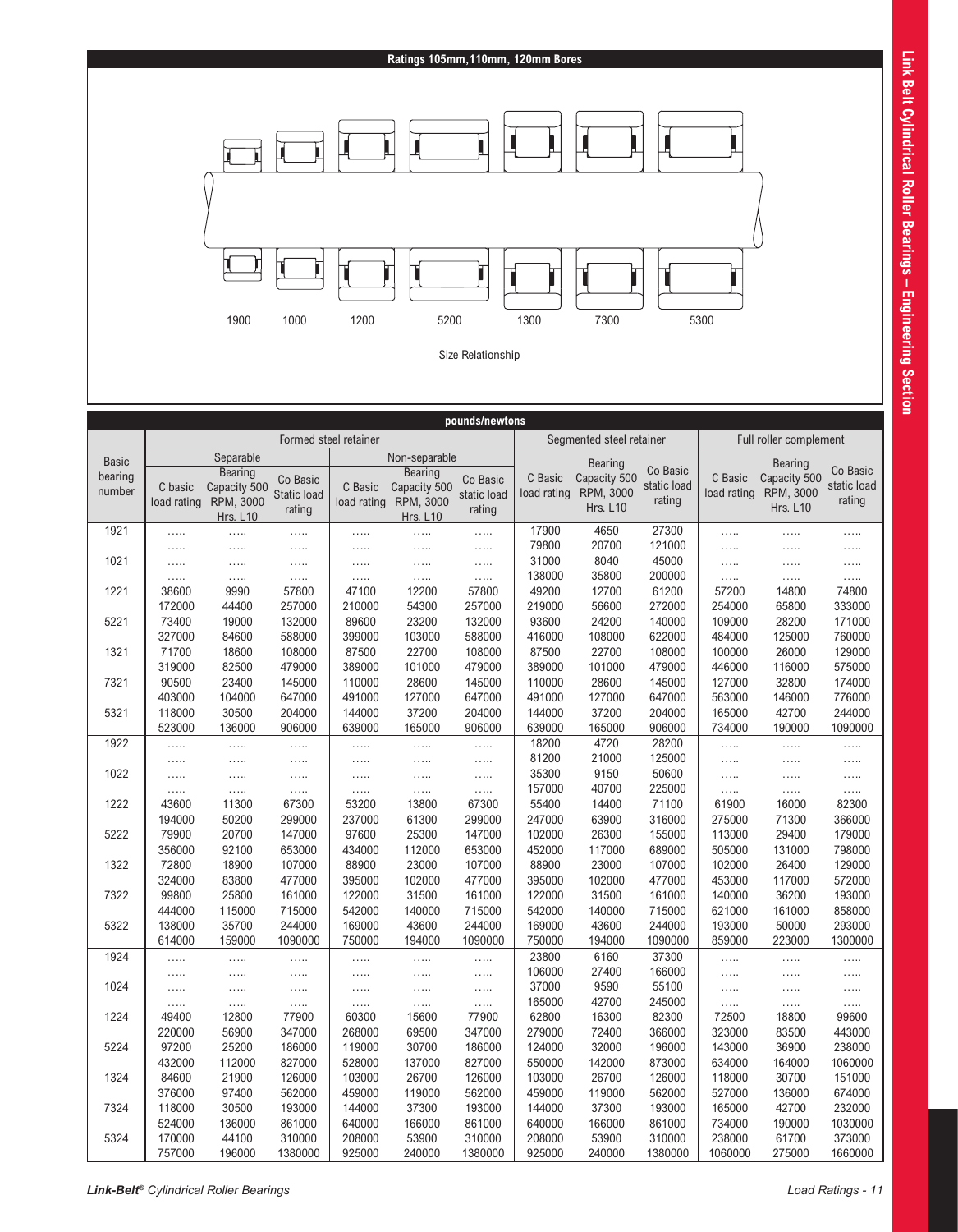# **Ratings 130mm, 140mm, 150mm Bores**



|              | pounds/newtons   |                 |                       |                  |                 |                   |                          |                 |                   |                        |                 |                   |
|--------------|------------------|-----------------|-----------------------|------------------|-----------------|-------------------|--------------------------|-----------------|-------------------|------------------------|-----------------|-------------------|
|              |                  |                 | Formed steel retainer |                  |                 |                   | Segmented steel retainer |                 |                   | Full roller complement |                 |                   |
| <b>Basic</b> |                  | Separable       |                       |                  | Non-separable   |                   |                          | <b>Bearing</b>  |                   |                        | <b>Bearing</b>  |                   |
| bearing      |                  | <b>Bearing</b>  | Co Basic              |                  | <b>Bearing</b>  | Co Basic          | C Basic                  | Capacity 500    | Co Basic          | C Basic                | Capacity 500    | Co Basic          |
| number       | C basic          | Capacity 500    | Static load           | C Basic          | Capacity 500    | static load       | load rating              | RPM, 3000       | static load       | load rating            | RPM, 3000       | static load       |
|              | load rating      | RPM, 3000       | rating                | load rating      | RPM, 3000       | rating            |                          | <b>Hrs. L10</b> | rating            |                        | <b>Hrs. L10</b> | rating            |
| 1926         |                  | <b>Hrs. L10</b> |                       |                  | <b>Hrs. L10</b> |                   | 30100                    | 7800            | 47600             |                        |                 |                   |
|              | .<br>.           | .               | .<br>.                | .                | .               | .<br>.            | 134000                   | 34700           | 212000            | .<br>.                 | .<br>.          | .                 |
| 1026         | .                | .<br>.          | .                     | .<br>.           | .<br>.          | .                 | 47500                    | 12300           | 69100             | .                      | .               | .<br>.            |
|              | .                | .               | .                     | .                | .               | .                 | 211000                   | 54700           | 307000            | .                      | .               | .                 |
| 1226         | 55300            | 14300           | 85200                 | 67500            | 17500           | 85200             | 67500                    | 17500           | 85200             | 78500                  | 20300           | 104000            |
|              | 246000           | 63700           | 379000                | 300000           | 77800           | 379000            | 300000                   | 77800           | 379000            | 349000                 | 90400           | 463000            |
| 5226         | 104000           | 26900           | 192000                | 127000           | 32800           | 192000            | 127000                   | 32800           | 192000            | 147000                 | 38200           | 234000            |
|              | 462000           | 120000          | 852000                | 564000           | 146000          | 852000            | 564000                   | 146000          | 852000            | 655000                 | 170000          | 1040000           |
| 1326         | 100000           | 25900           | 151000                | 122000           | 31700           | 151000            | 122000                   | 31700           | 151000            | 140000                 | 36300           | 182000            |
|              | 446000           | 115000          | 674000                | 544000           | 141000          | 674000            | 544000                   | 141000          | 674000            | 624000                 | 162000          | 808000            |
| 7326         | 138000           | 35700           | 228000                | 168000           | 43600           | 228000            | 168000                   | 43600           | 228000            | 193000                 | 50000           | 274000            |
|              | 613000           | 159000          | 1020000               | 749000           | 194000          | 1020000           | 749000                   | 194000          | 1020000           | 858000                 | 222000          | 1220000           |
| 5326         | 190000           | 49300           | 346000                | 232000           | 60200           | 346000            | 232000                   | 60200           | 346000            | 267000                 | 69000           | 415000            |
|              | 847000           | 219000          | 1540000               | 1030000          | 268000          | 1540000           | 1030000                  | 268000          | 1540000           | 1190000                | 307000          | 1850000           |
| 1928         | .                | .               | .                     | .                | .               | .                 | 31100                    | 8060            | 50800             | .                      | .               | .                 |
|              | .                | .               | .                     | .                | .               | .                 | 138000                   | 35900           | 226000            | .                      | .               | .                 |
| 1028         | .                | .               | .                     | .                | .               | .                 | 49900                    | 12900           | 75100             | .                      | .               | .                 |
|              | .                | $\ldots$        | .                     | .                | .               | .                 | 222000                   | 57400           | 334000            | .                      | .               | .                 |
| 1228         | 61700            | 16000           | 95000                 | 75300            | 19500           | 95000             | 75300                    | 19500           | 95000             | 87600                  | 22700           | 116000            |
|              | 274000           | 71100           | 422000                | 335000           | 86800           | 422000            | 335000                   | 86800           | 422000            | 390000                 | 101000          | 516000            |
| 5228         | 129000           | 33400           | 244000                | 157000           | 40700           | 244000            | 157000                   | 40700           | 244000            | 183000                 | 47300           | 299000            |
| 1328         | 573000<br>111000 | 148000<br>28800 | 1090000<br>170000     | 699000<br>136000 | 181000<br>35200 | 1090000<br>170000 | 699000<br>136000         | 181000<br>35200 | 1090000<br>170000 | 813000<br>156000       | 211000<br>40400 | 1330000<br>204000 |
|              | 495000           | 128000          | 756000                | 605000           | 157000          | 756000            | 605000                   | 157000          | 756000            | 693000                 | 180000          | 907000            |
| 7328         | 158000           | 40800           | 266000                | 192000           | 49800           | 266000            | 192000                   | 49800           | 266000            | 221000                 | 57100           | 319000            |
|              | 701000           | 182000          | 1180000               | 856000           | 222000          | 1180000           | 856000                   | 222000          | 1180000           | 981000                 | 254000          | 1420000           |
| 5328         | 209000           | 54200           | 383000                | 256000           | 66200           | 383000            | 256000                   | 66200           | 383000            | 293000                 | 75900           | 460000            |
|              | 931000           | 241000          | 1700000               | 1140000          | 295000          | 1700000           | 1140000                  | 295000          | 1700000           | 1300000                | 338000          | 2050000           |
| 1930         | .                | .               | .                     | .                | .               | .                 | 41800                    | 10800           | 68600             | .                      | .               | .                 |
|              | .                | .               | .                     | .                | .               | .                 | 186000                   | 48100           | 305000            | .                      | .               | .                 |
| 1030         | .                | .               | .                     | .                | .               | .                 | 56700                    | 14700           | 85800             | .                      | .               | .                 |
|              | .                | .               | .                     | .                | $\ldots$        | .                 | 252000                   | 65300           | 382000            | .                      | $\ldots$        | .                 |
| 1230         | 71000            | 18400           | 111000                | 86700            | 22500           | 111000            | 86700                    | 22500           | 111000            | 101000                 | 26100           | 135000            |
|              | 316000           | 81800           | 492000                | 386000           | 99900           | 492000            | 386000                   | 99900           | 492000            | 448000                 | 116000          | 601000            |
| 5230         | 150000           | 38900           | 289000                | 183000           | 47500           | 289000            | 183000                   | 47500           | 289000            | 213000                 | 55200           | 354000            |
|              | 668000           | 173000          | 1290000               | 815000           | 211000          | 1290000           | 815000                   | 211000          | 1290000           | 948000                 | 245000          | 1570000           |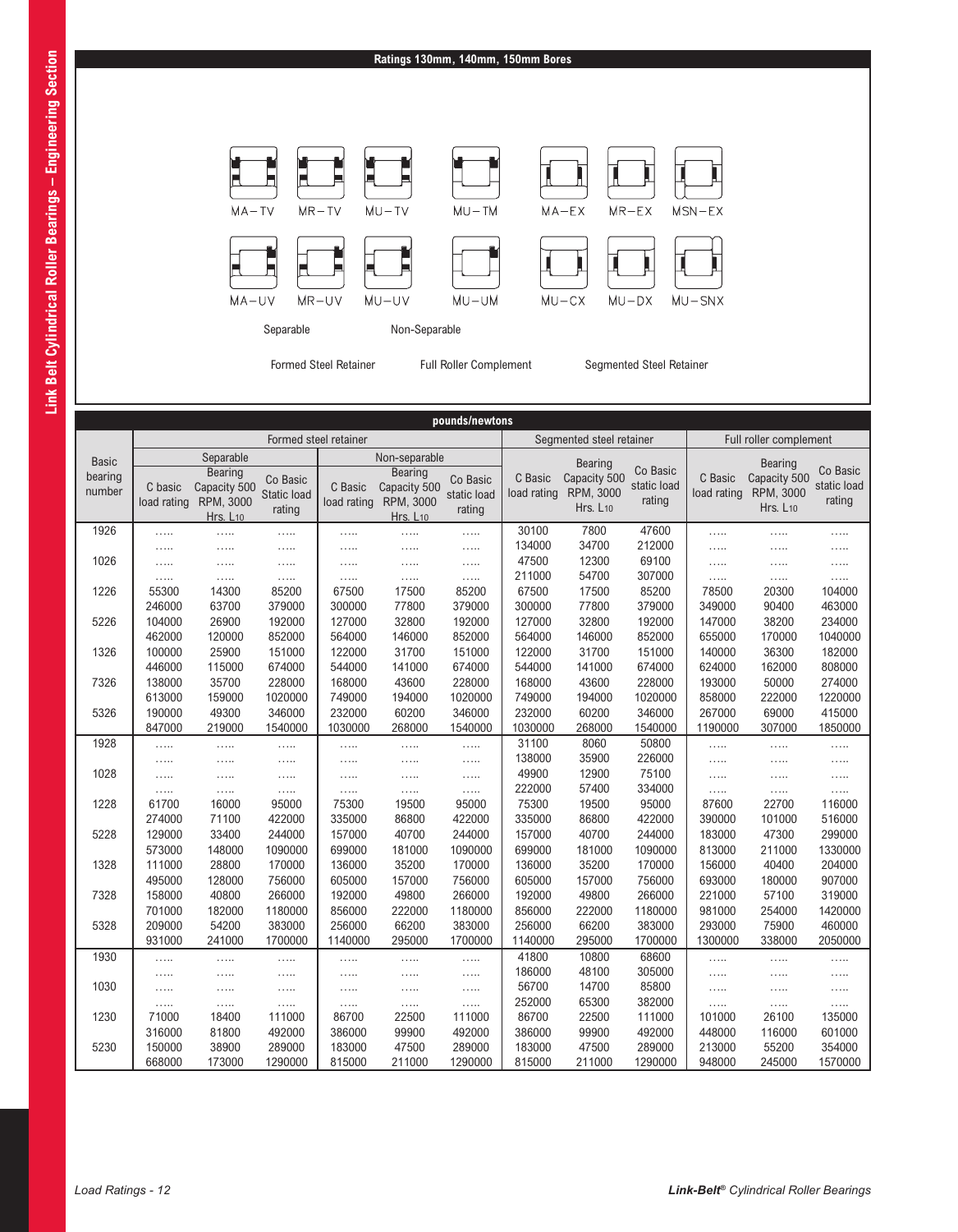

|                                   |                        |                                                                             |                                   |                        |                                                                                 | pounds/newtons                    |                        |                                                                |                                   |                        |                                                                |                                   |
|-----------------------------------|------------------------|-----------------------------------------------------------------------------|-----------------------------------|------------------------|---------------------------------------------------------------------------------|-----------------------------------|------------------------|----------------------------------------------------------------|-----------------------------------|------------------------|----------------------------------------------------------------|-----------------------------------|
|                                   |                        |                                                                             |                                   | Formed steel retainer  |                                                                                 |                                   |                        | Segmented steel retainer                                       |                                   | Full roller complement |                                                                |                                   |
| <b>Basic</b><br>bearing<br>number | C basic<br>load rating | Separable<br><b>Bearing</b><br>Capacity 500<br>RPM, 3000<br><b>Hrs. L10</b> | Co Basic<br>Static load<br>rating | C Basic<br>load rating | Non-separable<br><b>Bearing</b><br>Capacity 500<br>RPM, 3000<br><b>Hrs. L10</b> | Co Basic<br>static load<br>rating | C Basic<br>load rating | <b>Bearing</b><br>Capacity 500<br>RPM, 3000<br><b>Hrs. L10</b> | Co Basic<br>static load<br>rating | C Basic<br>load rating | <b>Bearing</b><br>Capacity 500<br>RPM, 3000<br><b>Hrs. L10</b> | Co Basic<br>static load<br>rating |
| 1932                              | .                      | .                                                                           | .                                 | .                      | .                                                                               | .                                 | 43200                  | 11200                                                          | 73100                             | .                      | .                                                              | .                                 |
|                                   | .                      | .                                                                           | .                                 | .                      | .                                                                               | .                                 | 192000                 | 49800                                                          | 325000                            | $\ldots$               | .                                                              | .                                 |
| 1032                              | .                      | .                                                                           | .                                 | .                      | .                                                                               | .                                 | 65000                  | 16800                                                          | 99800                             | .                      | .                                                              | .                                 |
|                                   | .                      | $\ldots$                                                                    | .                                 | .                      | .                                                                               | .                                 | 289000                 | 74800                                                          | 444000                            | .                      | .                                                              | $\cdots$                          |
| 1232                              | 78300                  | 20300                                                                       | 120000                            | 95600                  | 24800                                                                           | 120000                            | 99800                  | 25800                                                          | 127000                            | 112000                 | 29000                                                          | 148000                            |
|                                   | 348000                 | 90200                                                                       | 534000                            | 425000                 | 110000                                                                          | 534000                            | 444000                 | 115000                                                         | 565000                            | 498000                 | 129000                                                         | 660000                            |
| 5232                              | 174000                 | 45100                                                                       | 336000                            | 213000                 | 55100                                                                           | 336000                            | 222000                 | 57500                                                          | 356000                            | 249000                 | 64600                                                          | 415000                            |
|                                   | 775000                 | 201000                                                                      | 1490000                           | 946000                 | 245000                                                                          | 1490000                           | 988000                 | 256000                                                         | 1580000                           | 1110000                | 287000                                                         | 1850000                           |
| 1934                              | .                      | .                                                                           | .                                 | .                      | .                                                                               | .                                 | 43700                  | 11300                                                          | 75500                             | .                      | .                                                              | .                                 |
|                                   | .                      | .                                                                           |                                   |                        |                                                                                 | .                                 | 195000                 | 50400                                                          | 336000                            |                        |                                                                | .                                 |
| 1034                              | .                      | .                                                                           | .                                 | .                      | .                                                                               | .                                 | 81400                  | 21100                                                          | 130000                            | .                      | .                                                              | .                                 |
|                                   | .                      | .                                                                           | .                                 | .                      | .                                                                               | .                                 | 362000                 | 93800                                                          | 577000                            | .                      | .                                                              | .                                 |
| 1234                              | 95700                  | 24800                                                                       | 149000                            | 117000                 | 30300                                                                           | 149000                            | 122000                 | 31600                                                          | 158000                            | 137000                 | 35500                                                          | 184000                            |
|                                   | 426000                 | 110000                                                                      | 664000                            | 520000                 | 135000                                                                          | 664000                            | 543000                 | 141000                                                         | 703000                            | 609000                 | 158000                                                         | 820000                            |
| 5234                              | 202000                 | 52400                                                                       | 391000                            | 247000                 | 64000                                                                           | 391000                            | 258000                 | 66800                                                          | 414000                            | 290000                 | 75000                                                          | 483000                            |
|                                   | 900000                 | 233000                                                                      | 1740000                           | 1100000                | 285000                                                                          | 1740000                           | 1150000                | 297000                                                         | 1840000                           | 1290000                | 334000                                                         | 2150000                           |
| 1936                              | .                      | .                                                                           | .                                 | .                      | .                                                                               | .                                 | 56000                  | 14500                                                          | 93700                             | .                      | .                                                              | .                                 |
|                                   | .                      | .                                                                           | .                                 | .                      | .                                                                               | .                                 | 249000                 | 64500                                                          | 417000                            | .                      | .                                                              | .                                 |
| 1036                              | .                      | .                                                                           | .                                 | .                      |                                                                                 | .                                 | 97900                  | 25400                                                          | 154000                            |                        | .                                                              | .                                 |
|                                   | .                      | .                                                                           | $\cdots$                          | .                      | .                                                                               | $\cdots$                          | 436000                 | 113000                                                         | 685000                            | .                      | .                                                              | $\ldots$                          |
| 1236                              | 99600                  | 25800                                                                       | 159000                            | 122000                 | 31500                                                                           | 159000                            | 122000                 | 31500                                                          | 159000                            | 136000                 | 35300                                                          | 186000                            |
|                                   | 443000                 | 115000                                                                      | 708000<br>379000                  | 541000                 | 140000<br>61800                                                                 | 708000<br>379000                  | 541000<br>239000       | 140000<br>61800                                                | 708000<br>379000                  | 607000                 | 157000                                                         | 826000<br>442000                  |
| 5236                              | 195000<br>870000       | 50600<br>225000                                                             | 1690000                           | 239000<br>1060000      | 275000                                                                          | 1690000                           | 1060000                | 275000                                                         | 1690000                           | 268000<br>1190000      | 69400<br>309000                                                | 1970000                           |
| 1938                              |                        |                                                                             |                                   |                        |                                                                                 |                                   | 56800                  | 14700                                                          | 97000                             |                        |                                                                |                                   |
|                                   | .                      | .                                                                           | .                                 | .                      | .                                                                               | .                                 | 253000                 | 65500                                                          | 431000                            | .                      | .                                                              | .                                 |
| 1038                              | .                      | .                                                                           | .                                 | .                      | .                                                                               | .                                 | 100000                 | 26000                                                          | 161000                            | .                      | .                                                              | .                                 |
|                                   | .                      | .                                                                           | .                                 | .                      | .                                                                               | .                                 | 446000                 | 115000                                                         | 716000                            | .                      | .                                                              | .                                 |
| 1238                              | .<br>143200            | .<br>37000                                                                  | .<br>239400                       | .<br>175400            | .<br>45600                                                                      | $\ldots$<br>239400                | 190600                 | 49300                                                          | 267700                            | $\ldots$<br>205000     | .<br>53000                                                     | $\cdots$<br>299000                |
|                                   | 637000                 | 164900                                                                      | 1065000                           | 780000                 | 203000                                                                          | 1065000                           | 848000                 | 219500                                                         | 1191000                           | 912000                 | 236000                                                         | 1330000                           |
| 5238                              | 242000                 | 62800                                                                       | 489000                            | 296000                 | 76600                                                                           | 489000                            | 296000                 | 76600                                                          | 489000                            | 332000                 | 86000                                                          | 570000                            |
|                                   | 1080000                | 279000                                                                      | 2170000                           | 1320000                | 341000                                                                          | 2170000                           | 1320000                | 341000                                                         | 2170000                           | 1480000                | 383000                                                         | 254000                            |
| 1940                              | .                      | .                                                                           | .                                 | .                      | .                                                                               | .                                 | 73700                  | 19100                                                          | 125000                            | .                      | .                                                              | .                                 |
|                                   | .                      | .                                                                           | .                                 | .                      | .                                                                               | .                                 | 328000                 | 84900                                                          | 556000                            | .                      | .                                                              | .                                 |
| 1040                              | .                      | .                                                                           | .                                 | .                      | .                                                                               | .                                 | 121000                 | 31300                                                          | 193000                            | .                      | .                                                              | .                                 |
|                                   | .                      | .                                                                           | .                                 | .                      | .                                                                               | .                                 | 538000                 | 139000                                                         | 859000                            | .                      | .                                                              | .                                 |
| 1240                              | 123000                 | 31900                                                                       | 201000                            | 150000                 | 38900                                                                           | 201000                            | 150000                 | 38900                                                          | 201000                            | 175000                 | 45200                                                          | 246000                            |
|                                   | 547000                 | 142000                                                                      | 893000                            | 668000                 | 173000                                                                          | 893000                            | 668000                 | 173000                                                         | 893000                            | 777000                 | 201000                                                         | 1090000                           |
| 5240                              | 270000                 | 69900                                                                       | 551000                            | 329000                 | 85300                                                                           | 551000                            | 329000                 | 85300                                                          | 551000                            | 383000                 | 99200                                                          | 673000                            |
|                                   | 1200000                | 311000                                                                      | 2450000                           | 1460000                | 379000                                                                          | 2450000                           | 1460000                | 379000                                                         | 2450000                           | 1700000                | 441000                                                         | 2990000                           |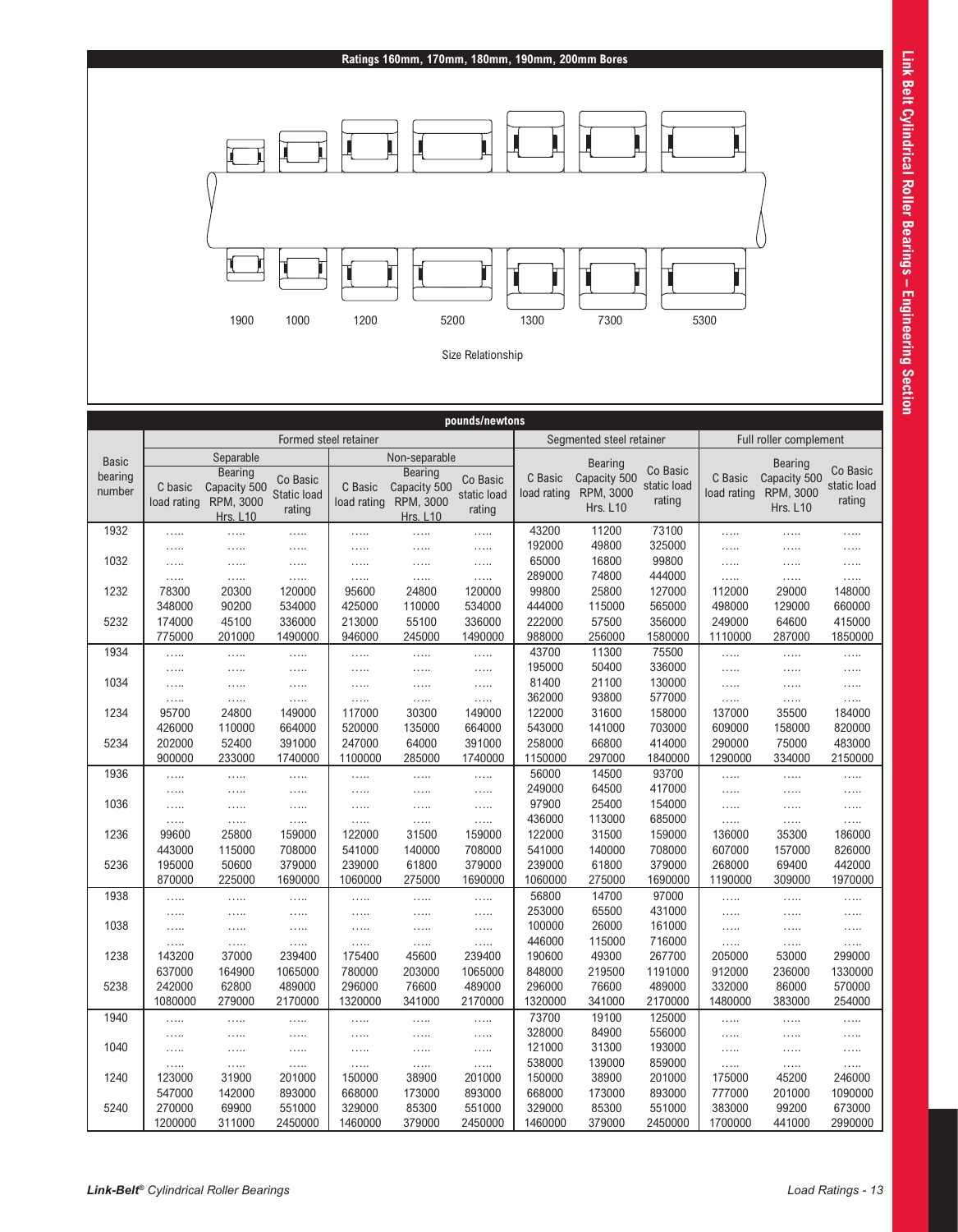# **Shaft Bearing Seat Diameters**

Bearing bore tolerances are in accord with the system of tolerancing established by the International Standards Organization (ISO) and adopted by the American Bearing Manufacturers Association (ABMA) and the American National Standards Institute (ANSI).

TIGHT NOMINAL BORE LOOSE

LOOSE<br>NOMINAL BORE **TIGHT** 

EARING BORE<br>TOLERANCE<br>VARIATION **BEARING** 

A system of limits and fits has been established by ISO for shafts. A portion of this system has been adopted by ABMA to provide flexibility in selecting shaft fits. Shaft fits are designated by a lower case letter and a number, such as h6. The letter indicates the location of the shaft tolerance limits with respect to the nominal bearing bore. The number indicates the size of the tolerance zone.

Shaft fits recommended for various types of applications are listed in the table at right.

A graphic relationship of various shaft fits is illustrated in the figure at the left.

Many factors influence the proper fit of the bearing inner ring on a shaft. The magnitude of the load and its direction with respect to bearing inner or outer rings are generally the first factors considered in shaft fit selection. The effects of other factors such as vibration, shock, temperature, speed, etc., are of secondary importance but sometimes need to be considered. Where assembly or disassembly requirements are of prime importance special shaft fits may be required. Appropriate diameter shafting is determined (as shown) from the tables below.

|                                       |                                            |                  |              | Class of fit and shaft diameters (inches/um) |                         |                               |                         |                            |
|---------------------------------------|--------------------------------------------|------------------|--------------|----------------------------------------------|-------------------------|-------------------------------|-------------------------|----------------------------|
| <b>Bearing</b>                        |                                            |                  |              |                                              |                         | Bearing/shaft diameter fits A |                         |                            |
| Series, 1000,                         |                                            |                  |              | <b>Bearing</b>                               |                         | h6                            |                         | m <sub>5</sub>             |
| 1200,1300,<br>1900,5200,<br>5300,7300 | Nominal bearing bore<br>and shaft diameter |                  |              | bore<br>tolerance                            |                         | Tolerance                     |                         | Tolerance                  |
| <b>Basic Size</b>                     | mm                                         | inches           | um           | inches                                       | Fit                     | Shaft Dia.                    | Fit                     | Shaft Dia.                 |
| 04<br>05                              | 20.000<br>25.000                           | 0.7874<br>0.9843 | 0<br>$-10$   | 0.0000<br>$-.0004$                           | .0004T<br>.0005L<br>10T | $-.0000$<br>$-.0005$<br>0     | .0011T<br>.0003T<br>27T | 0.0007<br>0.0003<br>$17\,$ |
| 06                                    | 30.000                                     | 1.1811           |              |                                              | 13L                     | $-13$                         | 8T                      | $\,8\,$                    |
| 07<br>08                              | 35.000<br>40.000                           | 1.3780<br>1.5748 | $\mathbf 0$  | 0.0000                                       | .0005T<br>.0006L        | 0.0000<br>$-.0006$            | .0013T<br>.0004T        | 0.0008<br>0.0004           |
| 09                                    | 45.000                                     | 1.7717           | $-12$        | $-.0005$                                     | 12T                     | 0                             | 33T                     | 20                         |
| 10                                    | 50.000                                     | 1.9685           |              |                                              | 16L                     | $-16$                         | 9T                      | 9                          |
| 11<br>12                              | 55.000<br>60.000                           | 2.1654<br>2.3622 |              |                                              | .0006T                  | 0.0000                        | .0016T                  | 0.001                      |
| 13                                    | 65.000                                     | 2.5591           | 0            | 0.0000                                       | .0007L                  | 0.0007                        | .0005T                  | 0.0005                     |
| 14                                    | 70.000                                     | 2.7559           | $-15$        | $-.0006$                                     | <b>15T</b>              | 0                             | 39T                     | 24                         |
| 15                                    | 75.000                                     | 2.9528           |              |                                              | 19L                     | $-19$                         | 11T                     | 11                         |
| 16                                    | 80.000                                     | 3.1496           |              |                                              |                         |                               |                         |                            |
| 17<br>18                              | 85.000<br>90.000                           | 3.3465<br>3.5433 |              |                                              | .0008T                  | $-.0000$                      | .0019T                  | 0.0011                     |
| 19                                    | 95.000                                     | 3.7402           | $\mathbf 0$  | 0.0000                                       | .0009L                  | $-.0009$                      | .0005T                  | 0.0005                     |
| 20                                    | 100.000                                    | 3.9370           | $-20$        | $-.0008$                                     | 20T                     | $\mathbf 0$                   | 48T                     | 28                         |
| 21                                    | 105.000                                    | 4.1339           |              |                                              | 22L                     | $-22$                         | 13T                     | 13                         |
| 22                                    | 110.000                                    | 4.3307           |              |                                              |                         |                               |                         |                            |
| 24                                    | 120.000                                    | 4.7244           |              |                                              |                         |                               |                         |                            |
| 26                                    | 130.000                                    | 5.1181           |              |                                              |                         |                               |                         |                            |
| 28                                    | 140.000                                    | 5.5118           |              |                                              | .0010T                  | $-.0000$                      | .0023T                  | 0.0013                     |
| 30                                    | 150.000                                    | 5.9055           | $\mathbf{0}$ | 0.0000                                       | .0010L                  | $-.0010$                      | .0006T                  | 0.0006                     |
| 32                                    | 160.000                                    | 6.2992           | $-25$        | $-.0010$                                     | 25T                     | $\overline{0}$                | 58T                     | 33                         |
| 34                                    | 170.000                                    | 6.6929           |              |                                              | 25L                     | $-25$                         | 15T                     | 13                         |
| 36                                    | 180.000                                    | 7.0866           |              |                                              |                         |                               |                         |                            |
|                                       |                                            |                  |              |                                              | .0012T                  | 0.000                         | .0026T                  | 0.0014                     |
| 38                                    | 190.000                                    | 7.4803           | 0            | 0.0000                                       | .0012L                  | $-.0012$                      | .0006T                  | 0.0006                     |
| 40                                    | 200.000                                    | 7.8740           | $-30$        | $-.0012$                                     | 30T                     | $\boldsymbol{0}$              | 67T                     | 37                         |
|                                       |                                            |                  |              |                                              | 29L                     | $-29$                         | 17T                     | 17                         |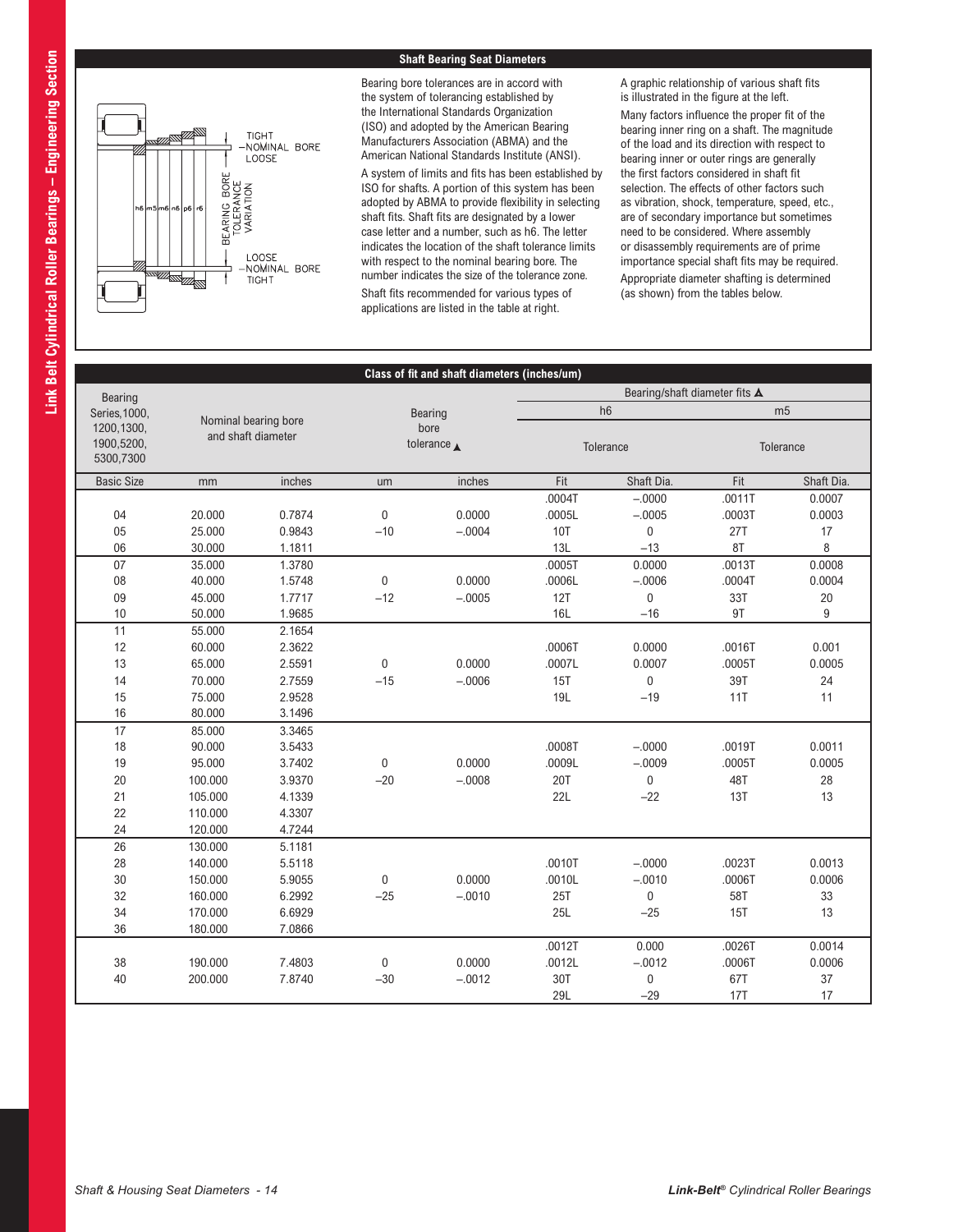|                                                                                            |                                     | <b>Class of Fit Selection</b>                            |                                                                      |                                  |
|--------------------------------------------------------------------------------------------|-------------------------------------|----------------------------------------------------------|----------------------------------------------------------------------|----------------------------------|
| Operating conditions                                                                       |                                     | Nominal shaft dia.                                       | <b>Class</b>                                                         | <b>Remarks</b>                   |
|                                                                                            | mm                                  | inches                                                   | of fit                                                               |                                  |
| Inner ring stationary in<br>relation to direction of load                                  |                                     | All diameters                                            | h <sub>6</sub>                                                       | Tap fit<br>inner ring            |
| Inner ring rotating in<br>relation to direction of load<br>(Normal load m=0.18C) $\bullet$ | 17-40<br>40-65<br>65-140<br>140-200 | $0.67 - 1.57$<br>$1.57 - 2.56$<br>2.56-5.52<br>5.52-7.88 | m <sub>5</sub><br>m <sub>6</sub><br>n <sub>6</sub><br>p <sub>6</sub> | Press fit<br>inner ring          |
| Inner ring rotating in<br>relation to direction of load<br>(Heavy load $> 0.018C$ )        | $35 - 65$<br>65-140<br>140-200      | 1.37-2.56<br>2.56-5.52<br>5.52-7.88                      | n <sub>6</sub><br>p <sub>6</sub><br>r <sub>6</sub>                   | Heavy<br>press fit<br>inner ring |
|                                                                                            |                                     |                                                          |                                                                      |                                  |

|                                                          |        |            |            |            | Bearing/Shaft diameter fit ▲ |                |            |            |
|----------------------------------------------------------|--------|------------|------------|------------|------------------------------|----------------|------------|------------|
| Bearing                                                  |        | m6         |            | n6         |                              | p <sub>6</sub> |            | r6         |
| series 1000,<br>1200, 1300,<br>1900, 5200,<br>5300, 7300 |        | Tolerance  |            | Tolerance  |                              | Tolerance      |            | Tolerance  |
| <b>Basic size</b>                                        | Fit    | Shaft dia. | Fit        | Shaft dia. | Fit                          | Shaft dia.     | Fit        | Shaft dia. |
| 04                                                       | .      |            |            |            |                              | .              | .          |            |
| 05                                                       | .      |            |            |            |                              | .              | .          | .          |
| 06                                                       | .      |            |            |            | .                            |                |            | .          |
| 07                                                       | .0015T | 0.0010     | .0018T     | 0.0013     |                              |                | .          |            |
| thru                                                     | .0004T | 0.0004     | .0007T     | 0.0007     |                              | .              |            |            |
| 10                                                       | 38T    | 25         | 46T        | 33         | .                            |                |            |            |
|                                                          | 9T     | 9          | 17T        | 17         |                              | .              | .          |            |
| 11                                                       | .0018T | 0.0012     | .0021T     | 0.0015     | .0027T                       | 0.0021         | .          | .          |
| thru                                                     | .0005T | 0.0005     | .0008T     | 0.0008     | .0014T                       | 0.0014         |            |            |
| 16                                                       | 45T    | 30         | 54T        | 39         | 66T                          | 51             |            | .          |
|                                                          | 11T    | 11         | <b>20T</b> | 20         | 32T                          | 32             |            |            |
| 17                                                       | .0022T | 0.0014     | .0027T     | 0.0019     | .0033T                       | 0.0025         | .0037T     | 0.0029     |
| thru                                                     | .0005T | 0.0005     | .0010T     | 0.0010     | .0016T                       | 0.0016         | .0020T     | 0.0020     |
| 24                                                       | 55T    | 35         | 65T        | 45         | <b>79T</b>                   | 59             | 96T        | 76         |
|                                                          | 13T    | 13         | 23T        | 23         | 37T                          | 37             | 54T        | 54         |
| 26                                                       | .0026T | 0.0016     | .0032T     | 0.0022     | .0038T                       | 0.0028         | .0045T     | 0.0035     |
| thru                                                     | .0006T | 0.0006     | .0012T     | 0.0012     | .0018T                       | 0.0018         | .0025T     | 0.0025     |
| 36                                                       | 65T    | 40         | <b>77T</b> | 52         | 93T                          | 68             | 118T       | 93         |
|                                                          | 15T    | 15         | 27T        | 27         | 43T                          | 43             | 68T        | 68         |
|                                                          | .0030T | 0.0018     | .0038T     | 0.0026     | .0044T                       | 0.0032         | .0054T     | 0.0042     |
| 38                                                       | .0006T | 0.0006     | .0014T     | 0.0014     | .0020T                       | 0.0020         | .0030T     | 0.0030     |
| 40                                                       | 76T    | 46         | 90T        | 60         | 109T                         | 79             | 136T       | 106        |
|                                                          | 17T    | 17         | 31T        | 31         | 50T                          | 50             | <b>77T</b> | 77         |

 Symbol L indicates a loose or clearance fit. Symbol T indicates a tight or interference fit. The appropriate shaft diameter for any class of fit can be easily determined by applying the shaft tolerance to the nominal shaft diameter. Example: (Using basic bearing size 03 and fit class h6)

|                          | inches           | mm                |
|--------------------------|------------------|-------------------|
| Nominal shaft diameter   | $= 6693$<br>6693 | $= 17.000 17.000$ |
| Shaft diameter tolerance | $= +0000 - 0004$ | $= +0.000 -0.010$ |

The arithmetical mean of the largest and smallest single diameter to be within tolerance shown. Allowable deviations from mean diameter per ANSI/ABMA STD 20, latest printing.

Resultant shaft diameter = .6693 .6689 = 17.000 16.989

 $1 \mu m = .001$  mm

For solid steel shafts.

 $\bullet$  C = Basic load rating of bearing.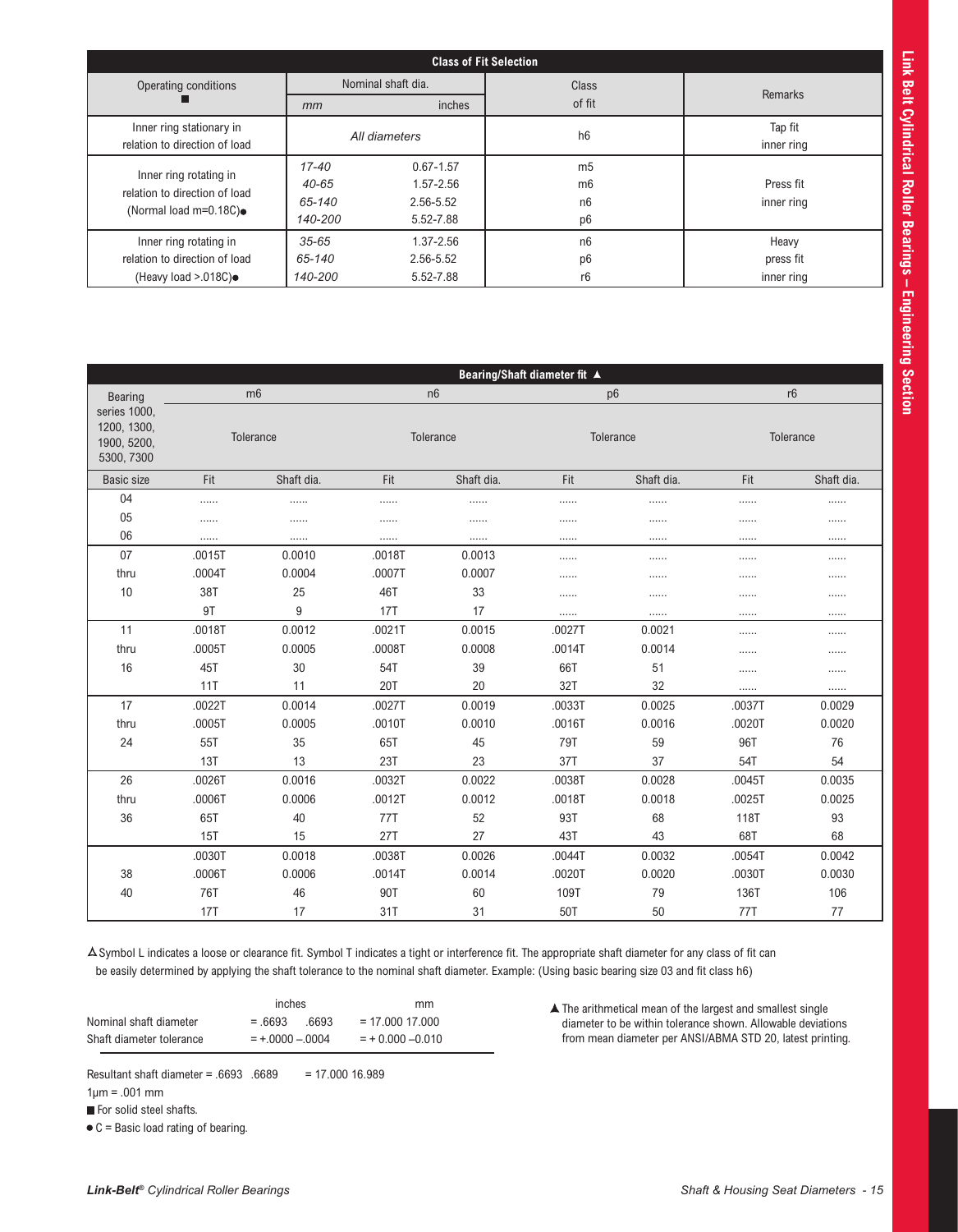# **Housing Bearing Seat Diameters**



Bearing outside diameter tolerances are in accord with the system of tolerancing established by the International Standards Organization (ISO) and adopted by the American Bearing Manufacturers Association (ABMA) and the American National Standards Institute (ANSI). A system of limits and fits has been established by ISO for holes. A portion of this system has been adopted by ABMA to provide flexibility in selecting housing fits. Housing fits are designated by a capital letter and a number such as H7. The letter indicates the location of the housing bore tolerance limits with respect to the nominal bearing O.D. The number indicates the size of the tolerance zone. Housing fits recommended for various types of applications are listed in the table at the right. A graphic relationship of various housing

fits is illustrated in the figure at the left. The class of fit is determined by nature of loading (oscillating, vibrating, reversing, etc.), axial movement requirements, temperature conditions, housing material and cross section of housing.

Shaft expansion increases bearing center distances and requires all but one bearing on a shaft to be movable axially in the housing. In most bearings the outer rings are subjected to stationary loads which permit a loose housing fit. Operating temperature may affect the housing fit, as the housing may dissipate heat rapidly and not expand with the outer ring. However, the loose fit must never be greater than necessary. Excessive looseness results in less accurate shaft centering and additional ring deformation under load.

The appropriate housing bores are determined (as shown) from the tables below.

|                 |                 |                       |                 |            |                  | Class of fit and housing bores (inches/µm) |                   |                  |            |                                |            |                |
|-----------------|-----------------|-----------------------|-----------------|------------|------------------|--------------------------------------------|-------------------|------------------|------------|--------------------------------|------------|----------------|
|                 |                 | <b>Bearing series</b> |                 |            |                  |                                            |                   |                  |            | Bearing/Housing diameter fits▲ |            |                |
| 1900            | 1000            | 1200                  | 1300            |            | Nominal bearing  | Bearing                                    |                   | H7               |            | J7                             |            | N7             |
|                 |                 | 5200                  | 5300            |            | O.D. and         | 0.D.                                       |                   | Tolerance        |            | Tolerance                      | Tolerance  |                |
|                 |                 |                       | 7300            |            | housing bore     | tolerance∆                                 |                   | Housing          |            | Housing                        |            | Housing        |
|                 |                 | <b>Basic Size</b>     |                 | mm         | inches           |                                            | Fit               | <b>Bore</b>      | Fit        | <b>Bore</b>                    | Fit        | <b>Bore</b>    |
| .               | .               | 205                   | 304             | 52         | 2.0472           | $\mathbf{0}$                               | $\mathbf{0}$      | $\mathbf{0}$     | .0004T     | $-0.0004$                      | .0002L     | $-0.0003$      |
| $\cdots$        | $\ldots$        | 206                   | 305             | 62         | 2.4409           | $-.0005$                                   | .0017L            | 0.0012           | .0013L     | ≠.0008                         | .0015T     | $-0.0015$      |
| $\cdots$        | $\cdots$        | 207                   | 306             | 72         | 2.8346           | $\overline{O}$                             | 0                 | 0                | 12T        | $-12$                          | 4L         | $-9$           |
| 911             | 010             | 208                   | 307             | 80         | 3.1496           | $-13$                                      | 43L               | 30               | 31L        | $-18$                          | 39T        | $-39$          |
| 912             | $\cdots$        | 209                   | $\cdots$        | 85         | 3.3465           |                                            |                   |                  |            |                                |            |                |
| 913             | 011             | 210                   | 308             | 90         | 3.5433           |                                            |                   |                  |            |                                |            |                |
| $\cdots$        | 012             | $\ldots$              | $\ldots$        | 95         | 3.7402           | $\boldsymbol{0}$                           | $\boldsymbol{0}$  | $\boldsymbol{0}$ | .0005T     | $-0.0005$                      | .0002L     | $-0.0004$      |
| 914             | 013             | 211                   | 309             | 100        | 3.9370           | $-.0006$                                   | .0020L            | 0.0014           | .0015L     | 0.0009                         | .0018T     | $-0.0018$      |
| 915             | $\cdots$        | $\ldots$              | $\cdots$        | 105        | 4.1339           | 0                                          | 0                 | 0                | 13T        | $-13$                          | 5L         | $-10$          |
| 916             | 014             | 212                   | 310             | 110        | 4.3307           | $-15$                                      | 50L               | 35               | 37L        | 22                             | <b>45T</b> | $-45$          |
| $\ldots$        | 015             | $\cdots$              | $\cdots$        | 115        | 4.5276           |                                            |                   |                  |            |                                |            |                |
| 917             | $\cdots$        | 213                   | 311             | 120        | 4.7244           |                                            |                   |                  |            |                                |            |                |
| 918             | 016             | 214                   | $\cdots$        | 125        | 4.9213           | $\mathbf 0$                                | $\mathbf 0$       | $\mathbf 0$      | .0006T     | $-0.0006$                      | .0002L     | $-0.0006$      |
| 919             | 017             | 215                   | 312             | 130        | 5.1181           | $-.0008$                                   | .0024L            | 0.0016           | .0018L     | 0.0010                         | .0022T     | $-0.0002$      |
| 920             | 018             | 216                   | 313             | 140        | 5.5118           | 0                                          | 0                 | 0                | 14T        | $-14$                          | 6L         | $-12$          |
| 921             | 019             | $\cdots$              | $\ldots$        | 145        | 5.7087           | $-20$                                      | 61L               | 41               | 44L        | 26                             | 52T        | $-52$          |
| 922             | 020             | 217                   | 314             | 150        | 5.9055           |                                            |                   |                  |            |                                |            |                |
| $\cdots$        | 021             | 218                   | 315             | 160        | 6.2992           | $\mathbf 0$                                | $\mathbf 0$       | $\Omega$         | .0006T     | $-0.0006$                      | .0004L     | $-0.0006$      |
| 924             | $\ldots$        | $\ldots$              | $\ldots$        | 165        | 6.4961           | $-.0010$                                   | .0026L            | 0.0016           | .0020L     | 0.001                          | .0022T     | $-0.0022$      |
| $\cdots$<br>926 | 022<br>024      | 219<br>220            | 316<br>317      | 170<br>180 | 6.6929<br>7.0866 | 0<br>$-25$                                 | ${\cal O}$<br>65L | 0<br>40          | <b>14T</b> | $-14$<br>26                    | 13L        | $-12$<br>$-52$ |
| 928             |                 | 221                   | 318             | 190        | 7.4803           |                                            |                   |                  | 51L        |                                | 57T        |                |
|                 | $\cdots$<br>026 | 222                   | 319             | 200        | 7.8740           |                                            |                   |                  |            |                                |            |                |
| $\cdots$<br>930 | 028             |                       |                 | 210        | 8.2677           |                                            |                   |                  |            |                                |            |                |
|                 | $\ldots$        | $\ldots$<br>224       | $\cdots$<br>320 | 215        | 8.4646           | $\boldsymbol{0}$                           | $\boldsymbol{0}$  | $\mathbf 0$      | .0007T     | $-0.0007$                      | .0004L     | $-0.0008$      |
| $\cdots$<br>932 | $\ldots$        | $\cdots$              | 321             | 220        | 8.6614           | $-0.0012$                                  | .0030L            | 0.0018           | .0023L     | 0.0011                         | .0026T     | $-0.0026$      |
| $\cdots$        | 030             | $\ldots$              | $\cdots$        | 225        | 8.8583           | 0                                          | ${\cal O}$        | 0                | <b>16T</b> | $-16$                          | 16L        | $-14$          |
| 934             | $\cdots$        | 226                   | 322             | 230        | 9.0551           | $-30$                                      | 76L               | 46               | 60L        | 30                             | 60T        | $-60$          |
| $\ldots$        | 032             | $\ldots$              | $\cdots$        | 240        | 9.4488           |                                            |                   |                  |            |                                |            |                |
| 936             | $\cdots$        | 228                   | $\ldots$        | 250        | 9.8425           |                                            |                   |                  |            |                                |            |                |
| 938             | 034             | $\cdots$              | 324             | 260        | 10.2362          | $\overline{0}$                             | $\mathbf{0}$      | $\overline{0}$   | .0007T     | $-0.0007$                      | .0006L     | $-0.0008$      |
| $\cdots$        | $\cdots$        | 230                   | $\ldots$        | 270        | 10.6299          | $-.0014$                                   | .0034L            | 0.002            | .0027L     | 0.0013                         | .0028T     | $-0.0028$      |
| 940             | 036             | $\cdots$              | 326             | 280        | 11.0236          | 0                                          | 0                 | 0                | 16T        | $-16$                          | 21L        | $-14$          |
| $\cdots$        | 038             | 232                   | $\ldots$        | 290        | 11.4173          | $-35$                                      | 87L               | 52               | 71L        | 36                             | 66T        | -66            |
| $\cdots$        | $\ldots$        | $\ldots$              | 328             | 300        | 11.8110          |                                            |                   |                  |            |                                |            |                |
|                 | 040             | 234                   | $\cdots$        | 310        | 12.2047          |                                            |                   |                  |            |                                |            |                |
|                 |                 |                       |                 |            |                  |                                            | $\mathbf 0$       | $\mathbf 0$      | .0007T     | $-0.0007$                      | .0008L     | $-0.0008$      |
|                 | $\cdots$        | 236                   | 330             | 320        | 12.5984          | $-.0016$                                   | .0038L            | 0.0022           | .0030L     | 0.0014                         | .0030T     | $-0.003$       |
| $\cdots$        | $\cdots$        | 238                   | $\cdots$        | 340        | 13.3858          | 0                                          | 0                 | 0                | 8T         | $-18$                          | 24L        | $-16$          |
|                 |                 | 240                   | $\cdots$        | 360        | 14.1732          | $-40$                                      | 97L               | 57               | 79L        | 39                             | 73T        | -73            |

 $1 \mu m = .001 \, mm$ 

□ Minimum housing bore is same as ABMA fit class; tolerance is within ABMA range.

Style A outer ring has oversize O.D. designed to give a heavy press fit with a tap fit housing bore. Inner ring to be press fit for values.

∆ The arithmetical mean of the largest and smallest single diameter to be within tolerance shown.

Allowable deviations from mean diameter per ANSI/ABMA STD 20, latest printing.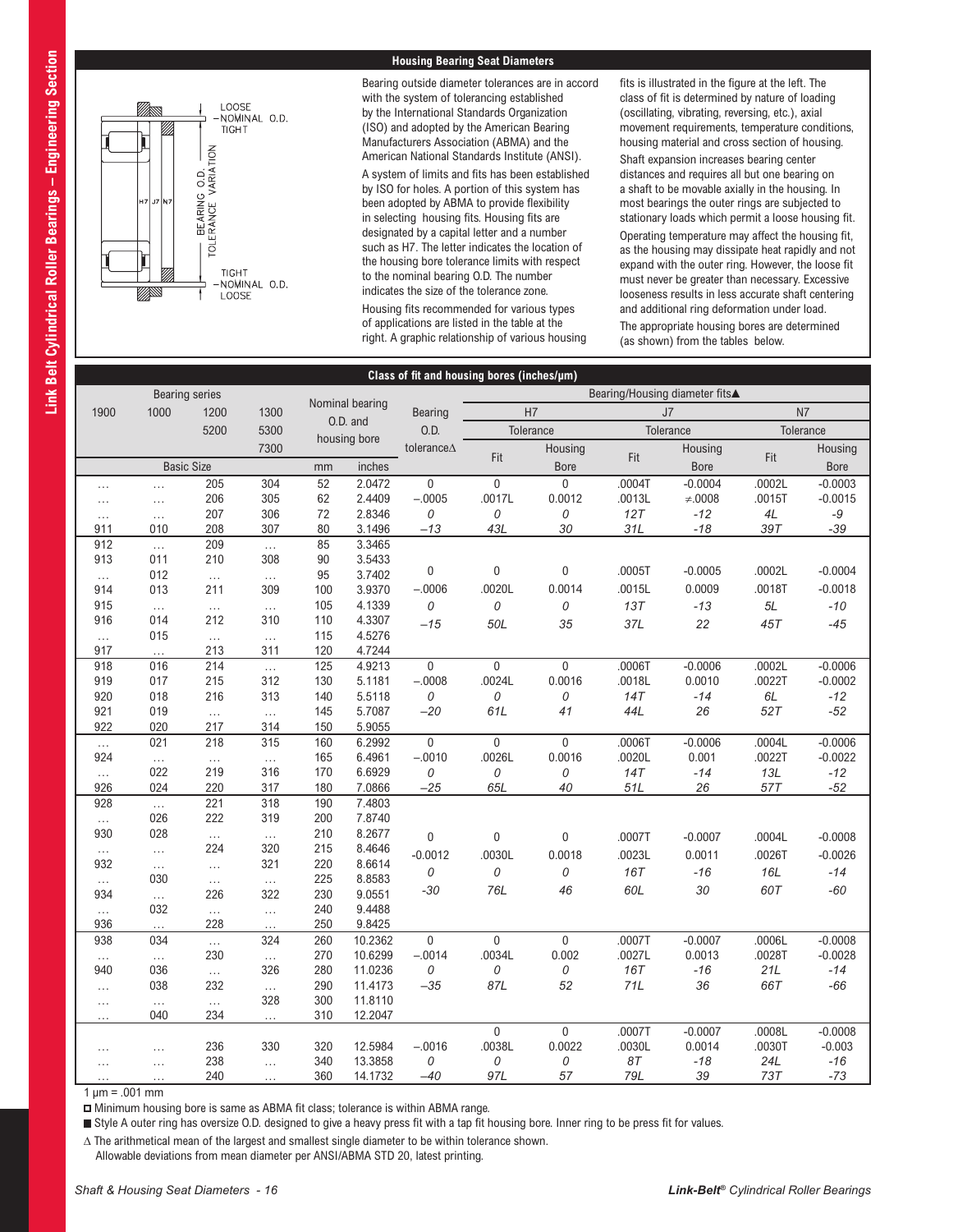|                                                        |                 | <b>Class of fit Selection</b>                                         |
|--------------------------------------------------------|-----------------|-----------------------------------------------------------------------|
| Operating conditions                                   | Class<br>of fit | <b>Remarks</b>                                                        |
| Housing stationary in<br>relation to direction of load | H7              | Push fit outer ring for non-separable bearing<br>styles MUUV and MUUM |
| Housing stationary in<br>relation to direction of load | $J7\Box$        | Tap fit outer ring                                                    |
| Housing rotating in                                    | $N7\Box$        | Press fit outer ring                                                  |
| relation to direction of load                          |                 | Heavy press fit with Style A outer ring                               |

|                      |                 | <b>Bearing series</b> |                   |                    |                                          |                    |                  |                    |                                 |                 |
|----------------------|-----------------|-----------------------|-------------------|--------------------|------------------------------------------|--------------------|------------------|--------------------|---------------------------------|-----------------|
| 1900                 | 1000            | 1200                  | 1300              |                    | Nominal bearing O.D.<br>and housing bore | Bearing            |                  |                    | Bearing/housing diameter fits ▲ |                 |
|                      |                 | 5200                  | 5300              |                    | Style A outer ring                       | 0.D.               |                  |                    | Tolerance                       |                 |
|                      |                 |                       | 7300              |                    |                                          | tolerance∆         | Fit              |                    | Housing                         |                 |
|                      |                 | <b>Basic Size</b>     |                   | mm                 | inches                                   |                    |                  |                    | bore                            |                 |
| $\cdots$             | $\ddotsc$       | 205                   | 304               | 52.024             | 2.0482                                   | 0.0000<br>$-.0005$ | .00000<br>.0014T | $\mathbf 0$<br>35T | $-.0005$<br>$-.0014$            | $-13$<br>$-35$  |
| $\cdots$             |                 | 206                   | 305               | 62.029             | 2.4421                                   | 0                  | .0001T           | 2T                 | $-.0006$                        | $-15$           |
|                      |                 |                       |                   |                    |                                          | $-13$              | .0016T           | 40T                | $-.0016$                        | $-40$           |
|                      |                 | 207                   | 306               | 72.032             | 2.8359                                   |                    | .0002T           | 5T                 | $-.0007$                        | $-18$           |
|                      |                 |                       |                   |                    |                                          |                    | .0017T           | 43T                | $-.0017$                        | $-43$           |
| 911                  | 010             | 208                   | 307               | 80.035             | 3.151                                    |                    | .0003T<br>.0018T | 7T<br>45T          | $-.0008$<br>$-.0018$            | $-20$<br>$-45$  |
| 912                  | $\ldots$        | 209                   | $\ldots$          | 85.039             | 3.348                                    |                    | .0004T           | <b>10T</b>         | $-.0010$                        | $-25$           |
|                      |                 |                       |                   |                    |                                          |                    | .0020T           | 50T                | $-.0020$                        | $-50$           |
| 913                  | 011             | 210                   | 308               | 90.04              | 3.5449                                   |                    | .0005T           | 13T                | $-.0011$                        | $-28$           |
|                      |                 |                       |                   |                    |                                          |                    | .0021T           | 53T                | $-.0021$                        | $-53$           |
| $\cdots$             | 012             | $\cdots$              | $\cdots$          | 95.044             | 3.7419                                   | 0.0000             | .0006T           | 15T                | $-.0012$                        | $-30$           |
| 914                  | 013             | 211                   | 309               | 100.046            | 3.9388                                   | $-.0006$<br>0      | .0022T<br>.0007T | 56T<br><b>18T</b>  | $-.0022$<br>$-.0013$            | $-56$<br>$-33$  |
|                      |                 |                       |                   |                    |                                          | $-15$              | .0023T           | 58T                | $-.0023$                        | $-58$           |
| 915                  | $\ldots$        | $\cdots$              | $\cdots$          | 105.049            | 4.1358                                   |                    | .0008T           | <b>20T</b>         | $-.0014$                        | $-35$           |
|                      |                 |                       |                   |                    |                                          |                    | .0024T           | 61T                | $-.0024$                        | $-61$           |
| 916                  | 014             | 212                   | 310               | 110.056            | 4.3329                                   |                    | .0009T           | 23T                | $-.0017$                        | $-38$           |
| 917                  | 015             | $\ldots$<br>213       | $\ldots$<br>311   | 115.057<br>120.056 | 4.5298<br>4.7266                         |                    | .0027T           | 69T                | $-.0027$                        | $-69$           |
| 918                  | $\cdots$<br>016 | 214                   |                   | 125.059            | 4.9236                                   | 0.0000             | .0009T           | 23T                | $-.0017$                        | $-43$           |
| 919                  | 017             | 215                   | $\ldots$<br>312   | 130.058            | 5.1204                                   | $-0.0008$          | .0029T           | 74T                | $-.0029$                        | $-74$           |
| 920                  | 018             | 216                   | 313               | 140.058            | 5.5141                                   |                    |                  |                    |                                 |                 |
| 921                  | 019             | $\ldots$              | $\ldots$          | 145.067            | 5.7113                                   | 0                  | .0010T           | 25T                | $-.0018$                        | $-45$           |
| 922                  | 020             | 217                   | 314               | 150.066            | 5.9081                                   | $-20$              | .0032T           | 81T                | $-.0032$                        | $-81$           |
| $\cdots$<br>924      | 021             | 218                   | 315               | 160.071<br>165.072 | 6.302<br>6.4989                          | 0.0000<br>$-.0010$ | .0010T<br>.0034T | 25T<br>86T         | $-.0020$<br>$-.0034$            | $-50$<br>$-86$  |
| $\ldots$             | $\cdots$<br>022 | $\cdots$<br>219       | $\dots$<br>316    | 170.071            | 6.6957                                   | 0                  |                  |                    |                                 |                 |
| 926                  | 024             | 220                   | 317               | 180.071            | 7.0894                                   | $-25$              |                  |                    |                                 |                 |
| 928                  |                 | 221                   | 318               | 190.076            | 7.4833                                   | $\overline{0}$     | .0011T           | 28T                | $-.0023$                        | $-58$           |
| $\cdots$             | 026             | 222                   | 319               | 200.078            | 7.8771                                   | $-.0012$           | .0037T           | 94T                | $-.0037$                        | $-94$           |
|                      |                 |                       |                   |                    |                                          |                    | .0012T           | 30T                | $-.0024$<br>$-.0038$            | $-60$           |
| 930                  | 028             | $\ldots$              | $\cdots$          | 210.081            | 8.2709                                   |                    | .0038T<br>.0013T | 97T<br>33T         | $-.0025$                        | $-97$<br>$-63$  |
| $\ldots$             | $\cdots$        | 224                   | 320               | 215.087            | 8.468                                    |                    | .0039T           | 99T                | $-.0039$                        | $-99$           |
| 932                  | $\cdots$        | $\cdots$              | $\ldots$          | 220.088            | 8.6649                                   |                    | .0013T           | 33T                | $-.0025$                        | $-63$           |
| $\cdots$             | 030             | $\cdots$              | 321               | 225.09             | 8.8618                                   |                    | .0041T           | 104T               | $-.0041$                        | $-104$          |
|                      |                 |                       |                   |                    |                                          | 0                  | .0014T           | 36T                | $-.0026$                        | $-66$           |
| 934                  | $\ldots$<br>032 | 226                   | $\ldots$<br>322   | 230.091<br>240.096 | 9.0587<br>9.4526                         | $-30$              | .0042T<br>.0015T | 107T<br>38T        | $-.0042$<br>$-.0027$            | $-107$<br>$-68$ |
| $\cdots$<br>936      | $\ldots$        | $\cdots$<br>228       | $\cdots$          | 250.096            | 9.8463                                   |                    | .0043T           | 109T               | $-.0043$                        | $-109$          |
|                      |                 |                       |                   |                    |                                          |                    | .0015T           | 38T                | $-.0027$                        | $-68$           |
|                      |                 |                       |                   |                    |                                          |                    | .00451           | 114T               | $-.0045$                        | $-114$          |
| 938                  | 034             | $\ldots$              | 324               | 260.101            | 10.2402                                  | 0.0000             | .0015T           | 38T                | $-.0029$                        | $-73$           |
| $\ldots$             | $\ldots$        | 230                   | $\dots$           | 270.101            | 10.6339                                  | $-0.0014$          | .0047T           | 119T               | $-.0047$                        | $-119$          |
| 940                  | 036<br>038      | $\ldots$<br>232       | 326<br>$\ldots$   | 280.101<br>290.109 | 11.0276<br>11.4216                       | 0<br>$-35$         | .0016T<br>.0050T | 41T<br>127T        | $-.0030$<br>$-.0050$            | $-76$<br>$-127$ |
| $\ldots$<br>$\cdots$ | $\ldots$        | $\ldots$              | 328               | 300.111            | 11.8154                                  |                    | .0017T           | 43T                | $-.0031$                        | $-78$           |
|                      | 040             | 234                   |                   | 310.111            | 12.2091                                  |                    | .0051T           | 130T               | $-.0051$                        | $-130$          |
| $\cdots$             | $\ldots$        | 236                   | 330               | 320.121            | 12.6032                                  | 0.0000             | .0017T           | 43T                | $-.0033$                        | $-83$           |
| $\cdots$             | $\ldots$        | 238                   | $\ldots$          | 340.121            | 13.3906                                  | $-0.0016$          | .0055T           | 140T               | $-.0055$                        | $-140$          |
| $\cdots$             | $\ldots$        | 240                   | $\ldots$          | 360.124            | 14.1781                                  | 0<br>$-40$         | .0018T<br>.0056T | 46T<br>142T        | $-.0043$<br>$-.0056$            | $-86$<br>$-142$ |
|                      |                 |                       | <b>LITTLE ARE</b> |                    |                                          |                    |                  | inahoo             |                                 |                 |

▲ Symbol L indicates a loose or clearance fit. Symbol T indicates a tight or interference fit. The appropriate housing bore for any class of fit can be easily determined by applying the housing tolerance to the nominal housing bore. Example: (Using basic bearing size 926 and fit class N7)

|                        | inches mm           |                 |
|------------------------|---------------------|-----------------|
| Nominal housing bore   | $= 7.0866$ 7.0866 = | 180,000 180,000 |
| Housing bore tolerance | $=-.0006 - .0022 =$ | $-.012 - .052$  |
| Resultant housing bore | $= 7.08607.0844 =$  | 179.988 179.948 |

Link Belt Cylindrical Roller Bearings - Engineering Section **Link Belt Cylindrical Roller Bearings – Engineering Section**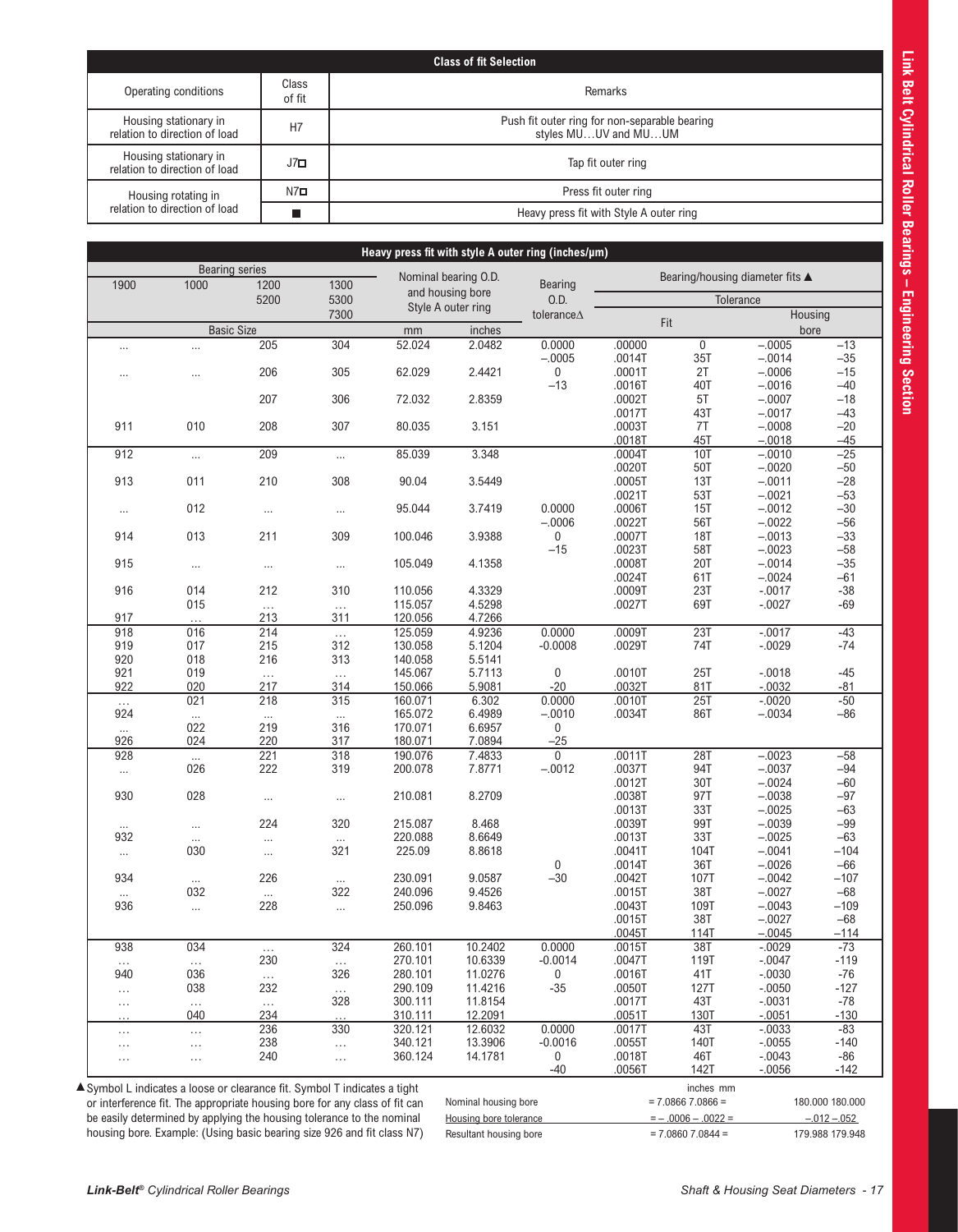# **Operation Without Inner Ring/ Outer Ring**

# **Outer ring and roller assembly** *for Series M-EX, M-EAX, M-EB, M-EAB, M-TV, M-TAV, M-UV and M-UAV*

Cylindrical roller bearings with the inner ring omitted may be installed so that the rollers operate directly on the surface of the shaft. This type of design is useful for applications where space is limited or a larger shaft is required. Surface hardness of shaft must be Rockwell C59 to C64 to achieve full bearing capacity. Where the required hardness cannot be attained, the bearing rating must be reduced accordingly. Where the shaft is case hardened, the combination of case depth and core hardness must be adequate. Consult Rexnord Bearing Division for a specific recommendation. Shaft surface should be finished to a roughness value of 13 micro-inches, RMS, maximum (.33 μm). Maximum and minimum shaft diameter values for tap fit and press fit outer rings are listed below.

# **Hardness factor**

If operation at rated capacity is desired when cylindrical roller bearings are used with either ring omitted, the surface on which the rollers operate must have a hardness of Rockwell□ C59 to C64 or equivalent Brinell **hardness** (see chart below). If this hardness cannot be attained, the bearing C capacity must be reduced by a rating reduction factor determined from chart on facing page.

**Inner ring and roller assembly** *for Series MU-X, MU-B*

Cylindrical roller bearings with the outer ring omitted may be installed so that the rollers operate directly on the hardened and ground surface of a bore in an alloy steel housing. This type of design is useful for applications where space is limited and a smaller housing bore or a larger bearing and shaft are required. Housing surface hardness must be Rockwell C59 to

C64 or Brinell ■ equivalent to achieve full bearing capacity. Where the required hardness cannot be attained, the bearing rating must be reduced accordingly. See graph for rating reduction factor. Where the housing bore is case hardened, the combination of case depth and core hardness must be adequate. Consult Rexnord Bearing Division for a specific recommendation. Housing surface should be finished to a roughness value of 13 micro-inches, A.A., maximum (.33 μm).

Maximum and minimum housing bore values for tap fit and press fit inner rings are listed on the next page.



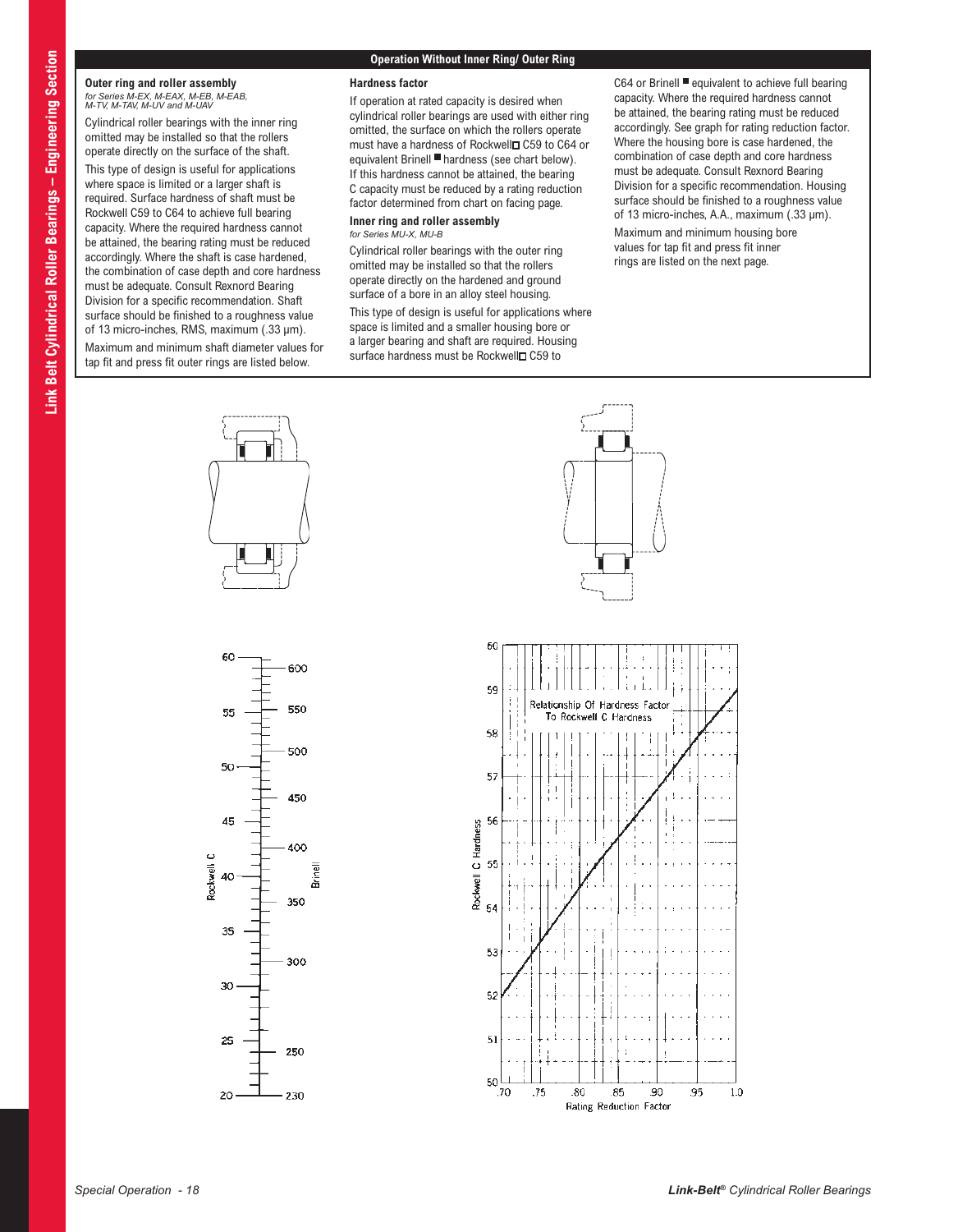|                          |        |        |                                         |           |           |        |        |                | <b>Shaft Diameters for Outer Ring</b> |        |        |        |                                         |           |                |        |
|--------------------------|--------|--------|-----------------------------------------|-----------|-----------|--------|--------|----------------|---------------------------------------|--------|--------|--------|-----------------------------------------|-----------|----------------|--------|
|                          |        |        | Shaft diameter for tap fit outer ring ▲ |           |           |        |        |                |                                       |        |        |        | Shaft diameter for press fit outer ring |           |                |        |
| <b>Bearing</b><br>series | 1900   |        | 1000                                    |           | 1200-5200 |        |        | 1300-5300-7300 | 1900                                  |        |        | 1000   |                                         | 1200-5200 | 1300-5300-7300 |        |
| <b>Basic</b><br>size     |        |        |                                         | (max-min) |           |        |        |                | inches                                |        |        |        | $(max-min)$                             |           |                |        |
| 03                       | .      | .      | 0.8757                                  | 0.8753    | 0.8725    | 0.8721 | 0.9803 | 0.9799         |                                       | .      | 0.8750 | 0.8746 | 0.8718                                  | 0.8714    | 0.9796         | 0.9792 |
| 04                       | 0.9769 | 0.9765 | 1.0329                                  | 1.0325    | 1.1092    | 1.1087 | 1.1013 | 1.1008         | 0.9762                                | 0.9758 | 1.0322 | 1.0318 | 1.1085                                  | 1.1080    | 1.1005         | 1.1000 |
| 05                       | 1.1759 | 1.1754 | 1.2259                                  | 1.2254    | 1.2672    | 1.2667 | 1.3383 | 1.3378         | 1.1753                                | 1.1748 | 1.2253 | 1.2248 | 1.2665                                  | 1.2660    | 1.3376         | 1.3371 |
| 06                       | 1.3710 | 1.3705 | 1.4523                                  | 1.4518    | 1.4994    | 1.4989 | 1.6024 | 1.6019         | 1.3704                                | 1.3699 | 1.4515 | 1.4510 | 1.4986                                  | 1.4981    | 1.6016         | 1.6011 |
| 07                       | 1.6112 | 1.6107 | 1.6611                                  | 1.6606    | 1.7322    | 1.7317 | 1.8452 | 1.8447         | 1.6104                                | 1.6099 | 1.6603 | 1.6598 | 1.7314                                  | 1.7309    | 1.8444         | 1.8439 |
| 08                       | 1.8061 | 1.8056 | 1.8777                                  | 1.8772    | 1.9667    | 1.9662 | 2.0600 | 2.0595         | 1.8054                                | 1.8049 | 1.8770 | 1.8765 | 1.9660                                  | 1.9655    | 2.0590         | 2.0585 |
| 09                       | 2.0263 | 2.0258 | 2.0831                                  | 2.0825    | 2.1870    | 2.1864 | 2.3382 | 2.3376         | 2.0255                                | 2.0250 | 2.0823 | 2.0817 | 2.1861                                  | 2.1855    | 2.3373         | 2.3367 |
| 10                       | 2.2014 | 2.2008 | 2.2802                                  | 2.2796    | 2.3816    | 2.3810 | 2.5660 | 2.5654         | 2.2006                                | 2.2000 | 2.2794 | 2.2788 | 2.3807                                  | 2.3801    | 2.5651         | 2.5645 |
| 11                       | 2.4316 | 2.4310 | 2.5408                                  | 2.5402    | 2.6354    | 2.6348 | 2.8136 | 2.8130         | 2.4308                                | 2.4302 | 2.5398 | 2.5392 | 2.6344                                  | 2.6338    | 2.8127         | 2.8121 |
| 12                       | 2.6316 | 2.6310 | 2.7377                                  | 2.7371    | 2.8511    | 2.8505 | 3.0545 | 3.0538         | 2.6307                                | 2.6301 | 2.7368 | 2.7362 | 2.8502                                  | 2.8496    | 3.0534         | 3.0527 |
| 13                       | 2.8267 | 2.8261 | 2.9348                                  | 2.9341    | 3.1677    | 3.1670 | 3.2957 | 3.2950         | 2.8258                                | 2.8252 | 2.9339 | 2.9332 | 3.1668                                  | 3.1661    | 3.2946         | 3.2939 |
| 14                       | 3.0719 | 3.0712 | 3.1588                                  | 3.1581    | 3.3392    | 3.3385 | 3.5132 | 3.5125         | 3.0710                                | 3.0703 | 3.1579 | 3.1572 | 3.3381                                  | 3.3374    | 3.5120         | 3.5113 |
| 15                       | 3.2669 | 3.2662 | 3.3569                                  | 3.3562    | 3.5063    | 3.5056 | 3.7780 | 3.7772         | 3.2660                                | 3.2653 | 3.3560 | 3.3553 | 3.5052                                  | 3.5045    | 3.7769         | 3.7761 |
| 16                       | 3.4619 | 3.4612 | 3.5969                                  | 3.5962    | 3.7532    | 3.7525 | 4.0031 | 4.0023         | 3.4610                                | 3.4603 | 3.5958 | 3.5951 | 3.7520                                  | 3.7513    | 4.0020         | 4.0012 |
| 17                       | 3.7274 | 3.7267 | 3.7944                                  | 3.7936    | 4.0182    | 4.0174 | 4.2746 | 4.2738         | 3.7265                                | 3.7258 | 3.7933 | 3.7925 | 4.0171                                  | 4.0163    | 4.2735         | 4.2727 |
| 18                       | 3.9225 | 3.9217 | 4.0324                                  | 4.0316    | 4.2235    | 4.2227 | 4.4915 | 4.4907         | 3.9214                                | 3.9206 | 4.0313 | 4.0305 | 4.2224                                  | 4.2216    | 4.4902         | 4.4894 |
| 19                       | 4.1174 | 4.1166 | 4.2284                                  | 4.2276    | 4.4714    | 4.4706 | 4.8113 | 4.8105         | 4.1163                                | 4.1155 | 4.2273 | 4.2265 | 4.4703                                  | 4.4695    | 4.8099         | 4.8091 |
| 20                       | 4.3330 | 4.3322 | 4.4254                                  | 4.4246    | 4.7663    | 4.7655 | 5.1267 | 5.1258         | 4.3319                                | 4.3311 | 4.4243 | 4.4235 | 4.7652                                  | 4.7644    | 5.1254         | 5.1245 |

|                          |        |        |        |           |                                     |           |                | <b>Housing Bore for Outer Ring</b> |        |        |        |        |                                       |           |                |        |
|--------------------------|--------|--------|--------|-----------|-------------------------------------|-----------|----------------|------------------------------------|--------|--------|--------|--------|---------------------------------------|-----------|----------------|--------|
|                          |        |        |        |           | Housing bore for tap fit inner ring |           |                |                                    |        |        |        |        | Housing bore for press fit inner ring |           |                |        |
| <b>Bearing</b><br>series |        | 1900   |        | 1000      |                                     | 1200-5200 | 1300-5300-7300 |                                    |        | 1900   | 1000   |        |                                       | 1200-5200 | 1300-5300-7300 |        |
| <b>Basic</b><br>size     |        |        |        | (max-min) |                                     |           |                |                                    | inches |        |        |        | $(max-min)$                           |           |                |        |
| 03                       | .      | .      | 1.1992 | 1.1988    | 1.3708                              | 1.3704    | 1.5402         | 1.5398                             | .      | .      | 1.1996 | 1.1992 | 1.3712                                | 1.3708    | 1.5406         | 1.5402 |
| 04                       | 1.2689 | 1.2685 | 1.4383 | 1.4379    | 1.6075                              | 1.6070    | 1.7305         | 1.7300                             | 1.2694 | 1.2690 | 1.4388 | 1.4384 | 1.6080                                | 1.6075    | 1.7309         | 1.7304 |
| 05                       | 1.4680 | 1.4675 | 1.6314 | 1.6309    | 1.7656                              | 1.7651    | 2.1031         | 2.1026                             | 1.4686 | 1.4681 | 1.6320 | 1.6315 | 1.7661                                | 1.7656    | 2.1036         | 2.1031 |
| 06                       | 1.6631 | 1.6626 | 2.9090 | 1.9085    | 2.1285                              | 2.1280    | 2.3780         | 2.3775                             | 1.6637 | 1.6632 | 1.9096 | 1.9091 | 2.1291                                | 2.1286    | 2.3785         | 2.3780 |
| 07                       | 1.9346 | 1.9341 | 2.1594 | 2.1589    | 2.4591                              | 2.4586    | 2.6745         | 2.6740                             | 1.9353 | 1.9348 | 2.1600 | 2.1595 | 2.4597                                | 2.4592    | 2.6751         | 2.6746 |
| 08                       | 2.2116 | 2.2111 | 2.3760 | 2.3755    | 2.7405                              | 2.7400    | 3.0572         | 3.0567                             | 2.2123 | 2.2118 | 2.3767 | 2.3762 | 2.7411                                | 2.7406    | 3.0578         | 3.0573 |
| 09                       | 2.4317 | 2.4312 | 2.6430 | 2.6424    | 2.9517                              | 2.9511    | 3.3894         | 3.3888                             | 2.4325 | 2.4320 | 2.6438 | 2.6432 | 2.9526                                | 2.9520    | 3.3902         | 3.3896 |
| 10                       | 2.6068 | 2.6062 | 2.8400 | 2.8394    | 3.1311                              | 3.1305    | 3.7195         | 3.7189                             | 2.6077 | 2.6071 | 2.8409 | 2.8403 | 3.1319                                | 3.1313    | 3.7203         | 3.7197 |
| 11                       | 2.8881 | 2.8875 | 3.1697 | 3.1691    | 3.4646                              | 3.4640    | 4.0784         | 4.0778                             | 2.8892 | 2.8886 | 3.1707 | 3.1701 | 3.4656                                | 3.4650    | 4.0793         | 4.0787 |
| 12                       | 3.0882 | 3.0876 | 3.3668 | 3.3662    | 3.8481                              | 3.8475    | 4.4280         | 4.4273                             | 3.0893 | 3.0887 | 3.3678 | 3.3672 | 3.8491                                | 3.8485    | 4.4289         | 4.4282 |
| 13                       | 3.2832 | 3.2826 | 3.5639 | 3.5632    | 4.1649                              | 4.1642    | 4.7775         | 4.7768                             | 3.2843 | 3.2837 | 3.5649 | 3.5642 | 4.1658                                | 4.1651    | 4.7758         | 4.7778 |
| 14                       | 3.6316 | 3.6309 | 3.9323 | 3.9316    | 4.3902                              | 4.3895    | 5.0926         | 5.0919                             | 3.6329 | 3.6322 | 3.9337 | 3.9330 | 4.3915                                | 4.3908    | 5.0938         | 5.0931 |
| 15                       | 3.8266 | 3.8259 | 4.1304 | 4.1297    | 4.5573                              | 4.5566    | 5.4770         | 5.4762                             | 3.8280 | 3.8273 | 4.1317 | 4.1310 | 4.5585                                | 4.5578    | 5.4782         | 5.4774 |
| 16                       | 4.0217 | 4.0210 | Δ      | Δ         | 4.9068                              | 4.9061    | 5.8033         | 5.8025                             | 4.0230 | 4.0223 | Δ      | Δ      | 4.9081                                | 4.9074    | 5.8045         | 5.8037 |
| 17                       | 4.3561 | 4.3554 | 4.6515 | 4.6507    | 5.2829                              | 5.2821    | 6.1966         | 6.1958                             | 4.3578 | 4.3571 | 4.6772 | 4.6764 | 5.2845                                | 5.2837    | 6.1981         | 6.1973 |
| 18                       | 4.5512 | 4.5504 | 5.0292 | 5.0284    | 5.5968                              | 5.5960    | 6.5109         | 6.5101                             | 4.5529 | 4.5521 | 5.0309 | 5.0301 | 5.5984                                | 5.5976    | 6.5124         | 6.5116 |
| 19                       | 4.7463 | 4.7455 | 5.2253 | 5.2245    | 5.9532                              | 5.9524    | 6.8308         | 6.8300                             | 4.7480 | 4.7472 | 5.2269 | 5.2261 | 5.9548                                | 5.9540    | 6.8322         | 6.8314 |
| 20                       | 5.1064 | 5.1056 | Δ      | Δ         | 6.3459                              | 6.3451    | 7.2787         | 7.2778                             | 5.1082 | 5.1074 | Δ      | Δ      | 6.3474                                | 6.3466    | 7.2802         | 7.2793 |

For shaft diameters larger than above, consult Rexnord Bearing Division.

∆ For size, consult Rexnord Bearing Division.

▲ Shaft diameter limits also apply to Style A outer ring bearings.

Hultgren 10 mm ball penetrator; 3000 kg load.

Brale penetrator; 150 kg load.

Link Belt Cylindrical Roller Bearings - Engineering Section **Link Belt Cylindrical Roller Bearings – Engineering Section**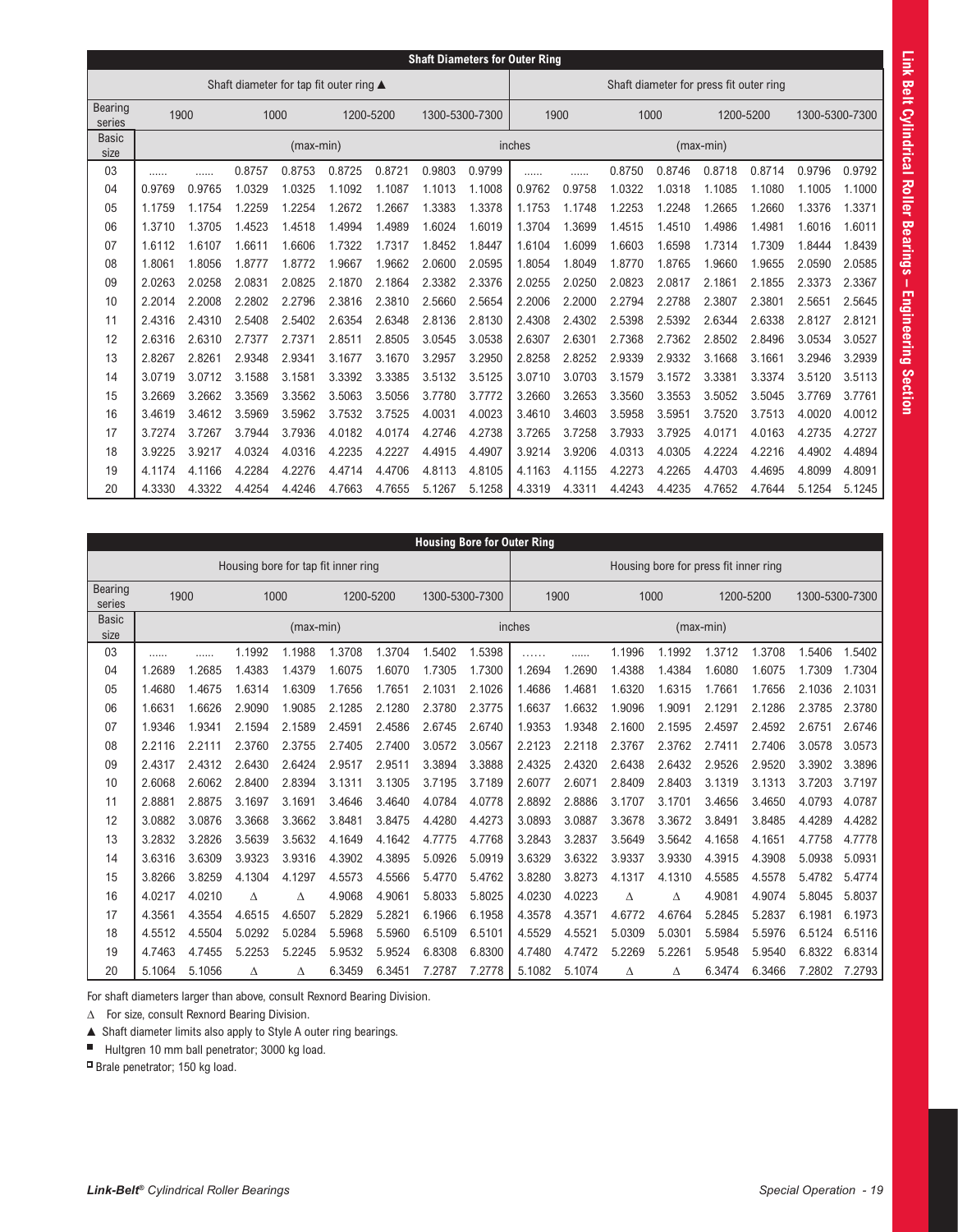# **www.rexnord.com**

Rexnord Industries, LLC, 7601 Rockville Road, Indianapolis, IN 46214-3120 USA Phone: 317-273-5500 Fax: 317-273-5620

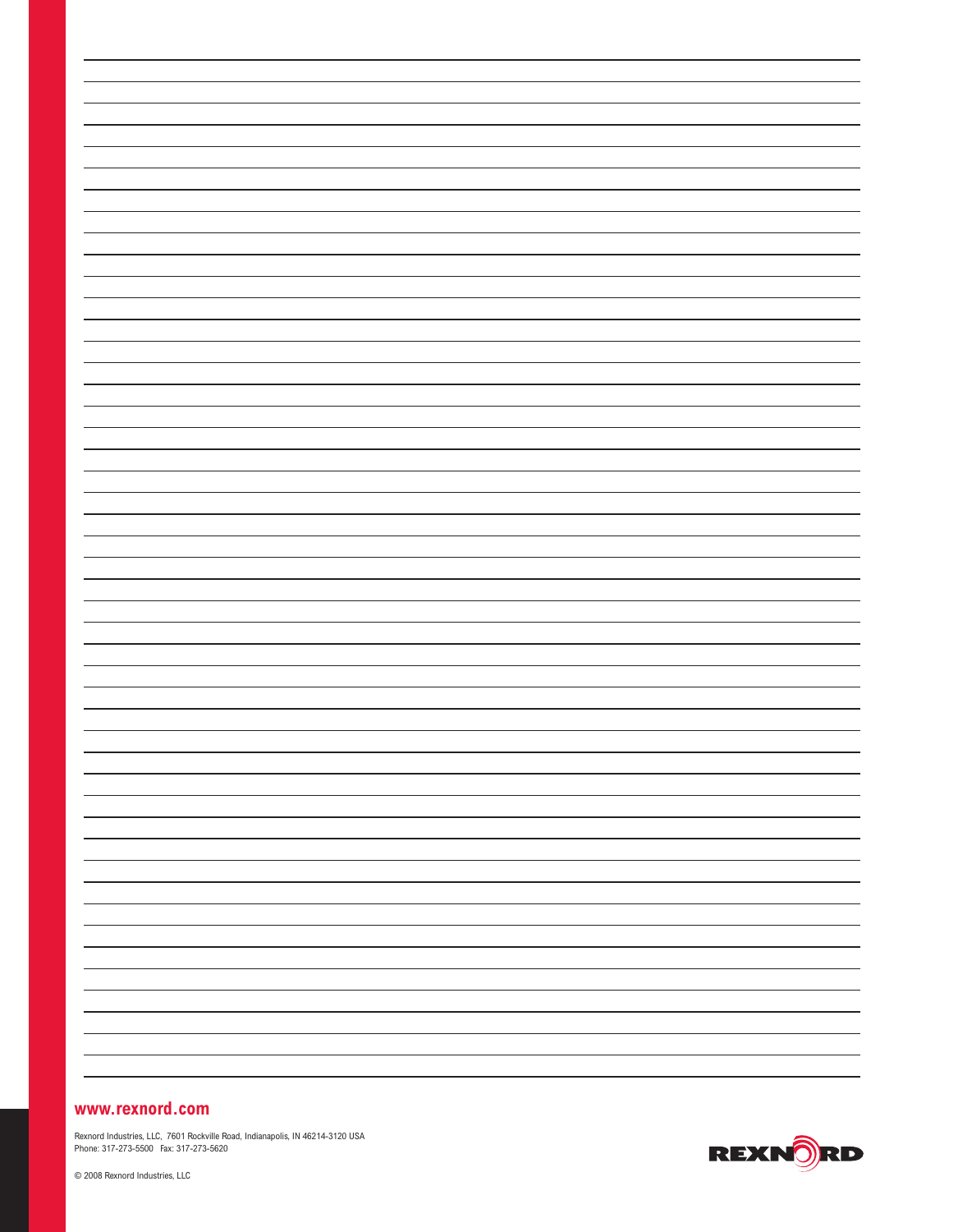

|                                |                                        |        |         |                              |                      |                  |       | <b>Bearing Dimensions</b> |       |               |       |       |        |        |             |             |
|--------------------------------|----------------------------------------|--------|---------|------------------------------|----------------------|------------------|-------|---------------------------|-------|---------------|-------|-------|--------|--------|-------------|-------------|
| <b>Basic</b><br><b>Bearing</b> | $\overline{A}$<br><b>Bore Diameter</b> |        |         | B<br><b>Outside Diameter</b> | <b>Bearing Width</b> | C                |       | D                         |       | E             | F     | G     | H      | J      | $\mathsf R$ | $\mathsf r$ |
| Number                         | mm                                     | in     | mm      | in                           | mm                   | in               | Plain | Ribbed                    | Plain | <b>Ribbed</b> |       |       |        |        |             |             |
| 1205<br>5205                   |                                        |        | 52.0000 | 2.0472                       | 15.0000<br>20.6380   | 0.5906<br>0.8125 | 30.50 | 32.00                     | 47.00 | 44.70         | 34.32 | 42.95 | 32.166 | 44.854 |             |             |
| 1305                           | 25.0000                                | 0.9843 |         |                              | 17.0000              | 0.6693           |       |                           |       |               |       |       |        |        | 1.02        | 1.02        |
| 7305                           |                                        |        | 62.0000 | 2.4409                       | 21.0000              | 0.8268           | 31.50 | 33.80                     | 55.90 | 53.30         | 37.49 | 50.14 | 33.972 | 53.426 |             |             |
| 5305                           |                                        |        |         |                              | 25.4000              | 1.0000           |       |                           |       |               |       |       |        |        |             |             |
| 1206                           |                                        |        | 62.0000 | 2.4409                       | 16.0000              | 0.6299           | 36.10 | 37.80                     | 56.40 | 53.80         | 40.87 | 51.48 | 38.062 | 54.074 | 1.02        |             |
| 5206                           |                                        |        |         |                              | 23.8120              | 0.9375           |       |                           |       |               |       |       |        |        |             |             |
| 1306                           | 30.0000                                | 1.1811 |         |                              | 19.0000              | 0.7480           |       |                           |       |               |       |       |        |        |             | 1.02        |
| 7306                           |                                        |        | 72.0000 | 2.8346                       | 23.0000              | 0.9055           | 37.80 | 40.60                     | 64.00 | 60.20         | 44.25 | 56.87 | 40.681 | 60.409 | 1.52        |             |
| 5306                           |                                        |        |         |                              | 30.1620              | 1.1875           |       |                           |       |               |       |       |        |        |             |             |
| 1207                           |                                        |        | 72,0000 | 2.8346                       | 17.0000              | 0.6693           | 41.60 | 43.90                     | 65.30 | 62.20         | 47.29 | 59.51 | 43.970 | 62.471 | 1.02        | 1.02        |
| 5207                           |                                        |        |         |                              | 26.9980              | 1.0629           |       |                           |       |               |       |       |        |        |             |             |
| 1307<br>7307                   | 35.0000                                | 1.3780 | 80.0000 | 3.1496                       | 21.0000<br>26.0000   | 0.8268<br>1.0236 | 43.70 | 46.70                     |       | 67.80         | 50.67 |       | 46.843 | 67.942 | 1.52        | 1.52        |
| 5307                           |                                        |        |         |                              | 34.9250              | 1.3750           |       |                           | 71.40 |               |       | 64.46 |        |        |             |             |
| 1208                           |                                        |        |         |                              | 18.0000              | 0.7087           |       |                           |       |               |       |       |        |        |             |             |
| 5208                           |                                        |        | 80.0000 | 3.1496                       | 30.1620              | 1.1875           | 47.20 | 49.80                     | 72.90 | 69.60         | 53.44 | 66.42 | 49.929 | 69.619 |             | 1.02        |
| 1308                           | 40.0000                                | 1.5748 |         |                              | 23.0000              | 0.9055           |       |                           |       |               |       |       |        |        | 1.52        |             |
| 7308                           |                                        |        | 90.0000 | 3.5433                       | 30.0000              | 1.1811           | 49.00 | 52.10                     | 81.30 | 77.50         | 57.00 | 73.33 | 52.299 | 77.663 |             | 1.52        |
| 5308                           |                                        |        |         |                              | 36.5120              | 1.4375           |       |                           |       |               |       |       |        |        |             |             |
|                                |                                        |        |         |                              |                      |                  |       |                           |       |               |       |       |        |        |             |             |
|                                |                                        |        |         |                              |                      |                  |       |                           |       |               |       |       |        |        |             |             |
|                                |                                        |        |         |                              |                      |                  |       |                           |       |               |       |       |        |        |             |             |
|                                |                                        |        |         |                              |                      |                  |       |                           |       |               |       |       |        |        |             |             |
|                                |                                        |        |         |                              |                      |                  |       |                           |       |               |       |       |        |        |             |             |
|                                |                                        |        |         |                              |                      |                  |       |                           |       |               |       |       |        |        |             |             |
|                                |                                        |        |         |                              |                      |                  |       |                           |       |               |       |       |        |        |             |             |
|                                |                                        |        |         |                              |                      |                  |       |                           |       |               |       |       |        |        |             |             |
|                                |                                        |        |         |                              |                      |                  |       |                           |       |               |       |       |        |        |             |             |
|                                |                                        |        |         |                              |                      |                  |       |                           |       |               |       |       |        |        |             |             |
|                                |                                        |        |         |                              |                      |                  |       |                           |       |               |       |       |        |        |             |             |
|                                |                                        |        |         |                              |                      |                  |       |                           |       |               |       |       |        |        |             |             |
|                                |                                        |        |         |                              |                      |                  |       |                           |       |               |       |       |        |        |             |             |
|                                |                                        |        |         |                              |                      |                  |       |                           |       |               |       |       |        |        |             |             |

Please call 1-866-REXNORD for availability

Dimensions "R" & "r", largest fillet radius that will clear bearing corners Selection Guide, see Link-Belt Cylindrical Roller Bearing Selection Guide section

Note: Dimensions subject to change. Certified dimensions of ordered material furnished on request.

Load Ratings & Speed Limits, see Link-Belt Cylindrical Roller Bearing Load Ratings & Speed Limits section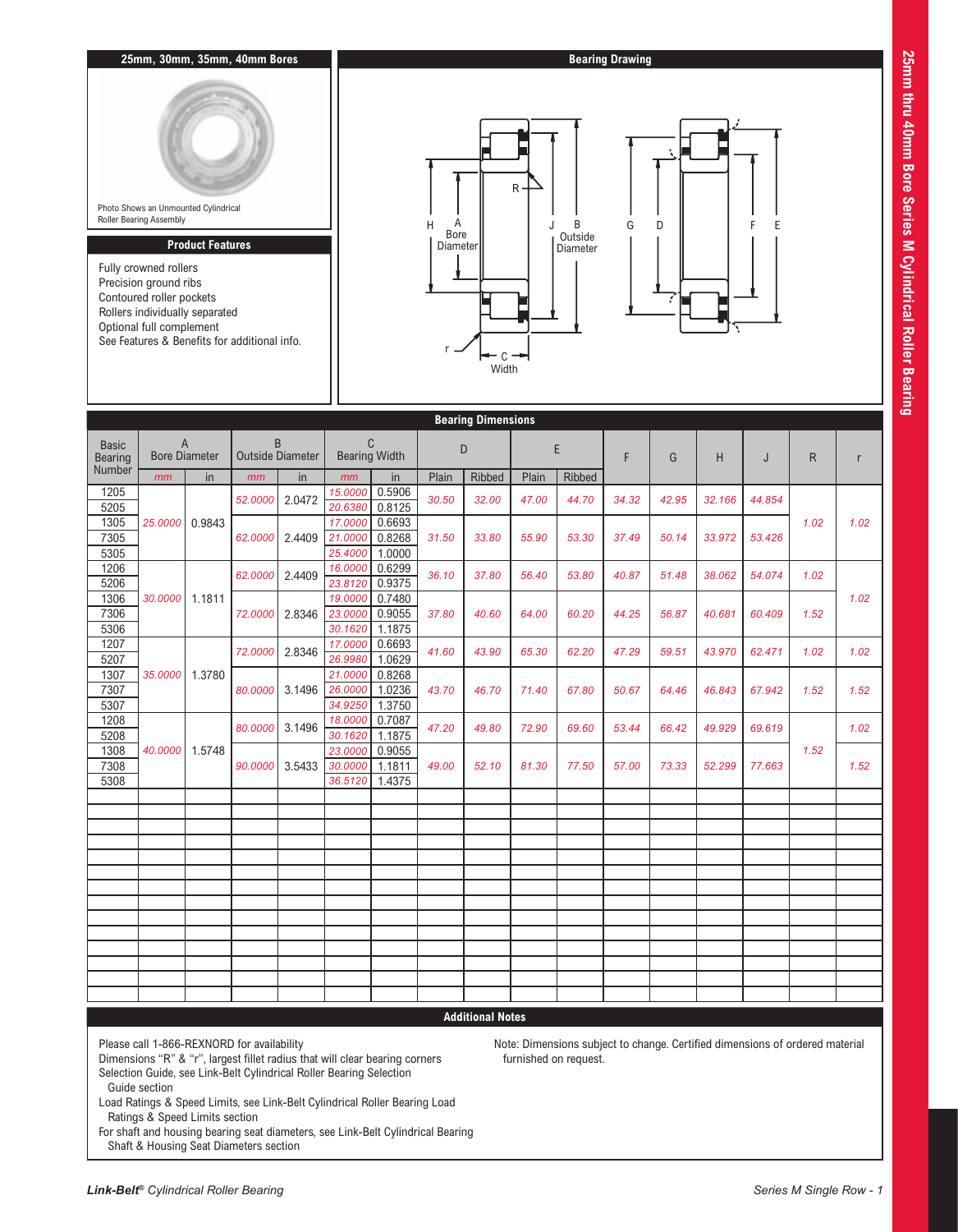

# Please call 1-866-REXNORD for availability

Dimensions "R" & "r", largest fillet radius that will clear bearing corners Selection Guide, see Link-Belt Cylindrical Roller Bearing Selection Guide section

Load Ratings & Speed Limits, see Link-Belt Cylindrical Roller Bearing Load Ratings & Speed Limits section

For shaft and housing bearing seat diameters, see Link-Belt Cylindrical Bearing Shaft & Housing Seat Diameters section

Note: Dimensions subject to change. Certified dimensions of ordered material furnished on request.

| r |  |
|---|--|
| j |  |
|   |  |
|   |  |
|   |  |
|   |  |
|   |  |
|   |  |
|   |  |
|   |  |
| é |  |
|   |  |
|   |  |
|   |  |
|   |  |
|   |  |
|   |  |
| ļ |  |
|   |  |
|   |  |
|   |  |
|   |  |
|   |  |
|   |  |
| ļ |  |
|   |  |
|   |  |
|   |  |
|   |  |
|   |  |
|   |  |
|   |  |
|   |  |
|   |  |
|   |  |
|   |  |
|   |  |
|   |  |
|   |  |
|   |  |
|   |  |
|   |  |
|   |  |
|   |  |
|   |  |
|   |  |
|   |  |
|   |  |
|   |  |
|   |  |
|   |  |
| ſ |  |
|   |  |
|   |  |
|   |  |
|   |  |
|   |  |
|   |  |
|   |  |
| l |  |
|   |  |
| ŀ |  |
|   |  |
|   |  |
|   |  |
|   |  |
|   |  |
|   |  |
|   |  |
|   |  |
|   |  |
|   |  |
|   |  |
|   |  |
|   |  |
|   |  |
| I |  |
|   |  |

|                                   | Contoured roller pockets<br>Rollers individually separated<br>Optional full complement |        | See Features & Benefits for additional info. |          |                               | 7⊫<br>$c \rightarrow$<br>Width |                               |                            |       |        |        |        |        |        |              |             |      |
|-----------------------------------|----------------------------------------------------------------------------------------|--------|----------------------------------------------|----------|-------------------------------|--------------------------------|-------------------------------|----------------------------|-------|--------|--------|--------|--------|--------|--------------|-------------|------|
|                                   |                                                                                        |        |                                              |          |                               | <b>Bearing Dimensions</b>      |                               |                            |       |        |        |        |        |        |              |             |      |
| <b>Basic</b><br>Bearing<br>Number | $\overline{A}$<br><b>Bore Diameter</b>                                                 |        | B<br><b>Outside Diameter</b>                 |          | C<br><b>Bearing Width</b>     |                                |                               | D                          |       | E      | F      | G      | H      | J      | $\mathsf{R}$ | $\mathsf r$ |      |
|                                   | mm                                                                                     | in     | mm                                           | in       | mm<br>19.0000                 | in<br>0.7480                   | Plain                         | Ribbed                     | Plain | Ribbed |        |        |        |        |              |             |      |
| 1209<br>5209                      |                                                                                        |        | 85.0000                                      | 3.3465   | 30.1620                       | 1.1875                         | 52.80                         | 55.40                      | 78.20 | 74.90  | 59.03  | 71.80  | 55.519 | 74.988 | 1.52         | 1.02        |      |
| 1309<br>7309<br>5309              | 45,0000                                                                                | 1.7717 | 100.0000                                     | 3.9370   | 25.0000<br>31.0000<br>39.6880 | 0.9843<br>1.2205<br>1.5625     | 55.90                         | 59.20                      | 90.40 | 85.80  | 64.31  | 81.48  | 59.362 | 86.103 | 2.03         | 1.52        |      |
| 1010                              |                                                                                        |        | 80.0000                                      | 3.1496   | 16.0000                       | 0.6299                         | 56.10                         | 57.60                      | 74.40 | 72.10  | 60.43  | 69.62  | 57.882 | 72.151 |              |             |      |
| 1210<br>5210                      |                                                                                        |        | 90.0000                                      | 3.5433   | 20.0000<br>30.1620            | 0.7874<br>1.1875               | 57.60                         | 60.40                      | 82.80 | 79.50  | 63.96  | 76.66  | 60.460 | 79.545 | 1.52         | 1.02        |      |
| 1310<br>7310<br>5310              | 50.0000                                                                                | 1.9685 | 110.0000                                     | 4.3307   | 27.0000<br>33.0000<br>44.4500 | 1.0630<br>1.2992<br>1.7500     | 61.00                         | 65.00                      | 99.10 | 94.50  | 70.64  | 89.36  | 65.146 | 94.490 | 2.03         | 2.03        |      |
| 1911                              |                                                                                        |        | 80.0000                                      | 3.1496   | 13.0000                       | 0.5118                         | 59.90                         | 61.70                      | 75.20 | 73.20  | 64.26  | 70.84  | 61.722 | 73.378 | 1.02         | 1.02        |      |
| 1011                              |                                                                                        |        | 90.0000                                      | 3.5433   | 18.0000                       | 0.7087                         | 62.00                         | 64.30                      | 83.60 | 80.50  | 67.69  | 77.34  | 64.496 | 80.531 | 1.52         |             |      |
| 1211<br>5211                      | 55.0000                                                                                | 2.1654 |                                              | 100.0000 | 3.9370                        | 21.0000<br>33.3380             | 0.8268<br>1.3125              | 64.00                      | 66.80 | 91.40  | 87.90  | 70.74  | 84.53  | 66.901 | 88.019       |             | 1.52 |
| 1311<br>7311<br>5311              |                                                                                        |        |                                              |          | 120.0000                      | 4.7244                         | 29.0000<br>36.0000<br>49.2120 | 1.1417<br>1.4173<br>1.9375 | 66.50 | 71.40  | 108.70 | 103.40 | 77.34  | 98.04  | 71.432       | 103.607     | 2.03 |
|                                   |                                                                                        |        |                                              |          |                               |                                |                               |                            |       |        |        |        |        |        |              |             |      |
|                                   |                                                                                        |        |                                              |          |                               |                                |                               |                            |       |        |        |        |        |        |              |             |      |
|                                   |                                                                                        |        |                                              |          |                               |                                |                               |                            |       |        |        |        |        |        |              |             |      |
|                                   |                                                                                        |        |                                              |          |                               |                                |                               |                            |       |        |        |        |        |        |              |             |      |
|                                   |                                                                                        |        |                                              |          |                               |                                |                               |                            |       |        |        |        |        |        |              |             |      |
|                                   |                                                                                        |        |                                              |          |                               |                                |                               |                            |       |        |        |        |        |        |              |             |      |
|                                   |                                                                                        |        |                                              |          |                               |                                |                               |                            |       |        |        |        |        |        |              |             |      |
|                                   |                                                                                        |        |                                              |          |                               |                                |                               |                            |       |        |        |        |        |        |              |             |      |
|                                   |                                                                                        |        |                                              |          |                               |                                |                               |                            |       |        |        |        |        |        |              |             |      |
|                                   |                                                                                        |        |                                              |          |                               |                                |                               |                            |       |        |        |        |        |        |              |             |      |
|                                   |                                                                                        |        |                                              |          |                               |                                |                               |                            |       |        |        |        |        |        |              |             |      |
|                                   |                                                                                        |        |                                              |          |                               |                                |                               |                            |       |        |        |        |        |        |              |             |      |
|                                   |                                                                                        |        |                                              |          |                               |                                |                               |                            |       |        |        |        |        |        |              |             |      |
|                                   |                                                                                        |        |                                              |          |                               |                                |                               |                            |       |        |        |        |        |        |              |             |      |
|                                   |                                                                                        |        |                                              |          |                               |                                |                               | <b>Additional Notes</b>    |       |        |        |        |        |        |              |             |      |

A Bore **Diameter**  R

# **45mm, 50mm, 55mm Bores**

**Product Features**

Fully crowned rollers Precision ground ribs

Photo Shows an Unmounted Cylindrical Roller Bearing Assembly

B J DG

HA | JBGD | | FE

Outside Diameter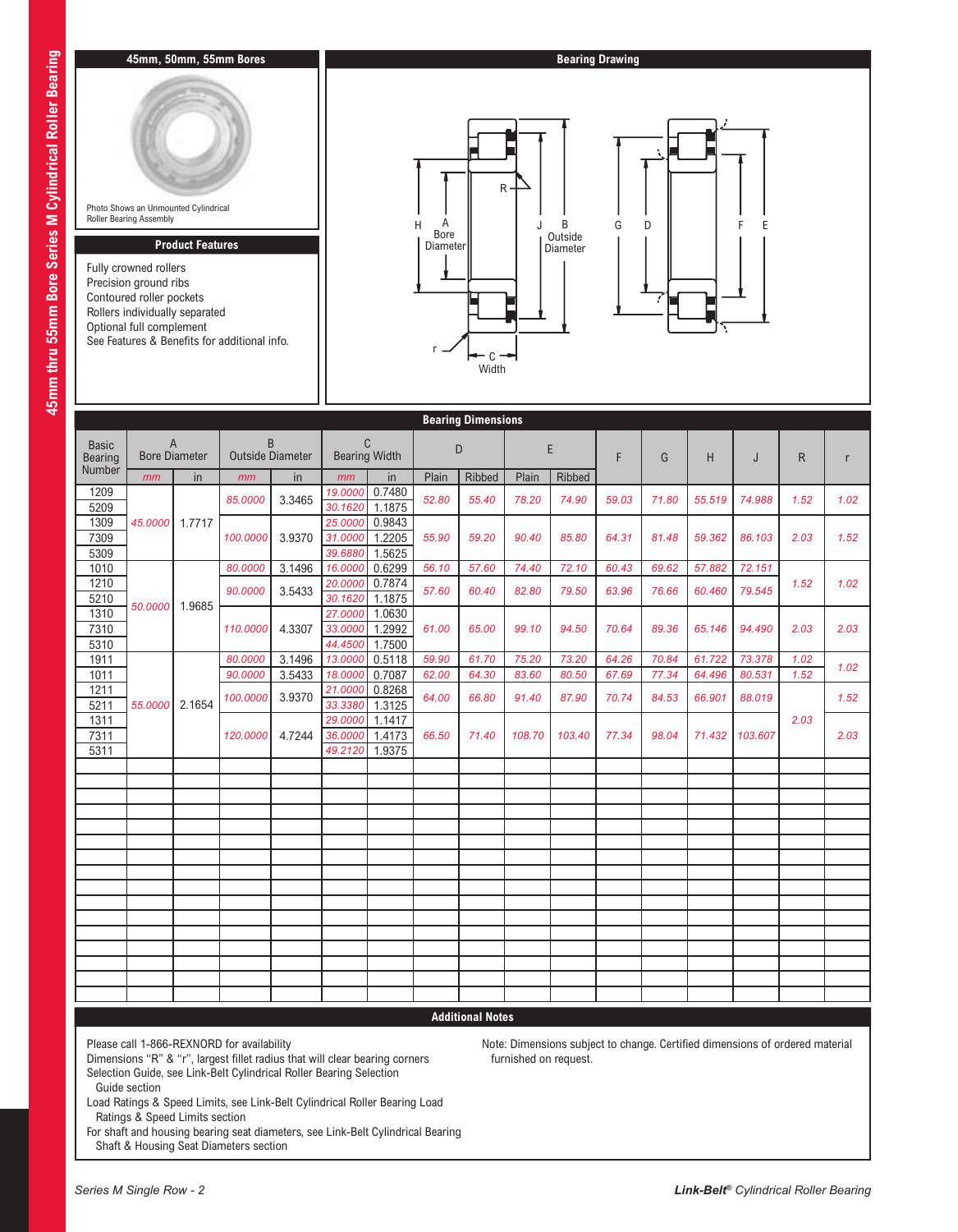

|                                | <b>Bearing Dimensions</b> |                      |                              |        |                    |                           |                |                |                 |                |                |                |                  |                  |              |              |  |  |  |  |  |  |  |  |
|--------------------------------|---------------------------|----------------------|------------------------------|--------|--------------------|---------------------------|----------------|----------------|-----------------|----------------|----------------|----------------|------------------|------------------|--------------|--------------|--|--|--|--|--|--|--|--|
| <b>Basic</b><br><b>Bearing</b> | $\overline{A}$            | <b>Bore Diameter</b> | B<br><b>Outside Diameter</b> |        |                    | C<br><b>Bearing Width</b> |                | D              |                 | E              | F              | G              | H                | J                | R.           | $\mathsf{r}$ |  |  |  |  |  |  |  |  |
| Number                         | mm                        | in                   | mm                           | in     | mm                 | in                        | Plain          | <b>Ribbed</b>  | Plain           | <b>Ribbed</b>  |                |                |                  |                  |              |              |  |  |  |  |  |  |  |  |
| 1912                           |                           |                      | 85.0000                      | 3.3465 | 13.0000            | 0.5118                    | 65.00          | 66.80          | 80.30           | 78.20          | 69.34          | 75.92          | 66.802           | 78.461           | 1.02         | 1.02         |  |  |  |  |  |  |  |  |
| 1012                           |                           |                      | 95.0000                      | 3.7402 | 18.0000            | 0.7087                    | 67.00          | 69.30          | 88.60           | 85.30          | 72.69          | 82.35          | 69.499           | 85.534           | 1.52         |              |  |  |  |  |  |  |  |  |
| 1212                           |                           |                      | 110.0000                     | 4.3307 | 22.0000            | 0.8661                    | 69.30          | 72.10          | 101.30          | 97.50          | 76.94          | 93.50          | 72.380           | 97.762           | 2.03         | 1.52         |  |  |  |  |  |  |  |  |
| 5212<br>1312                   | 60.0000                   | 2.3622               |                              |        | 36.5120<br>31.0000 | 1.4375<br>1.2205          |                |                |                 |                |                |                |                  |                  |              |              |  |  |  |  |  |  |  |  |
| 7312                           |                           |                      | 130.0000                     | 5.1181 | 38.0000            | 1.4961                    | 72.90          | 77.50          | 117.80          | 112.30         | 84.02          | 106.35         | 77.551           | 112.486          | 2.54         | 2.03         |  |  |  |  |  |  |  |  |
| 5312                           |                           |                      |                              |        | 53.9750            | 2.1250                    |                |                |                 |                |                |                |                  |                  |              |              |  |  |  |  |  |  |  |  |
| 1913                           |                           |                      | 90.0000                      | 3.5433 | 13.0000            | 0.5118                    | 70.10          | 71.60          | 85.30           | 83.30          | 74.30          | 80.87          | 71.755           | 83.416           | 1.02         |              |  |  |  |  |  |  |  |  |
| 1013                           |                           |                      | 100.0000                     | 3.9370 | 18.0000            | 0.7087                    | 72.10          | 74.40          | 93.70           | 90.40          | 77.72          | 87.35          | 74.503           | 90.541           | 1.52         | 1.02         |  |  |  |  |  |  |  |  |
| 1213                           |                           |                      | 120,0000                     | 4.7244 | 23.0000            | 0.9055                    | 77.00          | 80.30          | 110.00          | 105.70         | 85.34          | 101.24         | 80.421           | 105.804          |              | 1.52         |  |  |  |  |  |  |  |  |
| 5213                           | 65,0000                   | 2.5591               |                              |        | 38.1000            | 1.5000                    |                |                |                 |                |                |                |                  |                  |              |              |  |  |  |  |  |  |  |  |
| 1313                           |                           |                      |                              |        | 33.0000            | 1.2992                    |                |                |                 |                |                |                |                  |                  | 2.54         |              |  |  |  |  |  |  |  |  |
| 7313                           |                           |                      | 140.0000                     | 5.5118 | 40.0000            | 1.5748                    | 78.70          | 83.60          | 127.00          | 121.20         | 90.70          | 114.68         | 83.675           | 121.366          |              | 2.03         |  |  |  |  |  |  |  |  |
| 5313                           |                           |                      |                              |        | 58.7380            | 2.3125                    |                |                |                 |                |                |                |                  |                  |              |              |  |  |  |  |  |  |  |  |
| 1914                           |                           | 2.7559               | 100.0000<br>110.0000         | 3.9370 | 16.0000<br>20.0000 | 0.6299                    | 75.90<br>77.50 | 78.00<br>80.00 | 94.50<br>103.40 | 92.20<br>99.80 | 80.82<br>84.12 | 89.41<br>95.99 | 77.978<br>80.188 | 92.268<br>99.906 | 1.02<br>2.03 | 1.02         |  |  |  |  |  |  |  |  |
| 1014<br>1214                   |                           |                      |                              | 4.3307 | 24.0000            | 0.7874<br>0.9449          |                |                |                 |                |                |                |                  |                  |              |              |  |  |  |  |  |  |  |  |
| 5214                           | 70.0000                   |                      | 125,0000                     | 4.9213 | 39.6880            | 1.5625                    | 81.80          | 84.60          | 115.60          | 111.50         | 89.61          | 107.01         | 84.772           | 111.536          | 2.54         | 1.52         |  |  |  |  |  |  |  |  |
| 1314                           |                           |                      |                              |        |                    |                           |                |                |                 |                |                |                |                  | 35.0000          | 1.3780       |              |  |  |  |  |  |  |  |  |
| 7314                           |                           |                      | 150.0000                     | 5.9055 | 43.0000            | 1.6929                    | 84.30          | 89.20          | 135.60          | 129.30         | 96.72          | 122.20         | 89.192           | 129.375          | 3.18         | 2.03         |  |  |  |  |  |  |  |  |
| 5314                           |                           |                      |                              |        | 63.6000            | 2.5039                    |                |                |                 |                |                |                |                  |                  |              |              |  |  |  |  |  |  |  |  |
|                                |                           |                      |                              |        |                    |                           |                |                |                 |                |                |                |                  |                  |              |              |  |  |  |  |  |  |  |  |
|                                |                           |                      |                              |        |                    |                           |                |                |                 |                |                |                |                  |                  |              |              |  |  |  |  |  |  |  |  |
|                                |                           |                      |                              |        |                    |                           |                |                |                 |                |                |                |                  |                  |              |              |  |  |  |  |  |  |  |  |
|                                |                           |                      |                              |        |                    |                           |                |                |                 |                |                |                |                  |                  |              |              |  |  |  |  |  |  |  |  |
|                                |                           |                      |                              |        |                    |                           |                |                |                 |                |                |                |                  |                  |              |              |  |  |  |  |  |  |  |  |
|                                |                           |                      |                              |        |                    |                           |                |                |                 |                |                |                |                  |                  |              |              |  |  |  |  |  |  |  |  |
|                                |                           |                      |                              |        |                    |                           |                |                |                 |                |                |                |                  |                  |              |              |  |  |  |  |  |  |  |  |
|                                |                           |                      |                              |        |                    |                           |                |                |                 |                |                |                |                  |                  |              |              |  |  |  |  |  |  |  |  |
|                                |                           |                      |                              |        |                    |                           |                |                |                 |                |                |                |                  |                  |              |              |  |  |  |  |  |  |  |  |
|                                |                           |                      |                              |        |                    |                           |                |                |                 |                |                |                |                  |                  |              |              |  |  |  |  |  |  |  |  |
|                                |                           |                      |                              |        |                    |                           |                |                |                 |                |                |                |                  |                  |              |              |  |  |  |  |  |  |  |  |
|                                |                           |                      |                              |        |                    |                           |                |                |                 |                |                |                |                  |                  |              |              |  |  |  |  |  |  |  |  |
|                                |                           |                      |                              |        |                    |                           |                |                |                 |                |                |                |                  |                  |              |              |  |  |  |  |  |  |  |  |

Please call 1-866-REXNORD for availability

Dimensions "R" & "r", largest fillet radius that will clear bearing corners Selection Guide, see Link-Belt Cylindrical Roller Bearing Selection Guide section

Note: Dimensions subject to change. Certified dimensions of ordered material furnished on request.

Load Ratings & Speed Limits, see Link-Belt Cylindrical Roller Bearing Load Ratings & Speed Limits section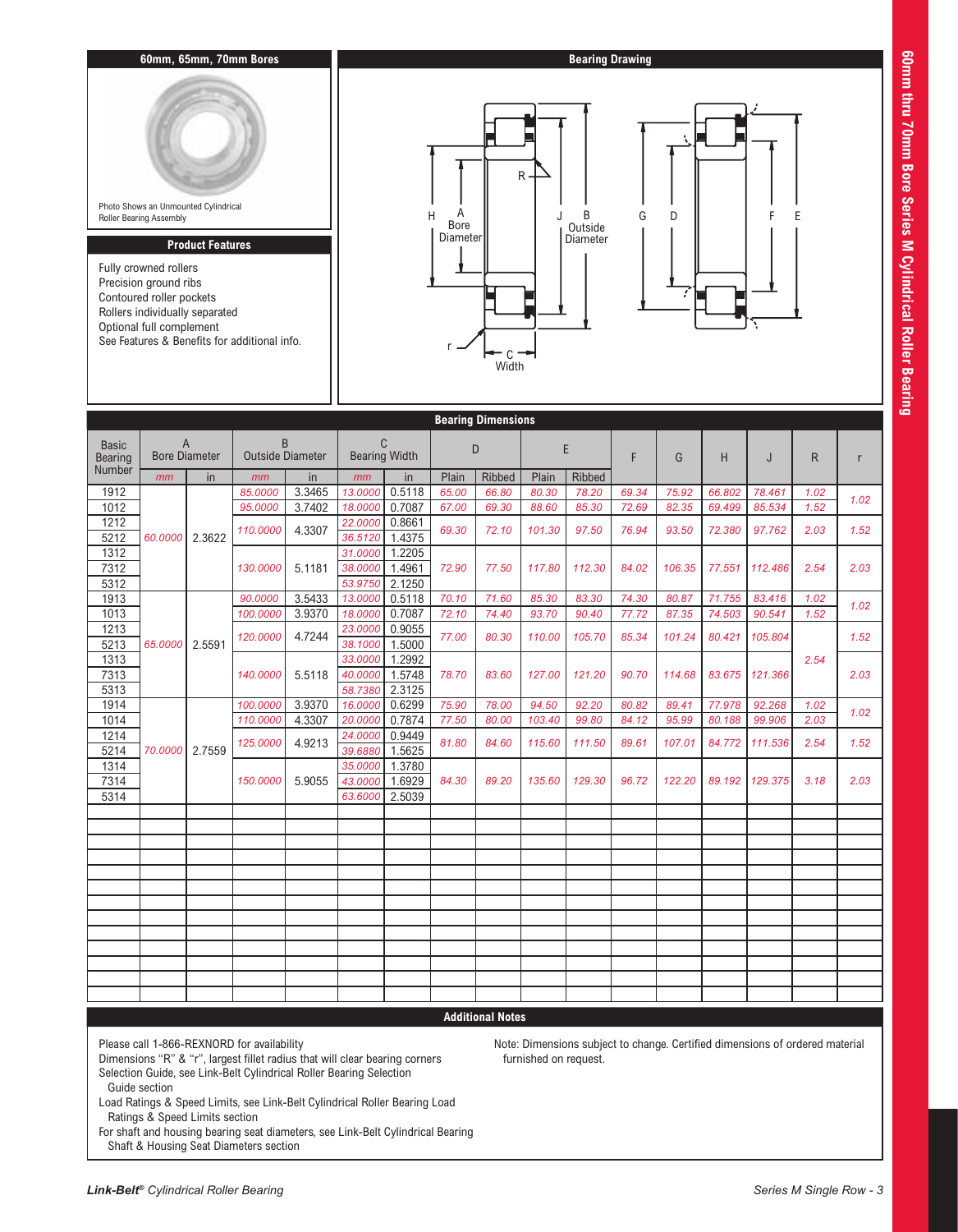# **75mm, 80mm, 85mm Bores**

Photo Shows an Unmounted Cylindrical Roller Bearing Assembly

# **Product Features**

Fully crowned rollers Precision ground ribs Contoured roller pockets Rollers individually separated Optional full complement See Features & Benefits for additional info.



A Bore Diameter

r

– C –<br>Width

R

**Bearing Drawing**

B Outside Diameter

J B G D

HA || JBGD|| |FE

# **Additional Notes**

Please call 1-866-REXNORD for availability

Dimensions "R" & "r", largest fillet radius that will clear bearing corners Selection Guide, see Link-Belt Cylindrical Roller Bearing Selection Guide section

Load Ratings & Speed Limits, see Link-Belt Cylindrical Roller Bearing Load Ratings & Speed Limits section

For shaft and housing bearing seat diameters, see Link-Belt Cylindrical Bearing Shaft & Housing Seat Diameters section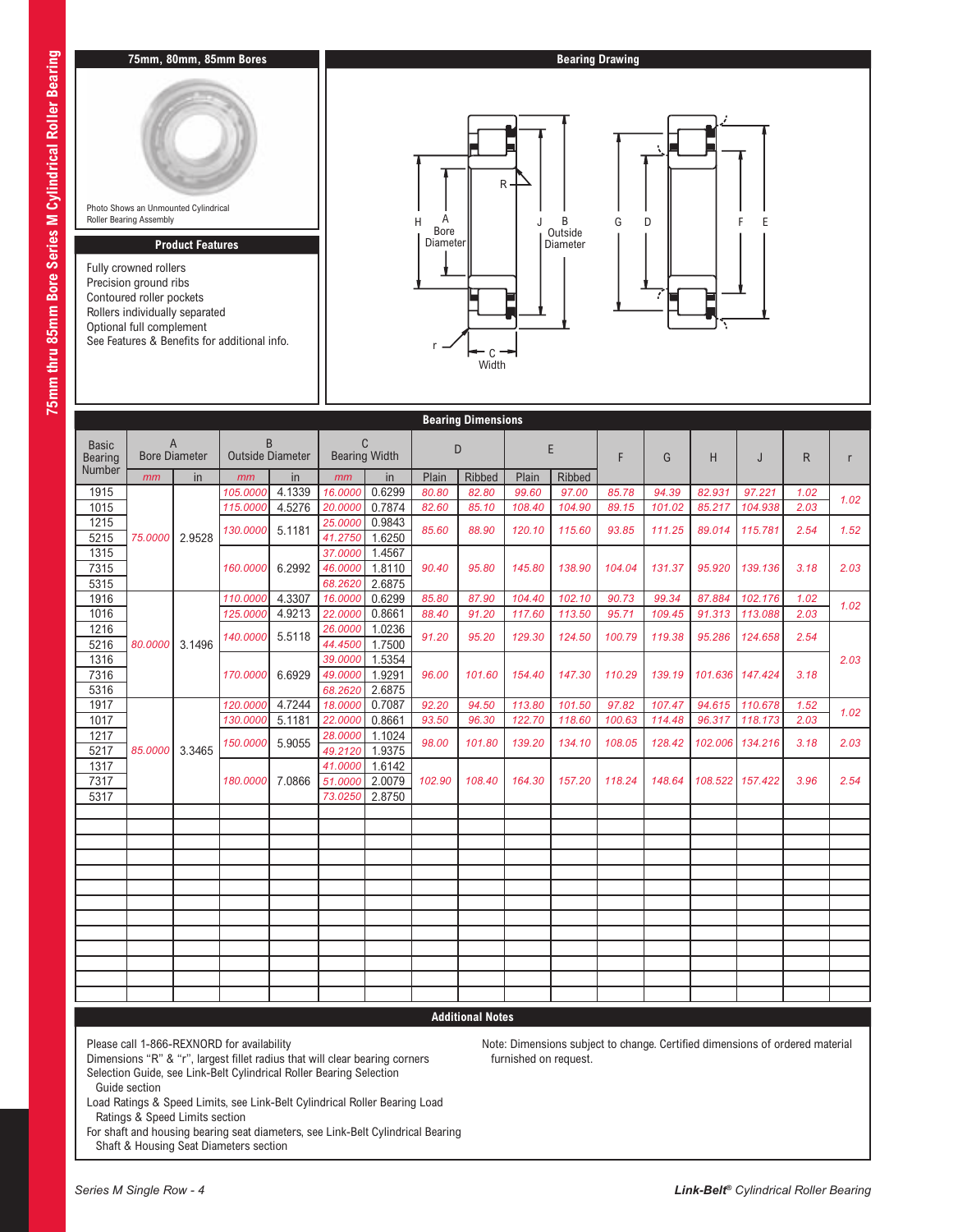

| Number<br>Plain<br><b>Ribbed</b><br>Plain<br>in<br>in<br>Ribbed<br>in<br>mm<br>mm<br>mm<br>0.7087<br>125.0000<br>4.9213<br>18.0000<br>112.92<br>1918<br>97.00<br>99.60<br>118.60<br>115.60<br>102.77<br>99.568<br>115.636<br>0.9449<br>24.0000<br>99.60<br>1018<br>140.0000<br>5.5118<br>102.40<br>107.42<br>122.71<br>102.362<br>127.775<br>131.60<br>127.80<br>1.1811<br>1218<br>30.0000<br>103.10<br>160.0000<br>6.2992<br>107.20<br>147.60<br>142.00<br>114.17<br>135.89<br>107.218<br>142.189<br>2.0625<br>52.3880<br>5218<br>3.5433<br>90.0000<br>1.6929<br>1318<br>43.0000<br>7318<br>2.1260<br>7.4803<br>54.0000<br>108.20<br>190,0000<br>113.80<br>172.70<br>165.40<br>124.33<br>156.16<br>114.031<br>165.047<br>5318<br>2.8750<br>73.0250<br>1919<br>0.7087<br>5.1181<br>18.0000<br>102.10<br>104.40<br>123.70<br>120.40<br>104.521<br>130.0000<br>107.72<br>117.40<br>120.589<br>0.9449<br>1019<br>24.0000<br>145.0000<br>5.7087<br>104.40<br>107.20<br>136.60<br>132.60<br>112.40<br>127.68<br>107.340<br>132.756 | 1.52<br>2.54<br>3.18<br>3.96 | 1.02<br>1.52<br>2.03 |
|-------------------------------------------------------------------------------------------------------------------------------------------------------------------------------------------------------------------------------------------------------------------------------------------------------------------------------------------------------------------------------------------------------------------------------------------------------------------------------------------------------------------------------------------------------------------------------------------------------------------------------------------------------------------------------------------------------------------------------------------------------------------------------------------------------------------------------------------------------------------------------------------------------------------------------------------------------------------------------------------------------------------------------|------------------------------|----------------------|
|                                                                                                                                                                                                                                                                                                                                                                                                                                                                                                                                                                                                                                                                                                                                                                                                                                                                                                                                                                                                                               |                              |                      |
|                                                                                                                                                                                                                                                                                                                                                                                                                                                                                                                                                                                                                                                                                                                                                                                                                                                                                                                                                                                                                               |                              |                      |
|                                                                                                                                                                                                                                                                                                                                                                                                                                                                                                                                                                                                                                                                                                                                                                                                                                                                                                                                                                                                                               |                              |                      |
|                                                                                                                                                                                                                                                                                                                                                                                                                                                                                                                                                                                                                                                                                                                                                                                                                                                                                                                                                                                                                               |                              |                      |
|                                                                                                                                                                                                                                                                                                                                                                                                                                                                                                                                                                                                                                                                                                                                                                                                                                                                                                                                                                                                                               |                              |                      |
|                                                                                                                                                                                                                                                                                                                                                                                                                                                                                                                                                                                                                                                                                                                                                                                                                                                                                                                                                                                                                               |                              | 2.54                 |
|                                                                                                                                                                                                                                                                                                                                                                                                                                                                                                                                                                                                                                                                                                                                                                                                                                                                                                                                                                                                                               |                              |                      |
|                                                                                                                                                                                                                                                                                                                                                                                                                                                                                                                                                                                                                                                                                                                                                                                                                                                                                                                                                                                                                               | 1.52<br>2.54                 | 1.02<br>1.52         |
| 1.2598<br>1219<br>32.0000                                                                                                                                                                                                                                                                                                                                                                                                                                                                                                                                                                                                                                                                                                                                                                                                                                                                                                                                                                                                     |                              |                      |
| 6.6929<br>170,0000<br>109.00<br>113.30<br>157.00<br>151.10<br>121.03<br>144.48<br>113.518<br>151.242<br>2.1875<br>5219<br>3.7402<br>55.5620<br>95,0000                                                                                                                                                                                                                                                                                                                                                                                                                                                                                                                                                                                                                                                                                                                                                                                                                                                                        | 3.18                         | 2.03                 |
| 1319<br>1.7717<br>45.0000                                                                                                                                                                                                                                                                                                                                                                                                                                                                                                                                                                                                                                                                                                                                                                                                                                                                                                                                                                                                     |                              |                      |
| 2.2047<br>7319<br>200.0000<br>7.8740<br>56.0000<br>115.10<br>121.90<br>181.90<br>173.50<br>132.46<br>164.29<br>122.154<br>173.530                                                                                                                                                                                                                                                                                                                                                                                                                                                                                                                                                                                                                                                                                                                                                                                                                                                                                             | 3.96                         | 2.54                 |
| 3.0621<br>5319<br>77.7780<br>0.7874<br>1920<br>5.5118<br>20.0000<br>107.20<br>110.00<br>133.40<br>129.50<br>113.92<br>125.81<br>109.995<br>129.738<br>140.0000                                                                                                                                                                                                                                                                                                                                                                                                                                                                                                                                                                                                                                                                                                                                                                                                                                                                | 1.52                         | 1.02                 |
| 0.9449<br>1020<br>24.0000<br>109.50<br>112.30<br>117.52<br>132.59<br>112.344<br>150.0000<br>5.9055<br>141.70<br>137.70<br>137.759                                                                                                                                                                                                                                                                                                                                                                                                                                                                                                                                                                                                                                                                                                                                                                                                                                                                                             | 2.54                         | 1.52                 |
| 1220<br>34.0000<br>1.3386                                                                                                                                                                                                                                                                                                                                                                                                                                                                                                                                                                                                                                                                                                                                                                                                                                                                                                                                                                                                     |                              |                      |
| 116.10<br>121.006<br>180.0000<br>7.0866<br>120.90<br>167.10<br>161.00<br>128.45<br>154.18<br>161.216<br>2.3750<br>5220<br>60.3250<br>3.9370<br>100.0000                                                                                                                                                                                                                                                                                                                                                                                                                                                                                                                                                                                                                                                                                                                                                                                                                                                                       | 3.96                         | 2.03                 |
| 1320<br>1.8504<br>47.0000                                                                                                                                                                                                                                                                                                                                                                                                                                                                                                                                                                                                                                                                                                                                                                                                                                                                                                                                                                                                     |                              |                      |
| 2.3622<br>7320<br>8.4646<br>60.0000<br>215.0000<br>122.40<br>130.165<br>130.00<br>194.60<br>184.60<br>140.46<br>175.06<br>184.907                                                                                                                                                                                                                                                                                                                                                                                                                                                                                                                                                                                                                                                                                                                                                                                                                                                                                             | 4.75                         | 2.54                 |
| 3.2500<br>5320<br>82.5500                                                                                                                                                                                                                                                                                                                                                                                                                                                                                                                                                                                                                                                                                                                                                                                                                                                                                                                                                                                                     |                              |                      |
|                                                                                                                                                                                                                                                                                                                                                                                                                                                                                                                                                                                                                                                                                                                                                                                                                                                                                                                                                                                                                               |                              |                      |
|                                                                                                                                                                                                                                                                                                                                                                                                                                                                                                                                                                                                                                                                                                                                                                                                                                                                                                                                                                                                                               |                              |                      |
|                                                                                                                                                                                                                                                                                                                                                                                                                                                                                                                                                                                                                                                                                                                                                                                                                                                                                                                                                                                                                               |                              |                      |
|                                                                                                                                                                                                                                                                                                                                                                                                                                                                                                                                                                                                                                                                                                                                                                                                                                                                                                                                                                                                                               |                              |                      |
|                                                                                                                                                                                                                                                                                                                                                                                                                                                                                                                                                                                                                                                                                                                                                                                                                                                                                                                                                                                                                               |                              |                      |
|                                                                                                                                                                                                                                                                                                                                                                                                                                                                                                                                                                                                                                                                                                                                                                                                                                                                                                                                                                                                                               |                              |                      |
|                                                                                                                                                                                                                                                                                                                                                                                                                                                                                                                                                                                                                                                                                                                                                                                                                                                                                                                                                                                                                               |                              |                      |
|                                                                                                                                                                                                                                                                                                                                                                                                                                                                                                                                                                                                                                                                                                                                                                                                                                                                                                                                                                                                                               |                              |                      |
|                                                                                                                                                                                                                                                                                                                                                                                                                                                                                                                                                                                                                                                                                                                                                                                                                                                                                                                                                                                                                               |                              |                      |
|                                                                                                                                                                                                                                                                                                                                                                                                                                                                                                                                                                                                                                                                                                                                                                                                                                                                                                                                                                                                                               |                              |                      |
|                                                                                                                                                                                                                                                                                                                                                                                                                                                                                                                                                                                                                                                                                                                                                                                                                                                                                                                                                                                                                               |                              |                      |
|                                                                                                                                                                                                                                                                                                                                                                                                                                                                                                                                                                                                                                                                                                                                                                                                                                                                                                                                                                                                                               |                              |                      |

Please call 1-866-REXNORD for availability

Dimensions "R" & "r", largest fillet radius that will clear bearing corners Selection Guide, see Link-Belt Cylindrical Roller Bearing Selection Guide section

Note: Dimensions subject to change. Certified dimensions of ordered material furnished on request.

Load Ratings & Speed Limits, see Link-Belt Cylindrical Roller Bearing Load Ratings & Speed Limits section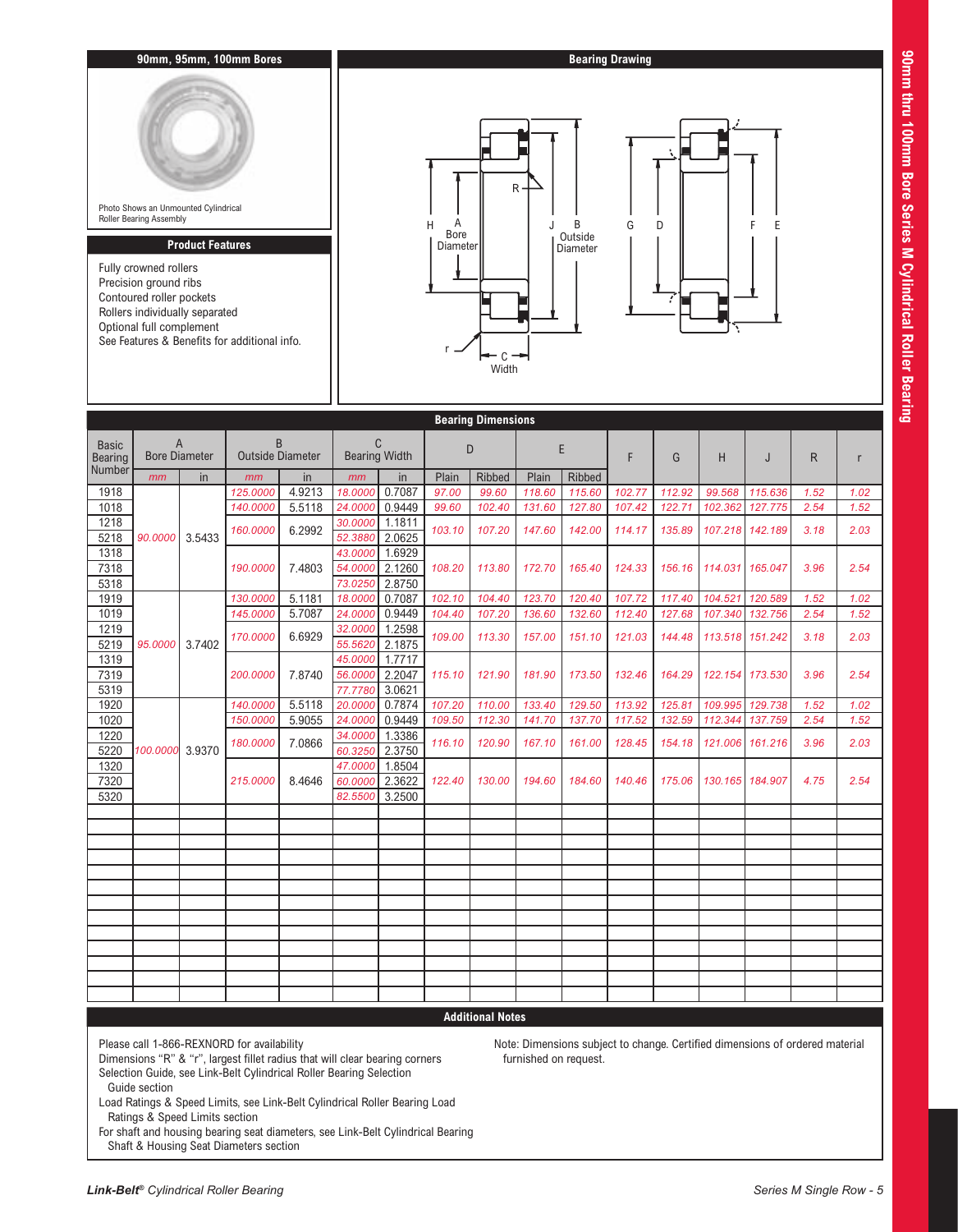

| <b>Bearing</b> | <b>Bore Diameter</b><br>mm |        | <b>Outside Diameter</b> |         | <b>Bearing Width</b> |        |        |        |        |        | F      | G      | H                          | J                          | R    | r    |
|----------------|----------------------------|--------|-------------------------|---------|----------------------|--------|--------|--------|--------|--------|--------|--------|----------------------------|----------------------------|------|------|
| Number         |                            | in     | mm                      | in      | mm                   | in     | Plain  | Ribbed | Plain  | Ribbed |        |        |                            |                            |      |      |
| 1921           |                            |        | 145.0000                | 5.7087  | 20.0000              | 0.7874 | 112.00 | 114.80 | 138.20 | 134.60 | 118.92 | 130.81 | 114.996 134.739            |                            | 1.52 | 1.02 |
| 1021           |                            |        | 160.0000                | 6.2992  | 26.0000              | 1.0236 | 115.80 | 119.10 | 150.10 | 145.80 | 124.48 |        | 140.61 119.151 145.941     |                            | 2.54 |      |
| 1221           |                            |        | 190.0000                | 7.4803  | 36.0000              | 1.4173 | 121.40 | 126.50 | 175.30 | 168.40 | 134.87 | 161.01 | 126.520 168.562            |                            | 3.96 | 2.03 |
| 5221           | 105.0000                   | 4.1339 |                         |         | 65.0880              | 2.5625 |        |        |        |        |        |        |                            |                            |      |      |
| 1321           |                            |        |                         |         | 49.0000              | 1.9291 |        |        |        |        |        |        |                            |                            |      |      |
| 7321           |                            |        | 225,0000                | 8.8583  | 63.0000              | 2.4803 | 128.00 | 136.10 | 203.40 | 193.30 | 147.17 |        | 183.16   136.185   193.456 |                            | 4.75 | 2.54 |
| 5321           |                            |        |                         |         | 87.3120              | 3.4375 |        |        |        |        |        |        |                            |                            |      |      |
| 1922           |                            |        | 150.0000                | 5.9055  | 20.0000              | 0.7874 | 117.10 | 119.90 | 143.20 | 139.70 | 123.93 |        | 135.81 119.995 139.741     |                            | 1.52 | 1.02 |
| 1022           |                            |        | 170.0000                | 6.6929  | 28.0000              | 1.1024 | 121.90 | 125.20 | 159.20 | 154.70 | 131.09 | 149.00 | 125.349 154.744            |                            | 2.54 |      |
| 1222           |                            |        | 200.0000                | 7.8740  | 38.0000              | 1.4961 | 127.20 | 132.80 | 183.90 | 176.00 | 141.60 |        | 168.43 132.951 176.192     |                            | 3.96 | 2.03 |
| 5222           | 110.0000                   | 4.3307 |                         |         | 69.8500              | 2.7500 |        |        |        |        |        |        |                            |                            |      |      |
| 1322           |                            |        |                         |         | 50.0000              | 1.9685 |        |        |        |        |        |        |                            |                            |      |      |
| 7322           |                            |        | 240.0000                | 9.4488  | 65.0000              | 2.5591 | 135.90 | 145.00 | 217.20 | 206.20 | 157.48 |        | 195.38 145.255 206.337     |                            | 4.75 | 2.54 |
| 5322           |                            |        |                         |         | 92.0750              | 3.6250 |        |        |        |        |        |        |                            |                            |      |      |
| 1924           |                            |        | 165.0000                | 6.4961  | 22.0000              | 0.8661 | 129.80 | 131.30 | 157.70 | 153.90 | 135.97 | 149.50 | 131.498 153.985            |                            | 2.03 | 1.02 |
| 1024           |                            |        | 180.0000                | 7.0866  | 28.0000              | 1.1024 | 132.10 | 135.10 | 169.20 | 164.60 | 141.22 | 158.90 | 135.357 164.754            |                            | 3.18 |      |
| 1224           |                            | 4.7244 | 215,0000                | 8.4646  | 40.0000              | 1.5748 | 139.20 | 145.00 | 198.90 | 190.80 | 154.30 |        |                            | 182.73 145.138 190.952     | 4.75 | 2.03 |
| 5224           | 120.0000                   |        |                         |         | 76.2000              | 3.0000 |        |        |        |        |        |        |                            |                            |      |      |
| 1324           |                            |        | 260.0000                | 10.2362 | 55.0000              | 2.1654 | 147.80 | 157.00 |        | 223.00 | 170.18 |        |                            | 211.20   157.023   223.053 |      |      |
| 7324           |                            |        |                         |         | 71.0000              | 2.7953 |        |        | 135.20 |        |        |        |                            |                            | 6.35 | 2.54 |
| 5324           |                            |        |                         |         | 104.7750             | 4.1250 |        |        |        |        |        |        |                            |                            |      |      |
|                |                            |        |                         |         |                      |        |        |        |        |        |        |        |                            |                            |      |      |
|                |                            |        |                         |         |                      |        |        |        |        |        |        |        |                            |                            |      |      |
|                |                            |        |                         |         |                      |        |        |        |        |        |        |        |                            |                            |      |      |
|                |                            |        |                         |         |                      |        |        |        |        |        |        |        |                            |                            |      |      |
|                |                            |        |                         |         |                      |        |        |        |        |        |        |        |                            |                            |      |      |
|                |                            |        |                         |         |                      |        |        |        |        |        |        |        |                            |                            |      |      |
|                |                            |        |                         |         |                      |        |        |        |        |        |        |        |                            |                            |      |      |
|                |                            |        |                         |         |                      |        |        |        |        |        |        |        |                            |                            |      |      |
|                |                            |        |                         |         |                      |        |        |        |        |        |        |        |                            |                            |      |      |
|                |                            |        |                         |         |                      |        |        |        |        |        |        |        |                            |                            |      |      |
|                |                            |        |                         |         |                      |        |        |        |        |        |        |        |                            |                            |      |      |
|                |                            |        |                         |         |                      |        |        |        |        |        |        |        |                            |                            |      |      |
|                |                            |        |                         |         |                      |        |        |        |        |        |        |        |                            |                            |      |      |

Please call 1-866-REXNORD for availability

Dimensions "R" & "r", largest fillet radius that will clear bearing corners Selection Guide, see Link-Belt Cylindrical Roller Bearing Selection Guide section

Note: Dimensions subject to change. Certified dimensions of ordered material furnished on request.

Load Ratings & Speed Limits, see Link-Belt Cylindrical Roller Bearing Load Ratings & Speed Limits section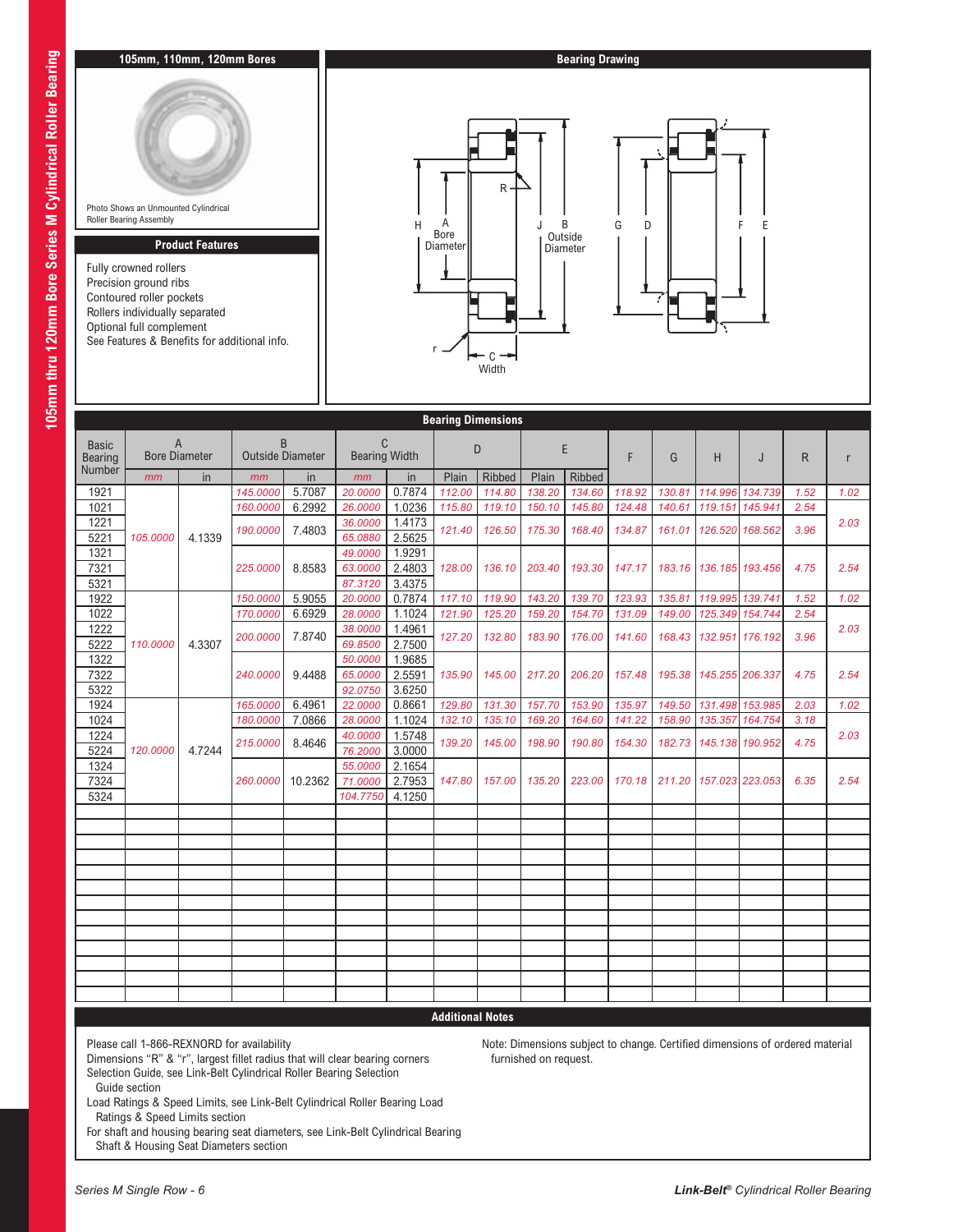

|                                | <b>Bearing Dimensions</b>              |        |                         |                  |                                      |                  |                  |                  |                  |                  |                  |        |                                           |                        |              |              |      |
|--------------------------------|----------------------------------------|--------|-------------------------|------------------|--------------------------------------|------------------|------------------|------------------|------------------|------------------|------------------|--------|-------------------------------------------|------------------------|--------------|--------------|------|
| <b>Basic</b><br><b>Bearing</b> | $\overline{A}$<br><b>Bore Diameter</b> |        | <b>Outside Diameter</b> | B                | $\mathsf{C}$<br><b>Bearing Width</b> |                  |                  | D                |                  | E                | F                | G      | H                                         | J                      | R            | $\mathsf{r}$ |      |
| Number                         | mm                                     | in     | mm                      | in               | mm                                   | in               | Plain            | Ribbed           | Plain            | Ribbed           |                  |        |                                           |                        |              |              |      |
| 1926                           |                                        |        | 180.0000                | 7.0866           | 24.0000                              | 0.9449           | 139.20           | 142.20           | 171.70           | 167.60           | 147.42           | 162.99 | 142.367 167.085                           |                        | 2.03         | 1.52         |      |
| 1026                           |                                        |        | 200.0000                | 7.8740           | 33.0000                              | 1.2992           | 143.00           | 147.60           | 188.20           | 182.40           | 154.56           | 175.59 | 147.574 182.570                           |                        | 3.18         | 2.03         |      |
| 1226                           |                                        |        | 230.0000                | 9.0551           | 40.0000                              | 1.5748           | 149.10           | 154.90           | 213.90           | 206.20           | 164.72           |        | 197.13 154.973 206.375                    |                        | 4.75         | 2.54         |      |
| 5226                           | 130.0000                               | 5.1181 |                         |                  | 79.3750                              | 3.1250           |                  |                  |                  |                  |                  |        |                                           |                        |              |              |      |
| 1326                           |                                        |        |                         |                  | 58.0000                              | 2.2835           |                  |                  |                  |                  |                  |        |                                           |                        |              |              |      |
| 7326                           |                                        |        | 280.0000                | 11.0236          | 75.0000                              | 2.9528           | 160.30           | 170.40           | 254.50           | 242.60           | 184.91           |        | 229.77 170.536 242.755                    |                        | 6.35         | 3.18         |      |
| 5326                           |                                        |        |                         |                  | 111.1250                             | 4.3750           |                  |                  |                  |                  |                  |        |                                           |                        |              |              |      |
| 1928<br>1028                   |                                        |        | 190.0000<br>210.0000    | 7.4803<br>8.2677 | 24.0000<br>33.0000                   | 0.9449<br>1.2992 | 149.10<br>153.70 | 152.40<br>157.50 | 181.60<br>198.10 | 177.80<br>192.50 | 157.48<br>164.54 | 185.60 | 172.80 152.425 177.868<br>157.556 192.557 |                        | 2.03<br>3.96 | 1.52<br>2.03 |      |
| 1228                           |                                        |        |                         |                  | 42.0000                              | 1.6535           |                  |                  |                  |                  |                  |        |                                           |                        |              |              |      |
| 5228                           | 140.0000                               | 5.5118 | 250,0000                | 9.8425           | 82.5500                              | 3.2500           | 161.50           | 168.40           | 232.40           | 224.30           | 179.07           |        | 214.38 168.460 224.417                    |                        | 4.75         | 2.54         |      |
| 1328                           |                                        |        |                         |                  | 62.0000                              | 2.4409           |                  |                  |                  |                  |                  |        |                                           |                        |              |              |      |
| 7328                           |                                        |        |                         | 300.0000         | 11.8110                              | 83.0000          | 3.2677           | 172.00           | 181.60           | 271.30           | 258.10           | 196.98 |                                           | 244.35 181.684 258.082 |              | 7.92         | 3.18 |
| 5328                           |                                        |        |                         |                  | 114.3000                             | 4.5000           |                  |                  |                  |                  |                  |        |                                           |                        |              |              |      |
| 1930                           |                                        |        | 210.0000                | 8.2677           | 28.0000                              | 1.1024           | 161.50           | 165.40           | 199.10           | 194.60           | 171.22           | 188.92 | 165.354 194.790                           |                        | 3.18         |              |      |
| 1030                           |                                        |        | 225.0000                | 8.8583           | 35.0000                              | 1.3780           | 164.30           | 168.60           | 212.30           | 206.20           | 176.20           | 198.93 | 168.681 206.454                           |                        | 3.96         | 2.03         |      |
| 1230                           | 150,0000                               | 5.9055 | 270.0000                | 10.6299          | 45.0000                              | 1.7717           | 174.20           | 181.40           | 251.00           | 241.80           | 193.04           |        | 231.01 181.544 241.854                    |                        | 6.35         | 2.54         |      |
| 5230                           |                                        |        |                         |                  | 88.9000                              | 3.5000           |                  |                  |                  |                  |                  |        |                                           |                        |              |              |      |
|                                |                                        |        |                         |                  |                                      |                  |                  |                  |                  |                  |                  |        |                                           |                        |              |              |      |
|                                |                                        |        |                         |                  |                                      |                  |                  |                  |                  |                  |                  |        |                                           |                        |              |              |      |
|                                |                                        |        |                         |                  |                                      |                  |                  |                  |                  |                  |                  |        |                                           |                        |              |              |      |
|                                |                                        |        |                         |                  |                                      |                  |                  |                  |                  |                  |                  |        |                                           |                        |              |              |      |
|                                |                                        |        |                         |                  |                                      |                  |                  |                  |                  |                  |                  |        |                                           |                        |              |              |      |
|                                |                                        |        |                         |                  |                                      |                  |                  |                  |                  |                  |                  |        |                                           |                        |              |              |      |
|                                |                                        |        |                         |                  |                                      |                  |                  |                  |                  |                  |                  |        |                                           |                        |              |              |      |
|                                |                                        |        |                         |                  |                                      |                  |                  |                  |                  |                  |                  |        |                                           |                        |              |              |      |
|                                |                                        |        |                         |                  |                                      |                  |                  |                  |                  |                  |                  |        |                                           |                        |              |              |      |
|                                |                                        |        |                         |                  |                                      |                  |                  |                  |                  |                  |                  |        |                                           |                        |              |              |      |
|                                |                                        |        |                         |                  |                                      |                  |                  |                  |                  |                  |                  |        |                                           |                        |              |              |      |
|                                |                                        |        |                         |                  |                                      |                  |                  |                  |                  |                  |                  |        |                                           |                        |              |              |      |
|                                |                                        |        |                         |                  |                                      |                  |                  |                  |                  |                  |                  |        |                                           |                        |              |              |      |
|                                |                                        |        |                         |                  |                                      |                  |                  |                  |                  |                  |                  |        |                                           |                        |              |              |      |
|                                |                                        |        |                         |                  |                                      |                  |                  |                  |                  |                  |                  |        |                                           |                        |              |              |      |
|                                |                                        |        |                         |                  |                                      |                  |                  |                  |                  |                  |                  |        |                                           |                        |              |              |      |

Please call 1-866-REXNORD for availability

Dimensions "R" & "r", largest fillet radius that will clear bearing corners Selection Guide, see Link-Belt Cylindrical Roller Bearing Selection Guide section

Note: Dimensions subject to change. Certified dimensions of ordered material furnished on request.

Load Ratings & Speed Limits, see Link-Belt Cylindrical Roller Bearing Load Ratings & Speed Limits section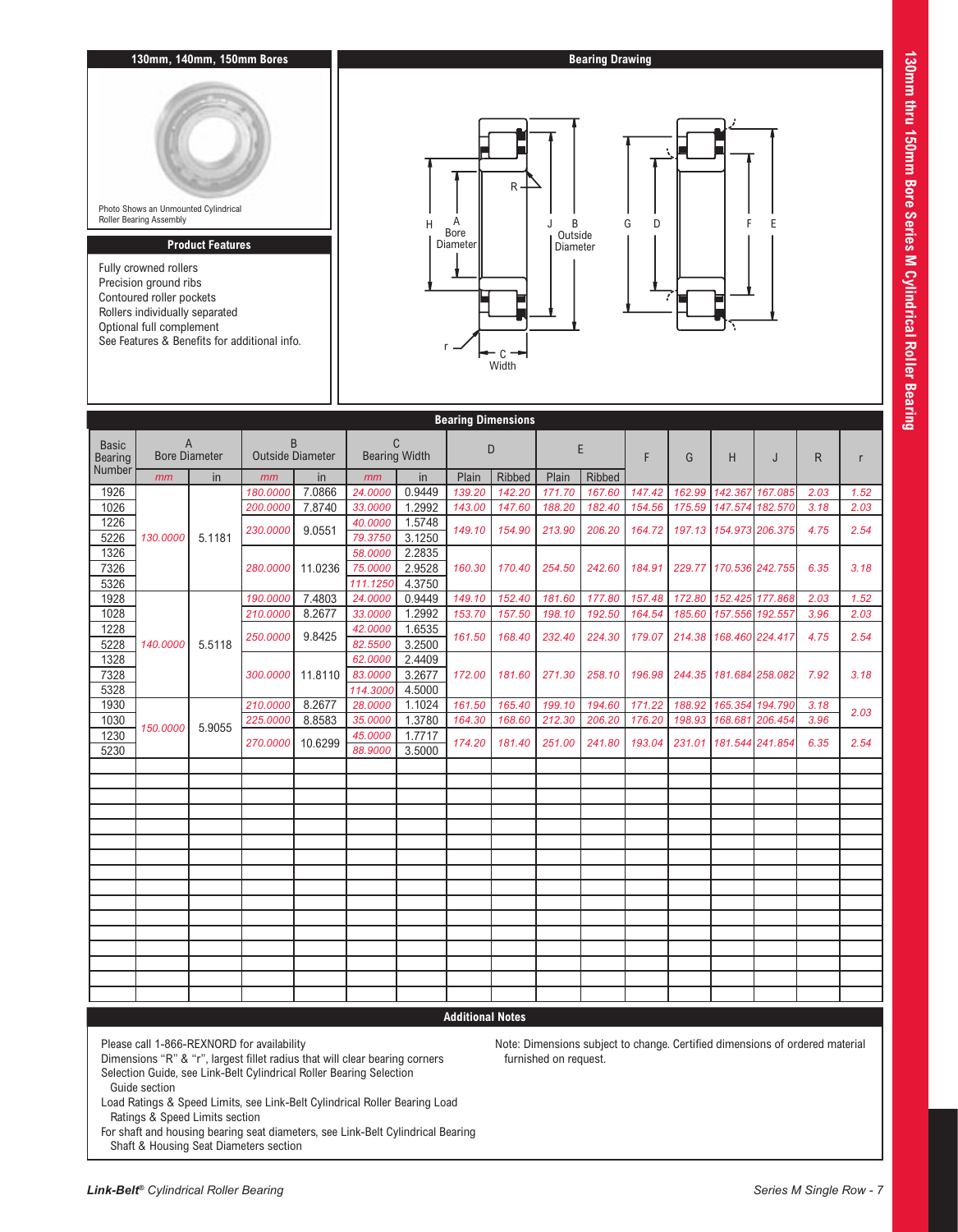

| $\mathsf{C}$<br>$\overline{A}$<br>B<br><b>Basic</b><br>E<br>D<br><b>Bearing Width</b><br><b>Bore Diameter</b><br><b>Outside Diameter</b><br>F<br>G<br>H<br>$\mathsf{R}$<br><b>Bearing</b><br>J<br>r<br>Number<br>Ribbed<br>Ribbed<br>Plain<br>Plain<br>in<br>in<br>in<br>mm<br>mm<br>mm<br>8.6614<br>1.1024<br>175.30<br>209.30<br>204.70<br>181.25<br>1932<br>220.0000<br>28.0000<br>171.70<br>198.96<br>175.387<br>204.828<br>3.18<br>2.03<br>1032<br>1.4961<br>175.50 179.80<br>226.60<br>220.193<br>9.4488<br>38.0000<br>220.00<br>187.96<br>212.17<br>179.934<br>3.96<br>240.0000<br>6.2992<br>160.0000<br>1232<br>48.0000<br>1.8898<br>290.0000<br>11.4173<br>185.70 193.50 269.50 259.60<br>205.87<br>247.83<br>193.634 259.705<br>6.35<br>2.54<br>3.8750<br>5232<br>98.4250<br>9.0551<br>1.1024<br>219.20<br>214.60<br>191.29<br>208.99<br>214.866<br>1934<br>230.0000<br>181.60 185.40<br>185.420<br>28.0000<br>3.18<br>2.03<br>1.6535<br>1034<br>10.2362<br>42.0000<br>188.20 193.30<br>244.10 236.50<br>202.31<br>227.81<br>193.421<br>236.710<br>260.0000<br>4.75<br>170.0000<br>6.6929<br>1234<br>52.0000<br>2.0472<br>12.2047<br>197.10 205.20 287.50 277.60<br>205.483 277.734<br>310.0000<br>219.08<br>264.74<br>6.35<br>3.18<br>104.7750<br>4.1250<br>5234<br>9.8425<br>1936<br>250,0000<br>1.2992<br>193.00 197.60 238.20<br>232.40<br>204.60<br>225.68<br>197.612<br>232.644<br>3.96<br>33.0000<br>2.03<br>1036<br>1.8110<br>199.60 205.50<br>262.90<br>254.50<br>215.34<br>11.0236<br>46.0000<br>244.80<br>205.588<br>254.551<br>4.75<br>280.0000<br>180.0000<br>7.0866<br>1236<br>2.0472<br>52.0000<br>12.5984<br>207.50 216.20 298.20 288.50<br>229.87<br>275.56<br>216.289 288.544<br>6.35<br>3.18<br>320.0000<br>4.2500<br>5236<br>107.9500<br>10.2362<br>202.90 182.10 248.40<br>235.79<br>1938<br>1.2992<br>242.60<br>214.71<br>207.719<br>242.768<br>260.0000<br>33.0000<br>3.96<br>2.03<br>1038<br>1.8110<br>209.60 215.40 272.80 264.40<br>225.93<br>254.23<br>215.595<br>264.576<br>290.0000<br>11.4173<br>46.0000<br>4.75<br>190.0000<br>7.4803<br>1238<br>2.1654<br>55.0000<br>13.3858<br>340.0000<br>220.10 229.10 320.37<br>309.63<br>244.11<br>290.48<br>229.276 309.723<br>7.42<br>3.18<br>114.3000<br>4.5000<br>5238<br>11.0236<br>1940<br>1.4961<br>38.0000<br>215.40 220.00<br>266.40<br>260.10<br>227.99<br>252.22<br>219.964<br>280.0000<br>260.256<br>4.75<br>2.03<br>2.0079<br>221.00 227.60 291.30<br>282.40<br>282.506<br>1040<br>310.0000<br>12.2047<br>51.0000<br>238.61<br>271.58<br>227.686<br>200.0000<br>7.8740<br>1240<br>2.2835<br>58.0000<br>14.1732<br>232.40 242.10 334.50 322.60<br>257.43<br>308.20<br>242.197<br>322.651<br>7.92<br>360.0000<br>3.18<br>5240<br>4.7500<br>120.6500 | <b>Bearing Dimensions</b> |  |  |  |  |  |  |  |  |  |  |  |  |  |  |  |  |  |  |  |  |  |  |  |  |  |  |  |  |
|-----------------------------------------------------------------------------------------------------------------------------------------------------------------------------------------------------------------------------------------------------------------------------------------------------------------------------------------------------------------------------------------------------------------------------------------------------------------------------------------------------------------------------------------------------------------------------------------------------------------------------------------------------------------------------------------------------------------------------------------------------------------------------------------------------------------------------------------------------------------------------------------------------------------------------------------------------------------------------------------------------------------------------------------------------------------------------------------------------------------------------------------------------------------------------------------------------------------------------------------------------------------------------------------------------------------------------------------------------------------------------------------------------------------------------------------------------------------------------------------------------------------------------------------------------------------------------------------------------------------------------------------------------------------------------------------------------------------------------------------------------------------------------------------------------------------------------------------------------------------------------------------------------------------------------------------------------------------------------------------------------------------------------------------------------------------------------------------------------------------------------------------------------------------------------------------------------------------------------------------------------------------------------------------------------------------------------------------------------------------------------------------------------------------------------------------------------------------------------------------------------------------------------------------------------------------------------------------------------------------------------------------------------------------------------------------------------------------------------------------------|---------------------------|--|--|--|--|--|--|--|--|--|--|--|--|--|--|--|--|--|--|--|--|--|--|--|--|--|--|--|--|
|                                                                                                                                                                                                                                                                                                                                                                                                                                                                                                                                                                                                                                                                                                                                                                                                                                                                                                                                                                                                                                                                                                                                                                                                                                                                                                                                                                                                                                                                                                                                                                                                                                                                                                                                                                                                                                                                                                                                                                                                                                                                                                                                                                                                                                                                                                                                                                                                                                                                                                                                                                                                                                                                                                                                               |                           |  |  |  |  |  |  |  |  |  |  |  |  |  |  |  |  |  |  |  |  |  |  |  |  |  |  |  |  |
|                                                                                                                                                                                                                                                                                                                                                                                                                                                                                                                                                                                                                                                                                                                                                                                                                                                                                                                                                                                                                                                                                                                                                                                                                                                                                                                                                                                                                                                                                                                                                                                                                                                                                                                                                                                                                                                                                                                                                                                                                                                                                                                                                                                                                                                                                                                                                                                                                                                                                                                                                                                                                                                                                                                                               |                           |  |  |  |  |  |  |  |  |  |  |  |  |  |  |  |  |  |  |  |  |  |  |  |  |  |  |  |  |
|                                                                                                                                                                                                                                                                                                                                                                                                                                                                                                                                                                                                                                                                                                                                                                                                                                                                                                                                                                                                                                                                                                                                                                                                                                                                                                                                                                                                                                                                                                                                                                                                                                                                                                                                                                                                                                                                                                                                                                                                                                                                                                                                                                                                                                                                                                                                                                                                                                                                                                                                                                                                                                                                                                                                               |                           |  |  |  |  |  |  |  |  |  |  |  |  |  |  |  |  |  |  |  |  |  |  |  |  |  |  |  |  |
|                                                                                                                                                                                                                                                                                                                                                                                                                                                                                                                                                                                                                                                                                                                                                                                                                                                                                                                                                                                                                                                                                                                                                                                                                                                                                                                                                                                                                                                                                                                                                                                                                                                                                                                                                                                                                                                                                                                                                                                                                                                                                                                                                                                                                                                                                                                                                                                                                                                                                                                                                                                                                                                                                                                                               |                           |  |  |  |  |  |  |  |  |  |  |  |  |  |  |  |  |  |  |  |  |  |  |  |  |  |  |  |  |
|                                                                                                                                                                                                                                                                                                                                                                                                                                                                                                                                                                                                                                                                                                                                                                                                                                                                                                                                                                                                                                                                                                                                                                                                                                                                                                                                                                                                                                                                                                                                                                                                                                                                                                                                                                                                                                                                                                                                                                                                                                                                                                                                                                                                                                                                                                                                                                                                                                                                                                                                                                                                                                                                                                                                               |                           |  |  |  |  |  |  |  |  |  |  |  |  |  |  |  |  |  |  |  |  |  |  |  |  |  |  |  |  |
|                                                                                                                                                                                                                                                                                                                                                                                                                                                                                                                                                                                                                                                                                                                                                                                                                                                                                                                                                                                                                                                                                                                                                                                                                                                                                                                                                                                                                                                                                                                                                                                                                                                                                                                                                                                                                                                                                                                                                                                                                                                                                                                                                                                                                                                                                                                                                                                                                                                                                                                                                                                                                                                                                                                                               |                           |  |  |  |  |  |  |  |  |  |  |  |  |  |  |  |  |  |  |  |  |  |  |  |  |  |  |  |  |
|                                                                                                                                                                                                                                                                                                                                                                                                                                                                                                                                                                                                                                                                                                                                                                                                                                                                                                                                                                                                                                                                                                                                                                                                                                                                                                                                                                                                                                                                                                                                                                                                                                                                                                                                                                                                                                                                                                                                                                                                                                                                                                                                                                                                                                                                                                                                                                                                                                                                                                                                                                                                                                                                                                                                               |                           |  |  |  |  |  |  |  |  |  |  |  |  |  |  |  |  |  |  |  |  |  |  |  |  |  |  |  |  |
|                                                                                                                                                                                                                                                                                                                                                                                                                                                                                                                                                                                                                                                                                                                                                                                                                                                                                                                                                                                                                                                                                                                                                                                                                                                                                                                                                                                                                                                                                                                                                                                                                                                                                                                                                                                                                                                                                                                                                                                                                                                                                                                                                                                                                                                                                                                                                                                                                                                                                                                                                                                                                                                                                                                                               |                           |  |  |  |  |  |  |  |  |  |  |  |  |  |  |  |  |  |  |  |  |  |  |  |  |  |  |  |  |
|                                                                                                                                                                                                                                                                                                                                                                                                                                                                                                                                                                                                                                                                                                                                                                                                                                                                                                                                                                                                                                                                                                                                                                                                                                                                                                                                                                                                                                                                                                                                                                                                                                                                                                                                                                                                                                                                                                                                                                                                                                                                                                                                                                                                                                                                                                                                                                                                                                                                                                                                                                                                                                                                                                                                               |                           |  |  |  |  |  |  |  |  |  |  |  |  |  |  |  |  |  |  |  |  |  |  |  |  |  |  |  |  |
|                                                                                                                                                                                                                                                                                                                                                                                                                                                                                                                                                                                                                                                                                                                                                                                                                                                                                                                                                                                                                                                                                                                                                                                                                                                                                                                                                                                                                                                                                                                                                                                                                                                                                                                                                                                                                                                                                                                                                                                                                                                                                                                                                                                                                                                                                                                                                                                                                                                                                                                                                                                                                                                                                                                                               |                           |  |  |  |  |  |  |  |  |  |  |  |  |  |  |  |  |  |  |  |  |  |  |  |  |  |  |  |  |
|                                                                                                                                                                                                                                                                                                                                                                                                                                                                                                                                                                                                                                                                                                                                                                                                                                                                                                                                                                                                                                                                                                                                                                                                                                                                                                                                                                                                                                                                                                                                                                                                                                                                                                                                                                                                                                                                                                                                                                                                                                                                                                                                                                                                                                                                                                                                                                                                                                                                                                                                                                                                                                                                                                                                               |                           |  |  |  |  |  |  |  |  |  |  |  |  |  |  |  |  |  |  |  |  |  |  |  |  |  |  |  |  |
|                                                                                                                                                                                                                                                                                                                                                                                                                                                                                                                                                                                                                                                                                                                                                                                                                                                                                                                                                                                                                                                                                                                                                                                                                                                                                                                                                                                                                                                                                                                                                                                                                                                                                                                                                                                                                                                                                                                                                                                                                                                                                                                                                                                                                                                                                                                                                                                                                                                                                                                                                                                                                                                                                                                                               |                           |  |  |  |  |  |  |  |  |  |  |  |  |  |  |  |  |  |  |  |  |  |  |  |  |  |  |  |  |
|                                                                                                                                                                                                                                                                                                                                                                                                                                                                                                                                                                                                                                                                                                                                                                                                                                                                                                                                                                                                                                                                                                                                                                                                                                                                                                                                                                                                                                                                                                                                                                                                                                                                                                                                                                                                                                                                                                                                                                                                                                                                                                                                                                                                                                                                                                                                                                                                                                                                                                                                                                                                                                                                                                                                               |                           |  |  |  |  |  |  |  |  |  |  |  |  |  |  |  |  |  |  |  |  |  |  |  |  |  |  |  |  |
|                                                                                                                                                                                                                                                                                                                                                                                                                                                                                                                                                                                                                                                                                                                                                                                                                                                                                                                                                                                                                                                                                                                                                                                                                                                                                                                                                                                                                                                                                                                                                                                                                                                                                                                                                                                                                                                                                                                                                                                                                                                                                                                                                                                                                                                                                                                                                                                                                                                                                                                                                                                                                                                                                                                                               |                           |  |  |  |  |  |  |  |  |  |  |  |  |  |  |  |  |  |  |  |  |  |  |  |  |  |  |  |  |
|                                                                                                                                                                                                                                                                                                                                                                                                                                                                                                                                                                                                                                                                                                                                                                                                                                                                                                                                                                                                                                                                                                                                                                                                                                                                                                                                                                                                                                                                                                                                                                                                                                                                                                                                                                                                                                                                                                                                                                                                                                                                                                                                                                                                                                                                                                                                                                                                                                                                                                                                                                                                                                                                                                                                               |                           |  |  |  |  |  |  |  |  |  |  |  |  |  |  |  |  |  |  |  |  |  |  |  |  |  |  |  |  |
|                                                                                                                                                                                                                                                                                                                                                                                                                                                                                                                                                                                                                                                                                                                                                                                                                                                                                                                                                                                                                                                                                                                                                                                                                                                                                                                                                                                                                                                                                                                                                                                                                                                                                                                                                                                                                                                                                                                                                                                                                                                                                                                                                                                                                                                                                                                                                                                                                                                                                                                                                                                                                                                                                                                                               |                           |  |  |  |  |  |  |  |  |  |  |  |  |  |  |  |  |  |  |  |  |  |  |  |  |  |  |  |  |
|                                                                                                                                                                                                                                                                                                                                                                                                                                                                                                                                                                                                                                                                                                                                                                                                                                                                                                                                                                                                                                                                                                                                                                                                                                                                                                                                                                                                                                                                                                                                                                                                                                                                                                                                                                                                                                                                                                                                                                                                                                                                                                                                                                                                                                                                                                                                                                                                                                                                                                                                                                                                                                                                                                                                               |                           |  |  |  |  |  |  |  |  |  |  |  |  |  |  |  |  |  |  |  |  |  |  |  |  |  |  |  |  |
|                                                                                                                                                                                                                                                                                                                                                                                                                                                                                                                                                                                                                                                                                                                                                                                                                                                                                                                                                                                                                                                                                                                                                                                                                                                                                                                                                                                                                                                                                                                                                                                                                                                                                                                                                                                                                                                                                                                                                                                                                                                                                                                                                                                                                                                                                                                                                                                                                                                                                                                                                                                                                                                                                                                                               |                           |  |  |  |  |  |  |  |  |  |  |  |  |  |  |  |  |  |  |  |  |  |  |  |  |  |  |  |  |
|                                                                                                                                                                                                                                                                                                                                                                                                                                                                                                                                                                                                                                                                                                                                                                                                                                                                                                                                                                                                                                                                                                                                                                                                                                                                                                                                                                                                                                                                                                                                                                                                                                                                                                                                                                                                                                                                                                                                                                                                                                                                                                                                                                                                                                                                                                                                                                                                                                                                                                                                                                                                                                                                                                                                               |                           |  |  |  |  |  |  |  |  |  |  |  |  |  |  |  |  |  |  |  |  |  |  |  |  |  |  |  |  |
|                                                                                                                                                                                                                                                                                                                                                                                                                                                                                                                                                                                                                                                                                                                                                                                                                                                                                                                                                                                                                                                                                                                                                                                                                                                                                                                                                                                                                                                                                                                                                                                                                                                                                                                                                                                                                                                                                                                                                                                                                                                                                                                                                                                                                                                                                                                                                                                                                                                                                                                                                                                                                                                                                                                                               |                           |  |  |  |  |  |  |  |  |  |  |  |  |  |  |  |  |  |  |  |  |  |  |  |  |  |  |  |  |
|                                                                                                                                                                                                                                                                                                                                                                                                                                                                                                                                                                                                                                                                                                                                                                                                                                                                                                                                                                                                                                                                                                                                                                                                                                                                                                                                                                                                                                                                                                                                                                                                                                                                                                                                                                                                                                                                                                                                                                                                                                                                                                                                                                                                                                                                                                                                                                                                                                                                                                                                                                                                                                                                                                                                               |                           |  |  |  |  |  |  |  |  |  |  |  |  |  |  |  |  |  |  |  |  |  |  |  |  |  |  |  |  |
|                                                                                                                                                                                                                                                                                                                                                                                                                                                                                                                                                                                                                                                                                                                                                                                                                                                                                                                                                                                                                                                                                                                                                                                                                                                                                                                                                                                                                                                                                                                                                                                                                                                                                                                                                                                                                                                                                                                                                                                                                                                                                                                                                                                                                                                                                                                                                                                                                                                                                                                                                                                                                                                                                                                                               |                           |  |  |  |  |  |  |  |  |  |  |  |  |  |  |  |  |  |  |  |  |  |  |  |  |  |  |  |  |
|                                                                                                                                                                                                                                                                                                                                                                                                                                                                                                                                                                                                                                                                                                                                                                                                                                                                                                                                                                                                                                                                                                                                                                                                                                                                                                                                                                                                                                                                                                                                                                                                                                                                                                                                                                                                                                                                                                                                                                                                                                                                                                                                                                                                                                                                                                                                                                                                                                                                                                                                                                                                                                                                                                                                               |                           |  |  |  |  |  |  |  |  |  |  |  |  |  |  |  |  |  |  |  |  |  |  |  |  |  |  |  |  |
|                                                                                                                                                                                                                                                                                                                                                                                                                                                                                                                                                                                                                                                                                                                                                                                                                                                                                                                                                                                                                                                                                                                                                                                                                                                                                                                                                                                                                                                                                                                                                                                                                                                                                                                                                                                                                                                                                                                                                                                                                                                                                                                                                                                                                                                                                                                                                                                                                                                                                                                                                                                                                                                                                                                                               |                           |  |  |  |  |  |  |  |  |  |  |  |  |  |  |  |  |  |  |  |  |  |  |  |  |  |  |  |  |
|                                                                                                                                                                                                                                                                                                                                                                                                                                                                                                                                                                                                                                                                                                                                                                                                                                                                                                                                                                                                                                                                                                                                                                                                                                                                                                                                                                                                                                                                                                                                                                                                                                                                                                                                                                                                                                                                                                                                                                                                                                                                                                                                                                                                                                                                                                                                                                                                                                                                                                                                                                                                                                                                                                                                               |                           |  |  |  |  |  |  |  |  |  |  |  |  |  |  |  |  |  |  |  |  |  |  |  |  |  |  |  |  |
|                                                                                                                                                                                                                                                                                                                                                                                                                                                                                                                                                                                                                                                                                                                                                                                                                                                                                                                                                                                                                                                                                                                                                                                                                                                                                                                                                                                                                                                                                                                                                                                                                                                                                                                                                                                                                                                                                                                                                                                                                                                                                                                                                                                                                                                                                                                                                                                                                                                                                                                                                                                                                                                                                                                                               |                           |  |  |  |  |  |  |  |  |  |  |  |  |  |  |  |  |  |  |  |  |  |  |  |  |  |  |  |  |
|                                                                                                                                                                                                                                                                                                                                                                                                                                                                                                                                                                                                                                                                                                                                                                                                                                                                                                                                                                                                                                                                                                                                                                                                                                                                                                                                                                                                                                                                                                                                                                                                                                                                                                                                                                                                                                                                                                                                                                                                                                                                                                                                                                                                                                                                                                                                                                                                                                                                                                                                                                                                                                                                                                                                               |                           |  |  |  |  |  |  |  |  |  |  |  |  |  |  |  |  |  |  |  |  |  |  |  |  |  |  |  |  |
|                                                                                                                                                                                                                                                                                                                                                                                                                                                                                                                                                                                                                                                                                                                                                                                                                                                                                                                                                                                                                                                                                                                                                                                                                                                                                                                                                                                                                                                                                                                                                                                                                                                                                                                                                                                                                                                                                                                                                                                                                                                                                                                                                                                                                                                                                                                                                                                                                                                                                                                                                                                                                                                                                                                                               |                           |  |  |  |  |  |  |  |  |  |  |  |  |  |  |  |  |  |  |  |  |  |  |  |  |  |  |  |  |
|                                                                                                                                                                                                                                                                                                                                                                                                                                                                                                                                                                                                                                                                                                                                                                                                                                                                                                                                                                                                                                                                                                                                                                                                                                                                                                                                                                                                                                                                                                                                                                                                                                                                                                                                                                                                                                                                                                                                                                                                                                                                                                                                                                                                                                                                                                                                                                                                                                                                                                                                                                                                                                                                                                                                               |                           |  |  |  |  |  |  |  |  |  |  |  |  |  |  |  |  |  |  |  |  |  |  |  |  |  |  |  |  |
|                                                                                                                                                                                                                                                                                                                                                                                                                                                                                                                                                                                                                                                                                                                                                                                                                                                                                                                                                                                                                                                                                                                                                                                                                                                                                                                                                                                                                                                                                                                                                                                                                                                                                                                                                                                                                                                                                                                                                                                                                                                                                                                                                                                                                                                                                                                                                                                                                                                                                                                                                                                                                                                                                                                                               |                           |  |  |  |  |  |  |  |  |  |  |  |  |  |  |  |  |  |  |  |  |  |  |  |  |  |  |  |  |
|                                                                                                                                                                                                                                                                                                                                                                                                                                                                                                                                                                                                                                                                                                                                                                                                                                                                                                                                                                                                                                                                                                                                                                                                                                                                                                                                                                                                                                                                                                                                                                                                                                                                                                                                                                                                                                                                                                                                                                                                                                                                                                                                                                                                                                                                                                                                                                                                                                                                                                                                                                                                                                                                                                                                               |                           |  |  |  |  |  |  |  |  |  |  |  |  |  |  |  |  |  |  |  |  |  |  |  |  |  |  |  |  |
|                                                                                                                                                                                                                                                                                                                                                                                                                                                                                                                                                                                                                                                                                                                                                                                                                                                                                                                                                                                                                                                                                                                                                                                                                                                                                                                                                                                                                                                                                                                                                                                                                                                                                                                                                                                                                                                                                                                                                                                                                                                                                                                                                                                                                                                                                                                                                                                                                                                                                                                                                                                                                                                                                                                                               |                           |  |  |  |  |  |  |  |  |  |  |  |  |  |  |  |  |  |  |  |  |  |  |  |  |  |  |  |  |
|                                                                                                                                                                                                                                                                                                                                                                                                                                                                                                                                                                                                                                                                                                                                                                                                                                                                                                                                                                                                                                                                                                                                                                                                                                                                                                                                                                                                                                                                                                                                                                                                                                                                                                                                                                                                                                                                                                                                                                                                                                                                                                                                                                                                                                                                                                                                                                                                                                                                                                                                                                                                                                                                                                                                               |                           |  |  |  |  |  |  |  |  |  |  |  |  |  |  |  |  |  |  |  |  |  |  |  |  |  |  |  |  |
|                                                                                                                                                                                                                                                                                                                                                                                                                                                                                                                                                                                                                                                                                                                                                                                                                                                                                                                                                                                                                                                                                                                                                                                                                                                                                                                                                                                                                                                                                                                                                                                                                                                                                                                                                                                                                                                                                                                                                                                                                                                                                                                                                                                                                                                                                                                                                                                                                                                                                                                                                                                                                                                                                                                                               |                           |  |  |  |  |  |  |  |  |  |  |  |  |  |  |  |  |  |  |  |  |  |  |  |  |  |  |  |  |
|                                                                                                                                                                                                                                                                                                                                                                                                                                                                                                                                                                                                                                                                                                                                                                                                                                                                                                                                                                                                                                                                                                                                                                                                                                                                                                                                                                                                                                                                                                                                                                                                                                                                                                                                                                                                                                                                                                                                                                                                                                                                                                                                                                                                                                                                                                                                                                                                                                                                                                                                                                                                                                                                                                                                               |                           |  |  |  |  |  |  |  |  |  |  |  |  |  |  |  |  |  |  |  |  |  |  |  |  |  |  |  |  |
|                                                                                                                                                                                                                                                                                                                                                                                                                                                                                                                                                                                                                                                                                                                                                                                                                                                                                                                                                                                                                                                                                                                                                                                                                                                                                                                                                                                                                                                                                                                                                                                                                                                                                                                                                                                                                                                                                                                                                                                                                                                                                                                                                                                                                                                                                                                                                                                                                                                                                                                                                                                                                                                                                                                                               |                           |  |  |  |  |  |  |  |  |  |  |  |  |  |  |  |  |  |  |  |  |  |  |  |  |  |  |  |  |

Please call 1-866-REXNORD for availability

Dimensions "R" & "r", largest fillet radius that will clear bearing corners Selection Guide, see Link-Belt Cylindrical Roller Bearing Selection Guide section

Load Ratings & Speed Limits, see Link-Belt Cylindrical Roller Bearing Load Ratings & Speed Limits section

For shaft and housing bearing seat diameters, see Link-Belt Cylindrical Bearing Shaft & Housing Seat Diameters section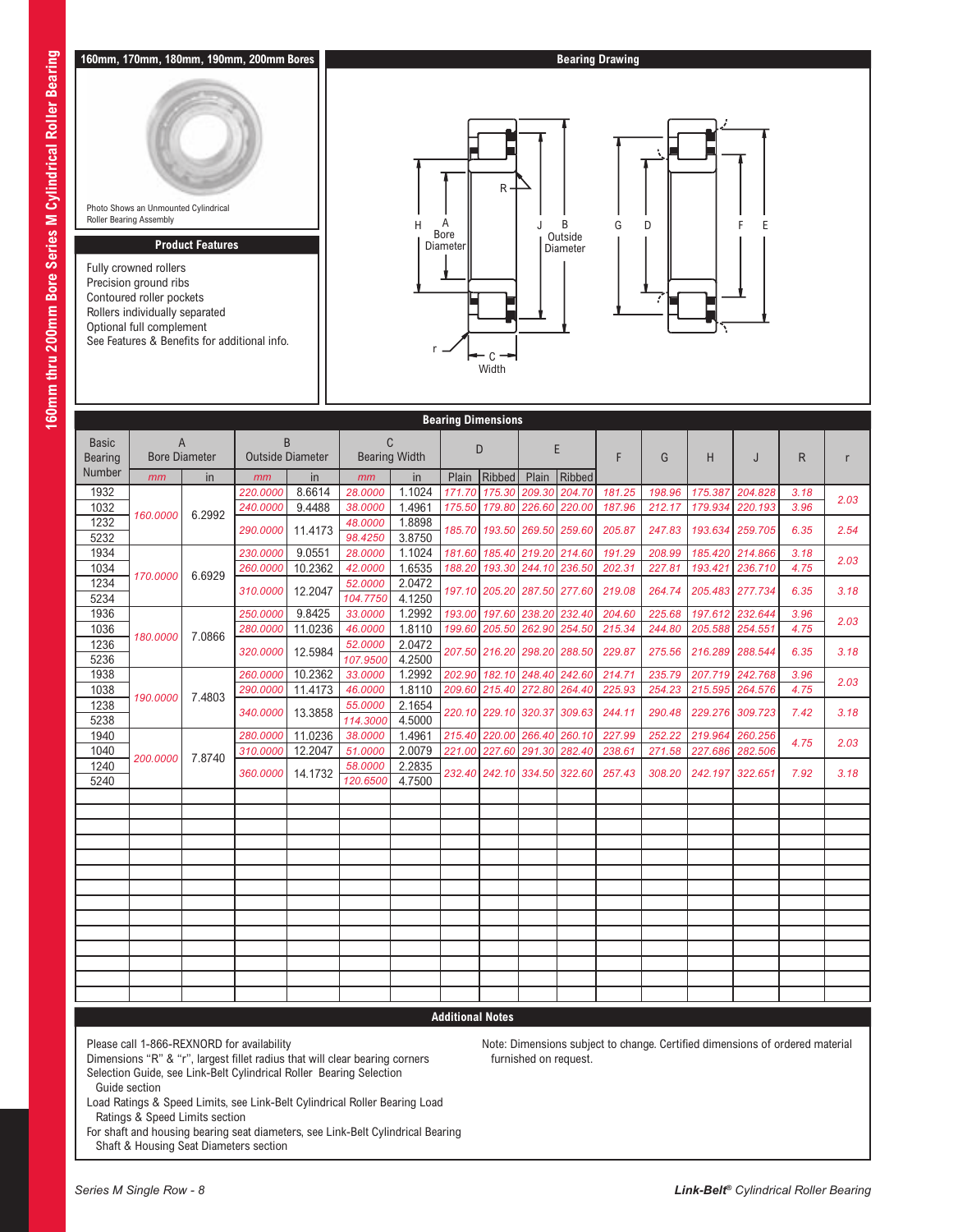

|                                          | <b>Bearing Dimensions</b> |                      |          |                              |         |                                     |       |        |        |                      |              |              |                           |                                   |
|------------------------------------------|---------------------------|----------------------|----------|------------------------------|---------|-------------------------------------|-------|--------|--------|----------------------|--------------|--------------|---------------------------|-----------------------------------|
| <b>Basic</b><br><b>Bearing</b><br>Number | $\overline{A}$            | <b>Bore Diameter</b> |          | B<br><b>Outside Diameter</b> |         | $\mathsf C$<br><b>Bearing Width</b> | D     | E      | H      | J<br>0.R.<br>Raceway | $\mathsf{R}$ | $\mathsf{r}$ | C<br><b>Basic</b><br>Load | Co Basic<br><b>Static</b><br>Load |
|                                          | mm                        | in                   | mm       | in                           | mm      | in                                  |       |        |        | I.D.                 |              |              | Rating                    | Rating                            |
| 6205                                     | 25.0000                   | 0.9843               | 52.0000  | 2.0472                       | 41.2750 | 1.6250                              | 30.50 | 47.00  | 32.166 | 44.854               | 1.02         | 1.02         | 10,200                    | 15,700                            |
| 6206                                     | 30.0000                   | 1.1811               | 62.0000  | 2.4409                       | 47.6250 | 1.8750                              | 36.10 | 56.40  | 38.062 | 54.074               | 1.02         | 1.02         | 15,500                    | 24,300                            |
| 6207                                     | 35.0000                   | 1.3780               | 72.0000  | 2.8346                       | 53.9750 | 2.1250                              | 41.60 | 65.30  | 43.970 | 62.471               | 1.02         | 1.02         | 19,400                    | 30,600                            |
| 6208                                     | 40.0000                   | 1.5748               | 80.0000  | 3.1496                       | 60.3250 | 2.3750                              | 47.20 | 72.90  | 49.929 | 69.619               | 1.52         | 1.02         | 24,600                    | 41,300                            |
| 6209                                     | 45.0000                   | 1.7717               | 85.0000  | 3.3465                       | 60.3250 | 2.3750                              | 52.80 | 78.20  | 55.519 | 74.988               | 1.52         | 1.02         | 26,700                    | 47,500                            |
| 6210                                     | 50.0000                   | 1.9685               | 90.0000  | 3.5433                       | 60.3250 | 2.3750                              | 57.60 | 82.80  | 60.460 | 79.545               | 1.52         | 1.02         | 27,100                    | 50,300                            |
| 6211                                     | 55.0000                   | 2.1654               | 100.0000 | 3.9370                       | 66.6750 | 2.6250                              | 64.00 | 87.90  | 66.901 | 88.019               | 2.03         | 1.52         | 32,900                    | 61,900                            |
| 6212                                     | 60.0000                   | 2.3622               | 110.0000 | 4.3307                       | 73.0250 | 2.8750                              | 69.30 | 101.30 | 72.380 | 97.762               | 2.03         | 1.52         | 42,300                    | 77,700                            |
|                                          |                           |                      |          |                              |         |                                     |       |        |        |                      |              |              |                           |                                   |
|                                          |                           |                      |          |                              |         |                                     |       |        |        |                      |              |              |                           |                                   |
|                                          |                           |                      |          |                              |         |                                     |       |        |        |                      |              |              |                           |                                   |
|                                          |                           |                      |          |                              |         |                                     |       |        |        |                      |              |              |                           |                                   |
|                                          |                           |                      |          |                              |         |                                     |       |        |        |                      |              |              |                           |                                   |
|                                          |                           |                      |          |                              |         |                                     |       |        |        |                      |              |              |                           |                                   |
|                                          |                           |                      |          |                              |         |                                     |       |        |        |                      |              |              |                           |                                   |
|                                          |                           |                      |          |                              |         |                                     |       |        |        |                      |              |              |                           |                                   |
|                                          |                           |                      |          |                              |         |                                     |       |        |        |                      |              |              |                           |                                   |
|                                          |                           |                      |          |                              |         |                                     |       |        |        |                      |              |              |                           |                                   |
|                                          |                           |                      |          |                              |         |                                     |       |        |        |                      |              |              |                           |                                   |
|                                          |                           |                      |          |                              |         |                                     |       |        |        |                      |              |              |                           |                                   |
|                                          |                           |                      |          |                              |         |                                     |       |        |        |                      |              |              |                           |                                   |
|                                          |                           |                      |          |                              |         |                                     |       |        |        |                      |              |              |                           |                                   |
|                                          |                           |                      |          |                              |         |                                     |       |        |        |                      |              |              |                           |                                   |
|                                          |                           |                      |          |                              |         |                                     |       |        |        |                      |              |              |                           |                                   |
|                                          |                           |                      |          |                              |         |                                     |       |        |        |                      |              |              |                           |                                   |
|                                          |                           |                      |          |                              |         |                                     |       |        |        |                      |              |              |                           |                                   |
|                                          |                           |                      |          |                              |         |                                     |       |        |        |                      |              |              |                           |                                   |
|                                          |                           |                      |          |                              |         |                                     |       |        |        |                      |              |              |                           |                                   |
|                                          |                           |                      |          |                              |         |                                     |       |        |        |                      |              |              |                           |                                   |
|                                          |                           |                      |          |                              |         |                                     |       |        |        |                      |              |              |                           |                                   |
|                                          |                           |                      |          |                              |         |                                     |       |        |        |                      |              |              |                           |                                   |
|                                          |                           |                      |          |                              |         |                                     |       |        |        |                      |              |              |                           |                                   |
|                                          |                           |                      |          |                              |         |                                     |       |        |        |                      |              |              |                           |                                   |
|                                          |                           |                      |          |                              |         | Additional Max                      |       |        |        |                      |              |              |                           |                                   |

Please call 1-866-REXNORD for availability

Dimensions "R" & "r", largest fillet radius that will clear bearing corners Selection Guide, see Link-Belt Cylindrical Roller Bearing Selection

Guide section

For shaft and housing bearing seat diameters, see Link-Belt Cylindrical Bearing Shaft & Housing Seat Diameters section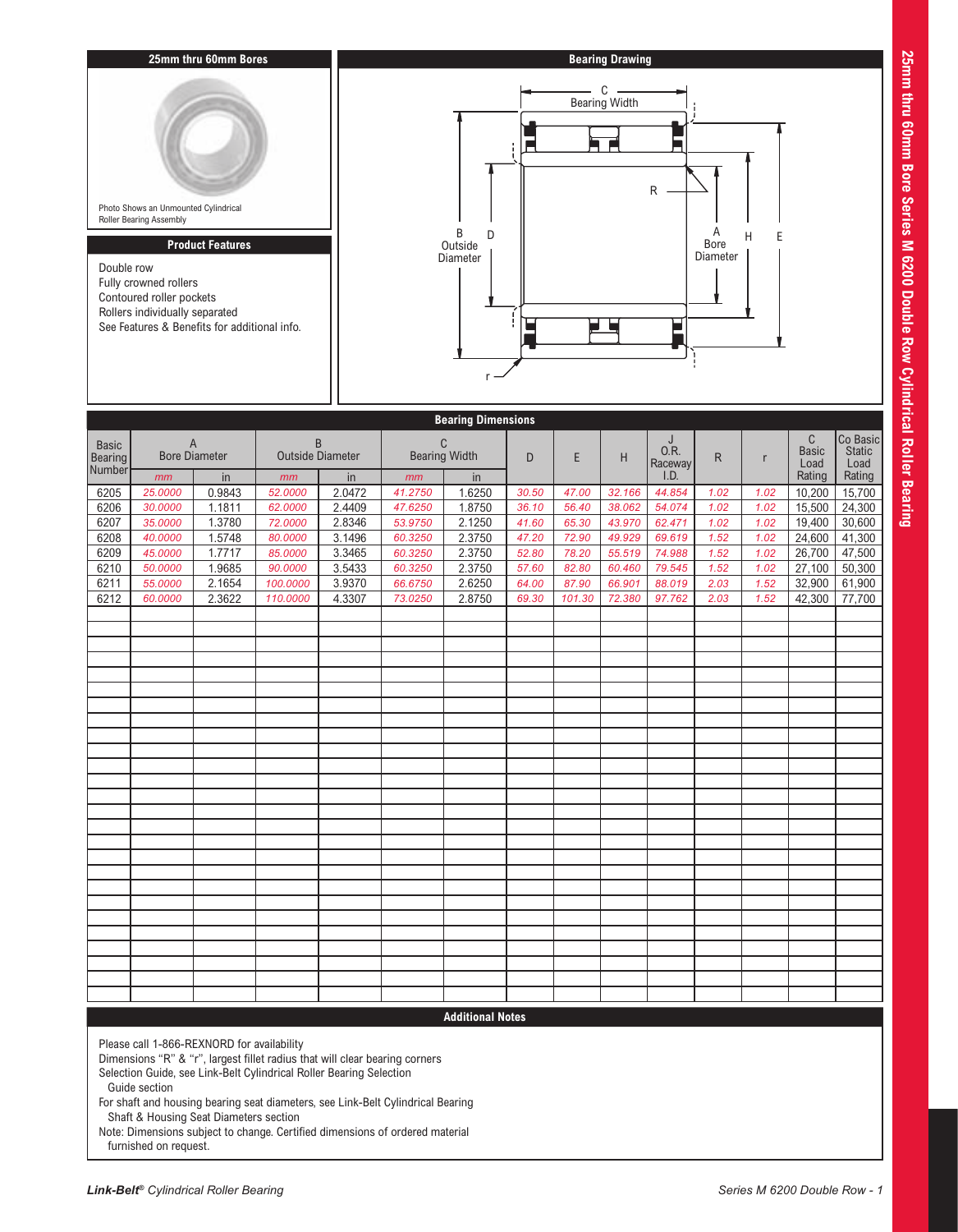

Please call 1-866-REXNORD for availability

Dimensions "R" & "r", largest fillet radius that will clear bearing corners

Selection Guide, see Link-Belt Cylindrical Roller Bearing Selection Guide section

For shaft and housing bearing seat diameters, see Link-Belt Cylindrical Bearing Shaft & Housing Seat Diameters section